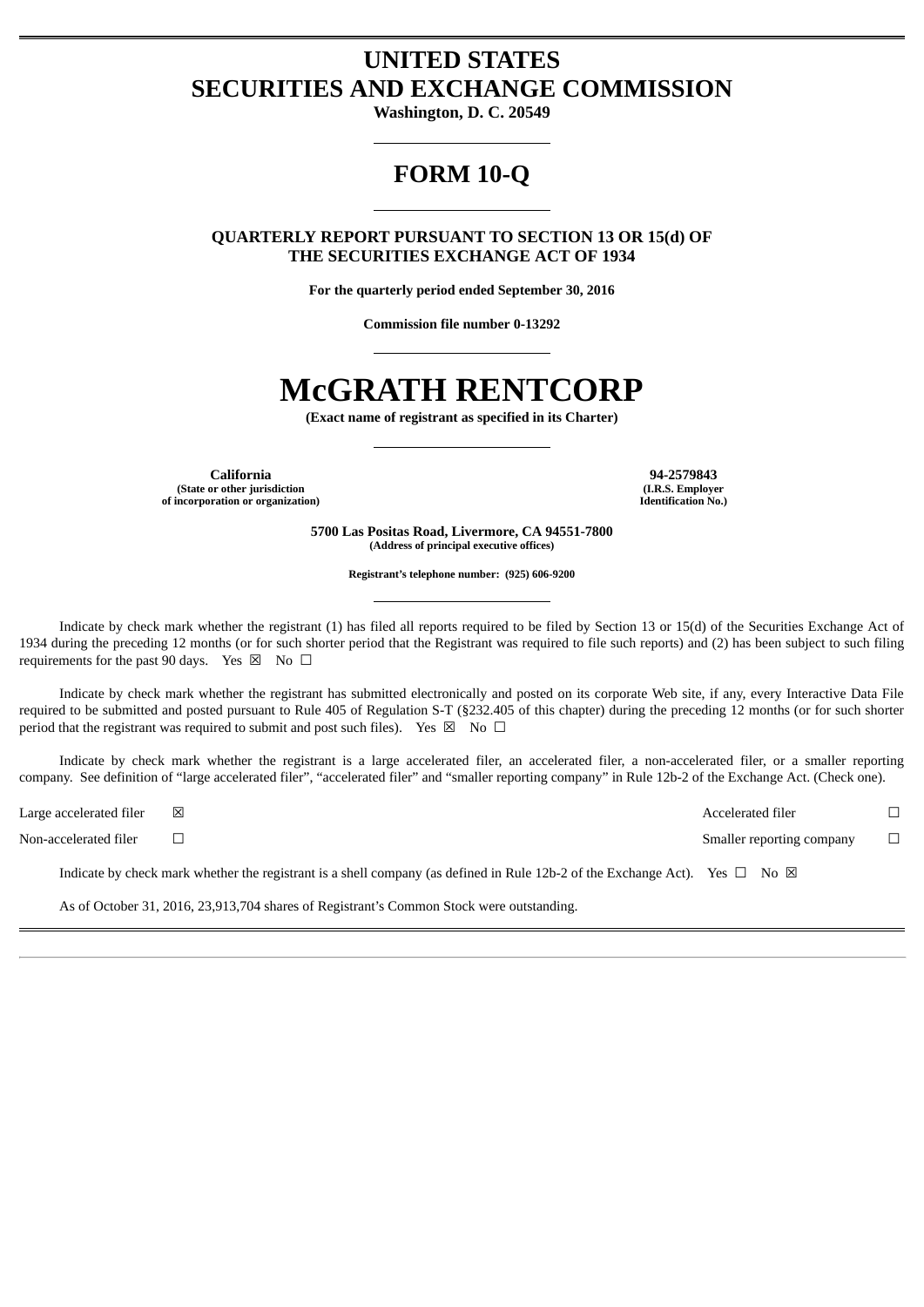#### **FORWARD LOOKING STATEMENTS**

Statements contained in this Quarterly Report on Form 10-Q (this "Form 10-Q") which are not historical facts are forward-looking statements within the meaning of Section 21E of the Securities Exchange Act of 1934, as amended. All statements, other than statements of historical facts, regarding McGrath RentCorp's (the "Company's") business strategy, future operations, financial position, estimated revenues or losses, projected costs, prospects, plans and objectives are forward-looking statements. These forward-looking statements appear in a number of places and can be identified by the use of forwardlooking terminology such as "may," "will," "should," "expect," "plan," "anticipate," "believe," "estimate," "predict," "future," "intend," "hopes" or *"certain" or the negative of these terms or other variations or comparable terminology.*

Management cautions that forward-looking statements are not quarantees of future performance and are subject to risks and uncertainties that could cause our actual results to differ materially from those projected in such forward-looking statements. Further, our future business, financial condition and results of operations could differ materially from those anticipated by such forward-looking statements and are subject to risks and uncertainties as set forth *under "Risk Factors" in this form 10-Q.*

Forward-looking statements are made only as of the date of this Form 10-O and are based on management's reasonable assumptions, however these assumptions can be wrona or affected by known or unknown risks and uncertainties. No forward-looking statement can be augranteed and subsequent facts or circumstances may contradict, obviate, undermine or otherwise fail to support or substantiate such statements. Readers should not place undue reliance on these forward-looking statements and are cautioned that any such forward-looking statements are not guarantees of future performance. Except as otherwise required by law, we are under no duty to update any of the forward-looking statements after the date of this Form 10-Q to conform such statements *to actual results or to changes in our expectations.*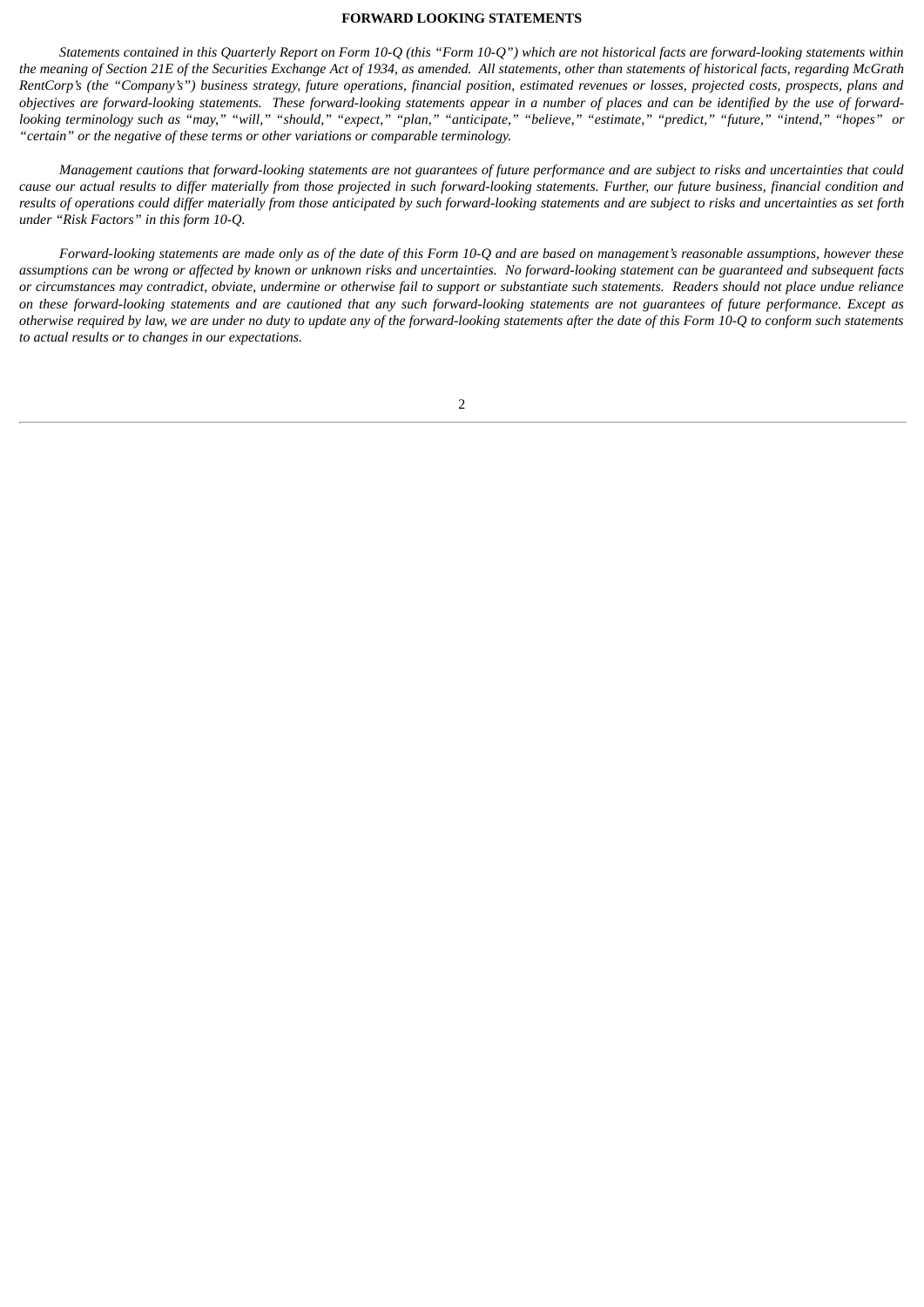### **Item 1. Financial Statements**

# **REPORT OF INDEPENDENT REGISTERED PUBLIC ACCOUNTING FIRM**

Board of Directors and Shareholders McGrath RentCorp

We have reviewed the accompanying condensed consolidated balance sheet of McGrath RentCorp and subsidiaries (the "Company"), and the related condensed consolidated statements of income and comprehensive income, as of September 30, 2016 and for the three-month and nine-month periods ended September 30, 2016 and 2015, and the condensed consolidated statements of cash flows for the nine-month periods ended September 30, 2016 and 2015. These interim financial statements are the responsibility of the Company's management.

We conducted our reviews in accordance with the standards of the Public Company Accounting Oversight Board (United States). A review of interim financial information consists principally of applying analytical procedures and making inquiries of persons responsible for financial and accounting matters. It is substantially less in scope than an audit conducted in accordance with the standards of the Public Company Accounting Oversight Board (United States), the objective of which is the expression of an opinion regarding the financial statements taken as a whole. Accordingly, we do not express such an opinion.

Based on our reviews, we are not aware of any material modifications that should be made to the condensed consolidated interim financial statements referred to above for them to be in conformity with accounting principles generally accepted in the United States of America.

We have previously audited, in accordance with the standards of the Public Company Accounting Oversight Board (United States), the consolidated balance sheet of the Company as of December 31, 2015, and the related consolidated statements of income, comprehensive income, changes in shareholders' equity, and cash flows for the year then ended (not presented herein); and we expressed an unqualified opinion on those consolidated financial statements in our report dated February 25, 2016. In our opinion, the information set forth in the accompanying condensed consolidated balance sheet as of December 31, 2015, is fairly stated, in all material respects, in relation to the consolidated balance sheet from which it has been derived.

/s/ GRANT THORNTON LLP

San Jose, California November 1, 2016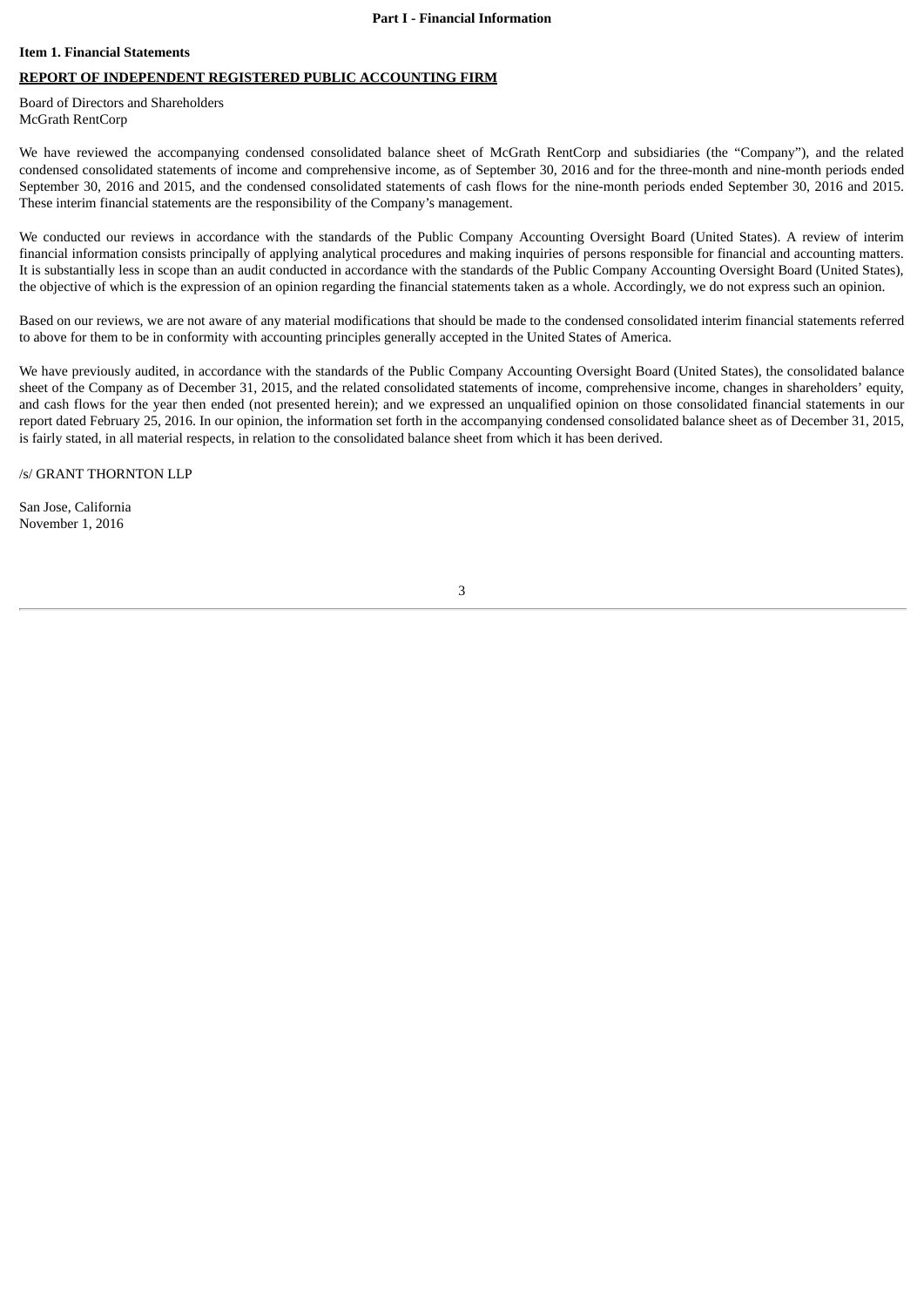# **McGRATH RENTCORP CONDENSED CONSOLIDATED STATEMENTS OF INCOME (UNAUDITED)**

|                                          | Three Months Ended September 30, |                           | Nine Months Ended September 30, |  |            |  |          |  |  |
|------------------------------------------|----------------------------------|---------------------------|---------------------------------|--|------------|--|----------|--|--|
| (in thousands, except per share amounts) | 2016                             |                           | 2015                            |  | 2016       |  | 2015     |  |  |
| <b>Revenues</b>                          |                                  |                           |                                 |  |            |  |          |  |  |
| Rental                                   | \$<br>67,757                     | $\mathfrak{S}$            | 70,195 \$                       |  | 201,036 \$ |  | 203,002  |  |  |
| Rental related services                  | 20,122                           |                           | 21,862                          |  | 57,028     |  | 54,456   |  |  |
| Rental operations                        | 87,879                           |                           | 92,057                          |  | 258,064    |  | 257,458  |  |  |
| <b>Sales</b>                             | 33,486                           |                           | 20,426                          |  | 58,916     |  | 40,181   |  |  |
| Other                                    | 628                              |                           | 565                             |  | 1,817      |  | 1,623    |  |  |
| Total revenues                           | 121,993                          |                           | 113,048                         |  | 318,797    |  | 299,262  |  |  |
| <b>Costs and Expenses</b>                |                                  |                           |                                 |  |            |  |          |  |  |
| Direct costs of rental operations:       |                                  |                           |                                 |  |            |  |          |  |  |
| Depreciation of rental equipment         | 17,819                           |                           | 18,809                          |  | 54,590     |  | 56,507   |  |  |
| Rental related services                  | 15,240                           |                           | 15,802                          |  | 42,404     |  | 40,602   |  |  |
| Other                                    | 15,475                           |                           | 14,032                          |  | 48,015     |  | 45,469   |  |  |
| Total direct costs of rental operations  | 48,534                           |                           | 48,643                          |  | 145,009    |  | 142,578  |  |  |
| Costs of sales                           | 23,026                           |                           | 14,259                          |  | 38,944     |  | 26,533   |  |  |
| Total costs of revenues                  | 71,560                           |                           | 62,902                          |  | 183,953    |  | 169,111  |  |  |
| Gross profit                             | 50,433                           |                           | 50,146                          |  | 134,844    |  | 130,151  |  |  |
| Selling and administrative expenses      | 26,201                           |                           | 24,996                          |  | 78,281     |  | 74,661   |  |  |
| Income from operations                   | 24,232                           |                           | 25,150                          |  | 56,563     |  | 55,490   |  |  |
| Other income (expense):                  |                                  |                           |                                 |  |            |  |          |  |  |
| Interest expense                         | (2,940)                          |                           | (2, 444)                        |  | (9,486)    |  | (7, 182) |  |  |
| Foreign currency exchange gain (loss)    | (15)                             |                           | (201)                           |  | 59         |  | (454)    |  |  |
| Income before provision for income taxes | 21,277                           |                           | 22,505                          |  | 47,136     |  | 47,854   |  |  |
| Provision for income taxes               | 8,405                            |                           | 8,889                           |  | 18,619     |  | 18,902   |  |  |
| Net income                               | \$<br>12,872                     | $\boldsymbol{\mathsf{S}}$ | 13,616 \$                       |  | 28,517 \$  |  | 28,952   |  |  |
| Earnings per share:                      |                                  |                           |                                 |  |            |  |          |  |  |
| <b>Basic</b>                             | \$<br>0.54                       | \$                        | $0.54 \text{ } $$               |  | 1.19S      |  | 1.12     |  |  |
| Diluted                                  | \$<br>0.54                       | \$                        | $0.54 \text{ } $$               |  | 1.19S      |  | 1.12     |  |  |
| Shares used in per share calculation:    |                                  |                           |                                 |  |            |  |          |  |  |
| <b>Basic</b>                             | 23,911                           |                           | 25,334                          |  | 23,891     |  | 25,853   |  |  |
| <b>Diluted</b>                           | 24,041                           |                           | 25,408                          |  | 23,957     |  | 25,954   |  |  |
| Cash dividends declared per share        | \$<br>0.255                      | \$                        | $0.250$ \$                      |  | $0.765$ \$ |  | 0.750    |  |  |

*The accompanying notes are an integral part of these condensed consolidated financial statements.*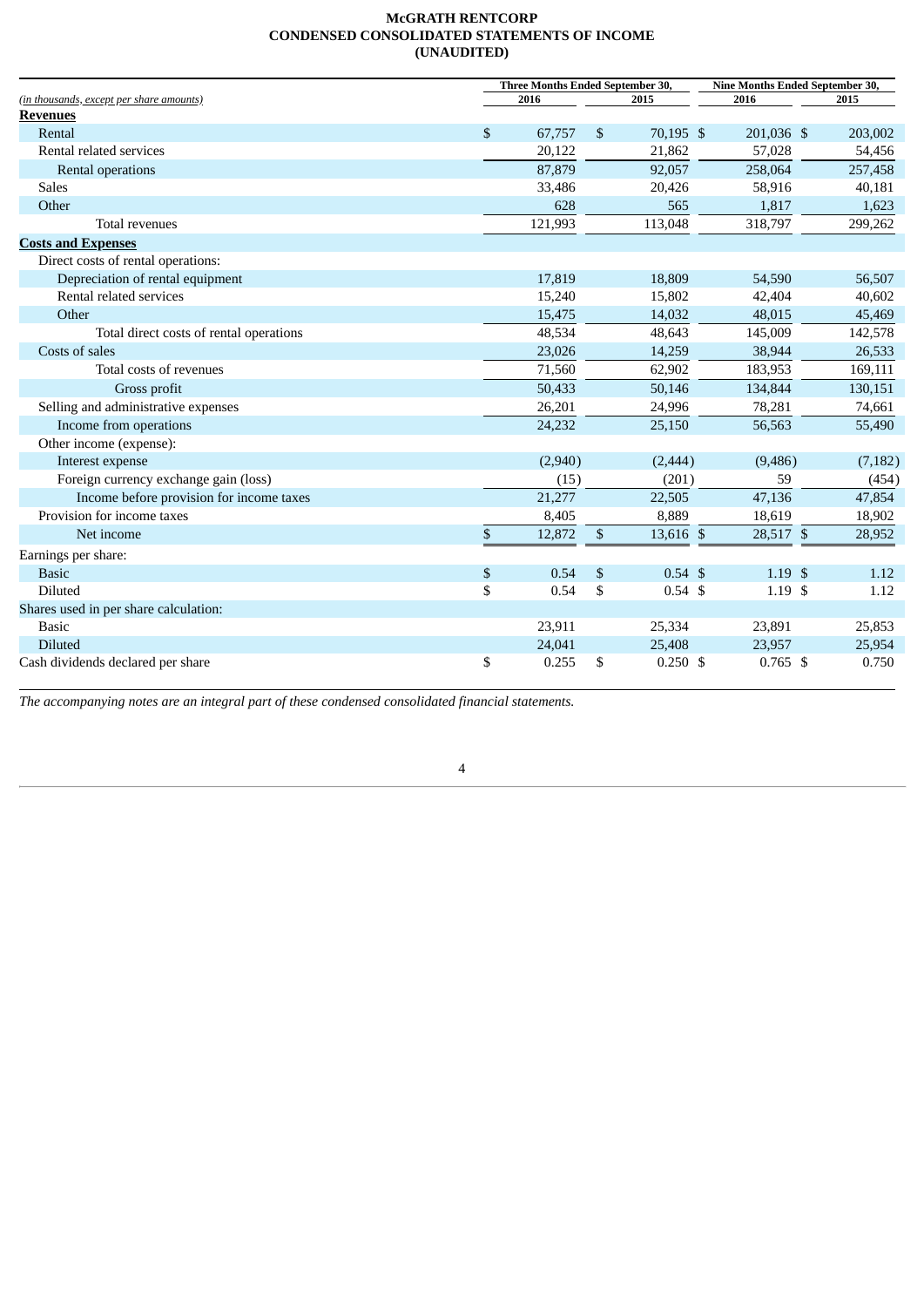# **McGRATH RENTCORP CONDENSED CONSOLIDATED STATEMENTS OF COMPREHENSIVE INCOME (UNAUDITED)**

|                                         |      | Three Months Ended September 30, |  |        |      |        | Nine Months Ended September 30, |        |  |  |
|-----------------------------------------|------|----------------------------------|--|--------|------|--------|---------------------------------|--------|--|--|
| (in thousands)                          | 2016 |                                  |  | 2015   | 2016 |        |                                 | 2015   |  |  |
| Net income                              |      | 12.872                           |  | 13.616 |      | 28.517 |                                 | 28,952 |  |  |
| Other comprehensive income (loss):      |      |                                  |  |        |      |        |                                 |        |  |  |
| Foreign currency translation adjustment |      |                                  |  | (31`   |      | (69)   |                                 | 58     |  |  |
| Tax benefit (provision)                 |      | (8)                              |  |        |      | 24     |                                 | (23)   |  |  |
| Comprehensive income                    |      | 12.881                           |  | 13.592 |      | 28,472 |                                 | 28,987 |  |  |

*The accompanying notes are an integral part of these condensed consolidated financial statements.*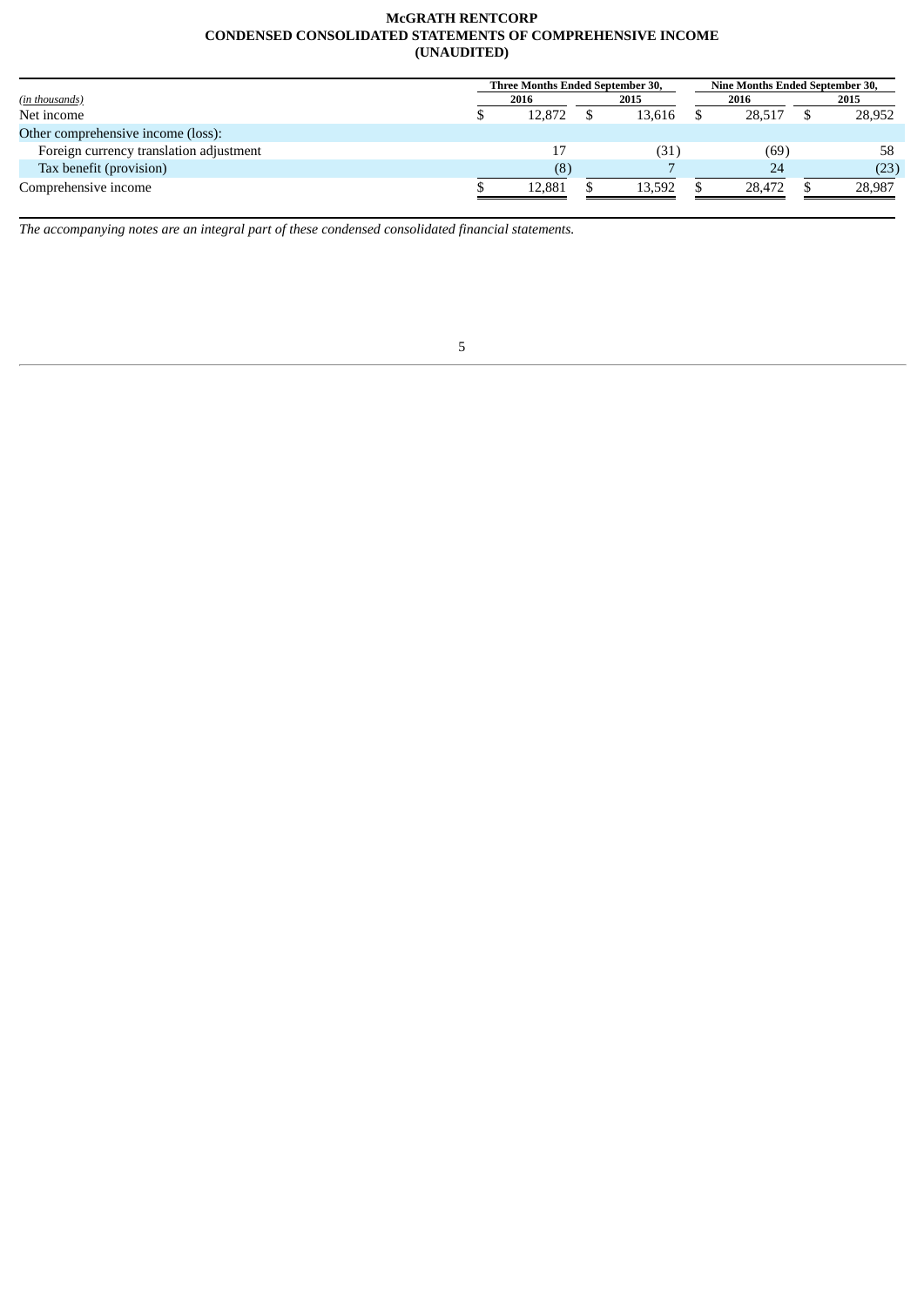# **MCGRATH RENTCORP CONDENSED CONSOLIDATED BALANCE SHEETS (UNAUDITED)**

| (in thousands)                                                                          |                | September 30,<br>2016 | December 31,<br>2015 |
|-----------------------------------------------------------------------------------------|----------------|-----------------------|----------------------|
| <b>Assets</b>                                                                           |                |                       |                      |
| Cash                                                                                    | \$             | 1.092                 | \$<br>1,103          |
| Accounts receivable, net of allowance for doubtful accounts of \$2,087 in 2016          |                |                       |                      |
| and 2015                                                                                |                | 104,004               | 95,263               |
| Income taxes receivable                                                                 |                |                       | 11,000               |
| Rental equipment, at cost:                                                              |                |                       |                      |
| Relocatable modular buildings                                                           |                | 763,777               | 736,875              |
| Electronic test equipment                                                               |                | 252,573               | 262,945              |
| Liquid and solid containment tanks and boxes                                            |                | 308,852               | 310,263              |
|                                                                                         |                | 1,325,202             | 1,310,083            |
| Less accumulated depreciation                                                           |                | (462, 674)            | (440, 482)           |
| Rental equipment, net                                                                   |                | 862,528               | 869,601              |
| Property, plant and equipment, net                                                      |                | 113,497               | 109,753              |
| Prepaid expenses and other assets                                                       |                | 27,182                | 28,556               |
| Intangible assets, net                                                                  |                | 8,812                 | 9,465                |
| Goodwill                                                                                |                | 27,808                | 27,808               |
| <b>Total assets</b>                                                                     | $\mathfrak{S}$ | 1,144,923             | \$<br>1,152,549      |
| <b>Liabilities and Shareholders' Equity</b>                                             |                |                       |                      |
| Liabilities:                                                                            |                |                       |                      |
| Notes payable                                                                           | \$             | 345,286               | \$<br>381,281        |
| Accounts payable and accrued liabilities                                                |                | 72,397                | 71,942               |
| Deferred income                                                                         |                | 41,479                | 36,288               |
| Deferred income taxes, net                                                              |                | 295,161               | 283,351              |
| <b>Total liabilities</b>                                                                |                | 754,323               | 772,862              |
| Shareholders' equity:                                                                   |                |                       |                      |
| Common stock, no par value - Authorized 40,000 shares                                   |                |                       |                      |
| Issued and outstanding - 23,914 shares as of September 30, 2016 and 23,851 shares as of |                |                       |                      |
| December 31, 2015                                                                       |                | 101,828               | 101,046              |
| Retained earnings                                                                       |                | 288,884               | 278,708              |
| Accumulated other comprehensive loss                                                    |                | (112)                 | (67)                 |
| Total shareholders' equity                                                              |                | 390,600               | 379,687              |
| Total liabilities and shareholders' equity                                              | \$             | 1,144,923             | \$<br>1,152,549      |

*The accompanying notes are an integral part of these condensed consolidated financial statements.*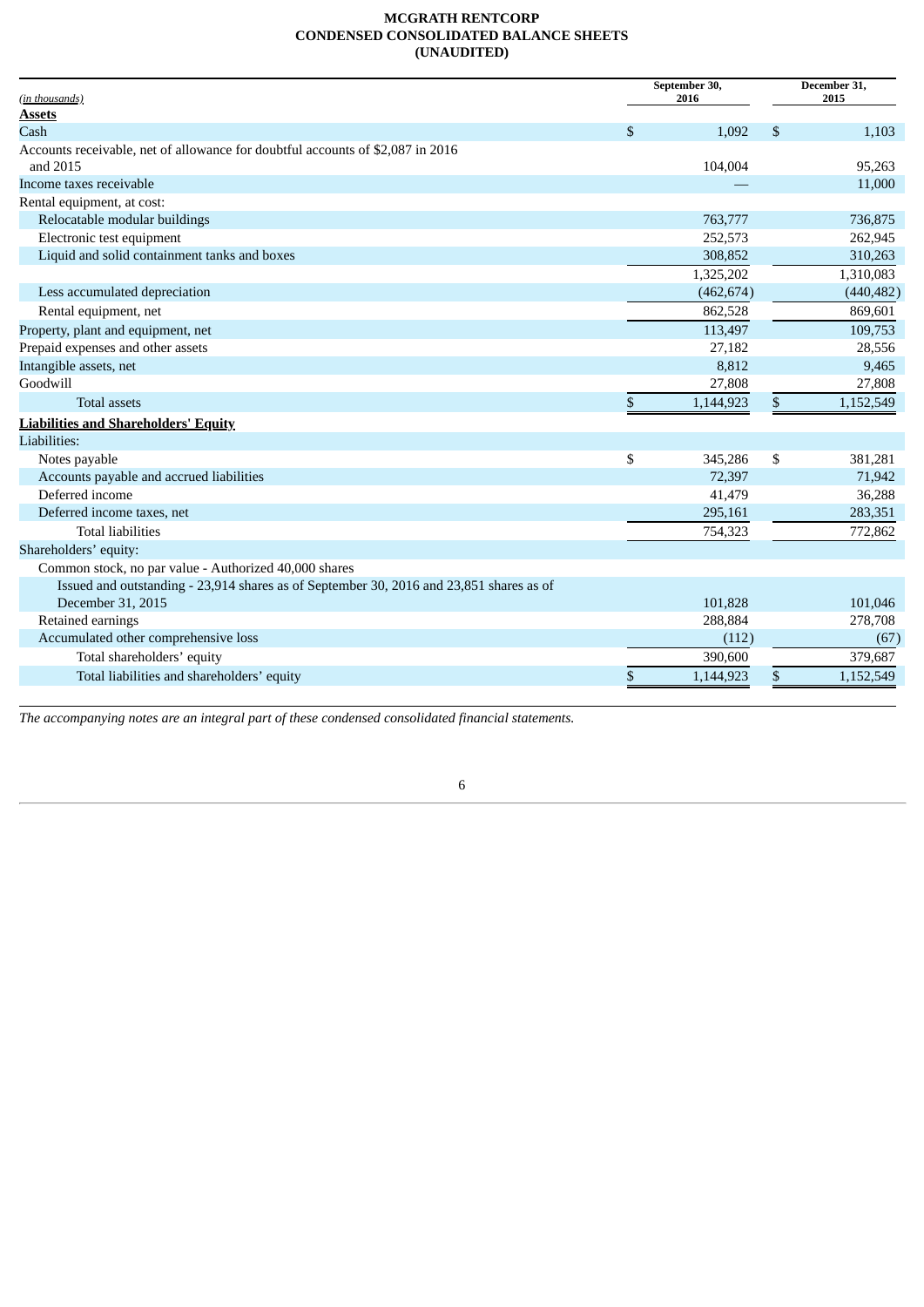# **MCGRATH RENTCORP CONDENSED CONSOLIDATED STATEMENTS OF CASH FLOWS (UNAUDITED)**

|                                                                                      | Nine Months Ended September 30, |                 |            |
|--------------------------------------------------------------------------------------|---------------------------------|-----------------|------------|
| (in thousands)                                                                       | 2016                            |                 | 2015       |
| <b>Cash Flows from Operating Activities:</b>                                         |                                 |                 |            |
| Net income                                                                           | \$<br>28,517                    | \$              | 28,952     |
| Adjustments to reconcile net income to net cash provided by<br>operating activities: |                                 |                 |            |
| Depreciation and amortization                                                        | 61,528                          |                 | 63,303     |
| Provision for doubtful accounts                                                      | 1,366                           |                 | 1,179      |
| Share-based compensation                                                             | 2,327                           |                 | 2,863      |
| Gain on sale of used rental equipment                                                | (10,798)                        |                 | (9,066)    |
| Foreign currency exchange loss (gain)                                                | (59)                            |                 | 454        |
| Change in:                                                                           |                                 |                 |            |
| Accounts receivable                                                                  | (10, 107)                       |                 | (7, 445)   |
| Income taxes receivable                                                              | 11,000                          |                 |            |
| Prepaid expenses and other assets                                                    | 1,374                           |                 | 12,905     |
| Accounts payable and accrued liabilities                                             | 4,082                           |                 | (1,055)    |
| Deferred income                                                                      | 5,191                           |                 | 11,033     |
| Deferred income taxes                                                                | 11,810                          |                 | (2,519)    |
| Net cash provided by operating activities                                            | 106,231                         |                 | 100,604    |
| <b>Cash Flows from Investing Activities:</b>                                         |                                 |                 |            |
| Purchase of rental equipment                                                         | (64, 349)                       |                 | (104, 884) |
| Purchase of property, plant and equipment                                            | (10,028)                        |                 | (8,045)    |
| Proceeds from sale of used rental equipment                                          | 24,037                          |                 | 19,681     |
| Net cash used in investing activities                                                | (50, 340)                       |                 | (93, 248)  |
| <b>Cash Flows from Financing Activities:</b>                                         |                                 |                 |            |
| Net borrowing (repayments) under bank lines of credit                                | (16,034)                        |                 | 79,635     |
| Principal payment on Series A senior notes                                           | (20,000)                        |                 | (20,000)   |
| Amortization of debt issuance cost                                                   | 39                              |                 | 39         |
| Proceeds from the exercise of stock options                                          | 37                              |                 | 1,458      |
| Excess tax benefit (shortfall) from exercise of stock awards                         | (993)                           |                 | 349        |
| Taxes paid related to net share settlement of stock awards                           | (589)                           |                 | (729)      |
| Repurchase of common stock                                                           |                                 |                 | (48, 785)  |
| Payment of dividends                                                                 | (18, 349)                       |                 | (19, 728)  |
| Net cash used in financing activities                                                | (55, 889)                       |                 | (7,761)    |
| Effect of foreign currency exchange rate changes on cash                             | (13)                            |                 | (5)        |
| Net decrease in cash                                                                 | (11)                            |                 | (410)      |
| Cash balance, beginning of period                                                    | 1,103                           |                 | 1,167      |
| Cash balance, end of period                                                          | \$<br>1,092                     | \$              | 757        |
| <b>Supplemental Disclosure of Cash Flow Information:</b>                             |                                 |                 |            |
| Interest paid, during the period                                                     | \$<br>9,042                     | \$              | 7,224      |
| Net income taxes paid, during the period                                             | \$<br>7,751                     | $\$$            | 2,240      |
|                                                                                      |                                 |                 |            |
| Dividends accrued during the period, not yet paid                                    | \$<br>6,144                     | \$              | 6,159      |
| Rental equipment acquisitions, not yet paid                                          | \$<br>3,688                     | $\overline{\$}$ | 5,707      |

*The accompanying notes are an integral part of these condensed consolidated financial statements.*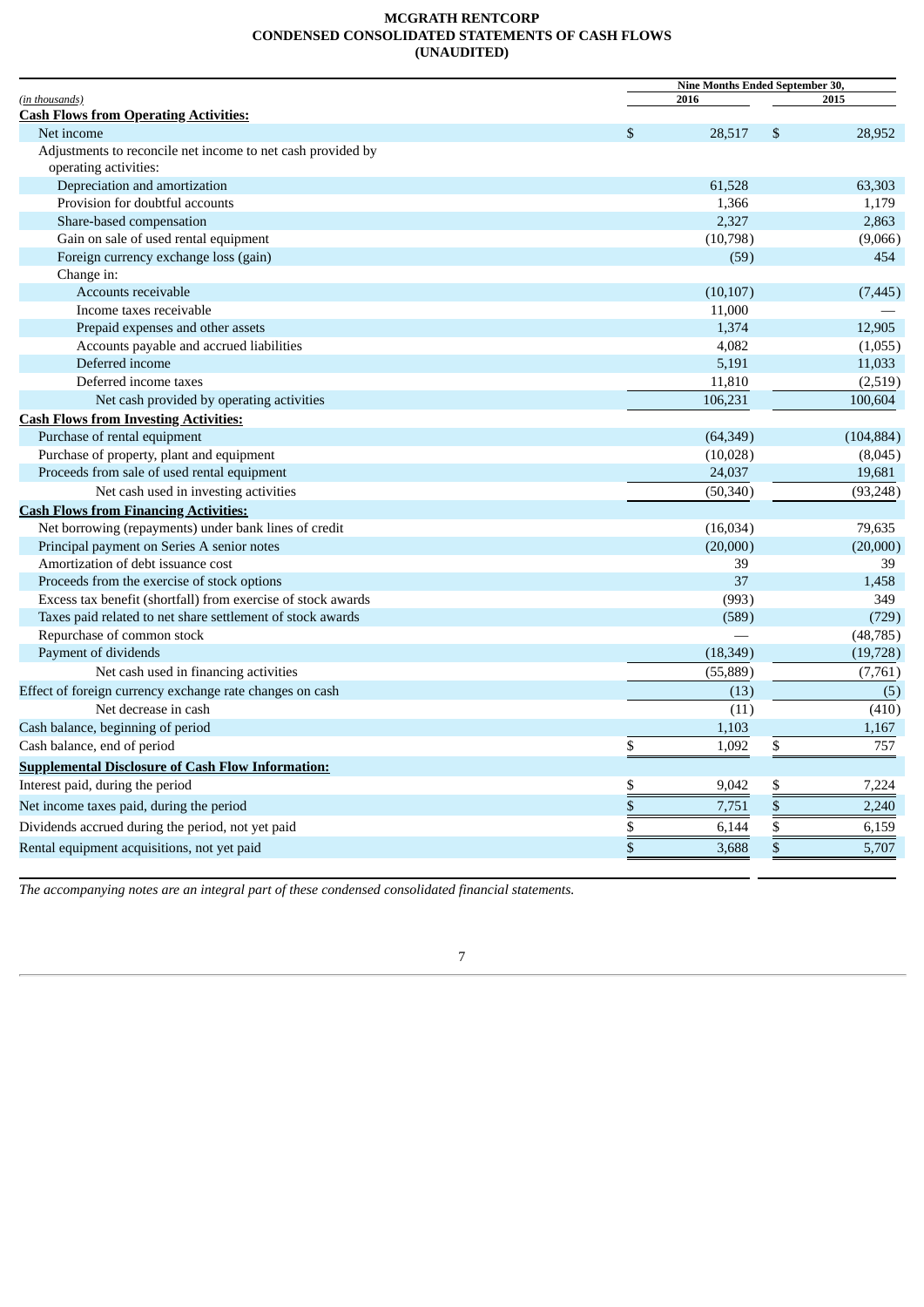# **McGRATH RENTCORP NOTES TO CONDENSED CONSOLIDATED FINANCIAL STATEMENTS September 30, 2016**

# **NOTE 1. CONDENSED CONSOLIDATED FINANCIAL INFORMATION**

The condensed consolidated financial statements for the three and nine months ended September 30, 2016 and 2015 have not been audited, but in the opinion of management, all adjustments (consisting of normal recurring accruals, consolidating and eliminating entries) necessary for the fair presentation of the consolidated financial position, results of operations and cash flows of McGrath RentCorp (the "Company") have been made. The accompanying unaudited condensed consolidated financial statements have been prepared pursuant to the rules and regulations of the Securities and Exchange Commission (the "SEC"). Certain information and note disclosures normally included in annual financial statements prepared in accordance with accounting principles generally accepted in the United States of America ("GAAP") have been condensed or omitted pursuant to those rules and regulations. The consolidated results for the nine months ended September 30, 2016 should not be considered as necessarily indicative of the consolidated results for the entire fiscal year. These condensed consolidated financial statements should be read in conjunction with the consolidated financial statements and notes thereto included in the Company's latest Annual Report on Form 10-K filed with the SEC on February 25, 2016 for the year ended December 31, 2015 (the "2015 Annual Report").

#### **NOTE 2. NEW ACCOUNTING PRONOUNCEMENTS**

In May 2014, the Financial Accounting Standards Board ("FASB") issued Accounting Standards Update ("ASU") No. 2014-09, Revenue from Contracts with Customers. The objective of this guidance is to establish the principles to report useful information to users of financial statements about the nature, timing and uncertainty of revenue from contracts with customers. In August 2015, the FASB issued an update to defer the effective date of this guidance by one year. The guidance in the update is effective for the interim and annual reporting periods beginning after December 15, 2017. The Company is evaluating the impact of the adoption of this guidance on its consolidated financial statements.

In February 2016, the FASB issued ASU No. 2016-02, Leases (Subtopic 842-10). Under the new guidance, lessees will be required to recognize the following for all leases (with the exception of short-term leases) on the commencement date: a) lease liability, which is a lessee's obligation to make lease payments arising from a lease, measured on a discounted basis; and b) right-of-use asset, which is an asset that represents the lessee's right to use, or control the use of, a specified asset for the lease term. Under the new guidance, lessor accounting is largely unchanged. The amendments are effective for fiscal years beginning after December 15, 2018, and interim periods within those fiscal years. The Company is evaluating the impact of the adoption of this guidance on its consolidated financial statements.

In March 2016, the FASB issued ASU No. 2016-09, Compensation – Stock Compensation (Topic 718). Under the new guidance, all excess tax benefits and tax deficiencies will be recognized in the income statement as they occur. This will replace the current guidance, which requires tax benefits that exceed compensation cost (windfalls) to be recognized in equity, and tax deficiencies (shortfalls) to be recognized in equity to the extent of previously recognized windfalls. It will also eliminate the need to maintain a "windfall pool," and will remove the requirement to delay recognizing a windfall until it reduces current taxes payable. The new guidance will also change the cash flow presentation of excess tax benefits, classifying them as operating inflows, consistent with other cash flows related to income taxes. The amendments in this guidance are effective for fiscal years beginning after December 15, 2016 and interim periods within those fiscal years. The adoption of this guidance is not expected to have a material impact on the Company's financial position or results of operation.

In April 2016, the FASB issued ASU No. 2016-10, Revenue from Contract with Customers (Topic 606): Identifying Performance Obligations and Licensing. The amendments clarify the following two aspects of Topic 606: (a) identifying performance obligations; and (b) the licensing implementation guidance. The amendments do not change the core principles of the guidance in Topic 606. The amendments are effective for fiscal years beginning after December 15, 2017, and interim periods within those fiscal years. The Company is evaluating the impact of the adoption of this guidance on its consolidated financial statements.

In May 2016, the FASB issued ASU No. 2016-12, Revenue from Contract with Customers (Topic 606): Narrow-Scope Improvements and Practical Expedient. The amendments do not change the core revenue recognition principles in Topic 606. The amendments provide clarifying guidance in certain narrow areas and add some practical expedient. The amendments are effective for fiscal years beginning after December 15, 2017, and interim periods within those fiscal years. The Company is evaluating the impact of the adoption of this guidance on its consolidated financial statements.

In August 2016, the FASB issued ASU No. 2016-15, Statement of Cash Flows (Topic 230): Classification of Certain Cash Receipts. This update addresses eight specific cash flow issues with the objective of reducing the existing diversity in how certain cash receipts and cash payments are presented and classified in the statement of cash flows. The amendments in this guidance are effective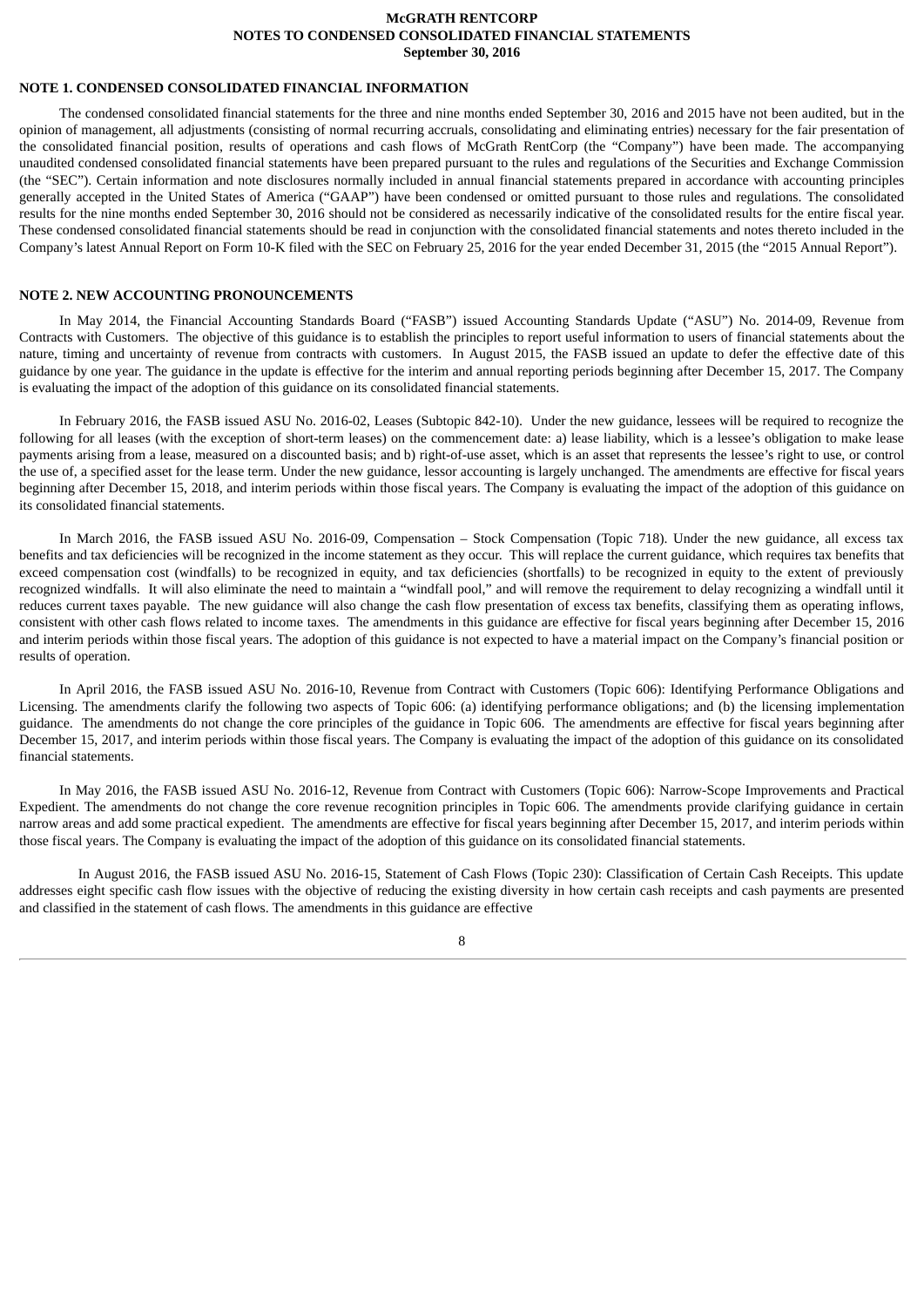for fiscal years beginning after December 15, 2018 and interim periods within those fiscal years. The Company is evaluating the impact of the adoption of this guidance on its consolidated financial statements.

#### **NOTE 3. EARNINGS PER SHARE**

Basic earnings per share ("EPS") is computed as net income divided by the weighted-average number of shares of common stock outstanding for the period. Diluted EPS is computed assuming conversion of all potentially dilutive securities including the dilutive effect of stock options, unvested restricted stock awards and other potentially dilutive securities. The table below presents the weighted-average number of shares of common stock used to calculate basic and diluted earnings per share:

|                                                       | <b>Three Months Ended</b><br>September 30, |        | <b>Nine Months Ended</b><br>September 30, |        |  |  |  |
|-------------------------------------------------------|--------------------------------------------|--------|-------------------------------------------|--------|--|--|--|
| (in thousands)                                        | 2016                                       | 2015   | 2016                                      | 2015   |  |  |  |
| Weighted-average number of shares of common stock for |                                            |        |                                           |        |  |  |  |
| calculating basic earnings per share                  | 23.911                                     | 25,334 | 23.891                                    | 25,853 |  |  |  |
| Effect of potentially dilutive securities from        |                                            |        |                                           |        |  |  |  |
| equity-based compensation                             | 130                                        | 74     | 66                                        | 101    |  |  |  |
| Weighted-average number of shares of common stock for |                                            |        |                                           |        |  |  |  |
| calculating diluted earnings per share                | 24.041                                     | 25.408 | 23.957                                    | 25.954 |  |  |  |
|                                                       |                                            |        |                                           |        |  |  |  |

The following securities were not included in the computation of diluted earnings per share as their effect would have been anti-dilutive:

|                                            | <b>Three Months Ended</b><br>September 30. |       | <b>Nine Months Ended</b><br>September 30. |      |
|--------------------------------------------|--------------------------------------------|-------|-------------------------------------------|------|
| (in thousands)                             | 2016                                       | 2015  | 2016                                      | 2015 |
| Options to purchase shares of common stock | 636                                        | 1.326 | 998                                       | 746  |
|                                            |                                            |       |                                           |      |

In May 2008, the Company's Board of Directors authorized the Company to repurchase an aggregate of 2,000,000 shares of the Company's outstanding common stock. The Company has in the past made purchases of shares of its common stock from time to time in over-the-counter market (NASDAQ) transactions, through privately negotiated, large block transactions and through a share repurchase plan, in accordance with Rule 10b5-1 of the Securities Exchange Act of 1934. In August 2015, the Company's Board of Directors authorized the Company to repurchase an additional 2,000,000 shares of the Company's outstanding common stock. The amount and time of the specific repurchases are subject to prevailing market conditions, applicable legal requirements and other factors, including management's discretion. All shares repurchased by the Company are canceled and returned to the status of authorized but unissued shares of common stock. There can be no assurance that any shares authorized for repurchase will be repurchased and the repurchase program may be modified, extended or terminated by the Board of Directors at any time. The following table presents share repurchase activities during the three and nine months ended September 30, 2016 and 2015.

|                                                    |  | <b>Three Months Ended</b><br>September 30, | <b>Nine Months Ended</b><br>September 30, |      |  |           |  |  |  |
|----------------------------------------------------|--|--------------------------------------------|-------------------------------------------|------|--|-----------|--|--|--|
| (in thousands, except share and per share amounts) |  | 2015                                       | 2016                                      | 2015 |  |           |  |  |  |
| Number of shares repurchased                       |  |                                            | 1.754.636                                 |      |  | 1,856,289 |  |  |  |
| Aggregate purchase price                           |  |                                            | 45.653                                    |      |  | 48.784    |  |  |  |
| Average price per repurchased shares               |  | $\overline{\phantom{m}}$                   | 26.02                                     |      |  | 26.28     |  |  |  |

As of September 30, 2016, 1,592,026 shares remain authorized for repurchase.

# **NOTE 4. 2016 STOCK INCENTIVE PLAN**

The Company adopted the 2016 Stock Incentive Plan (the "2016 Plan"), effective June 8, 2016, under which 2,000,000 shares of the common stock of the Company, plus the number of shares that remain available for grants of awards under the Company's 2007 Stock Option Plan (the "2007 Plan") and become available as a result of forfeiture, termination, or expiration of awards previously granted under the 2007 Plan, were reserved for the grant of equity awards to its employees, directors and consultants. The equity awards have a maximum term of 7 years at an exercise price of not less than 100% of the fair market value of the Company's common stock on the date the equity award is granted. The 2016 Plan replaces the 2007 Plan.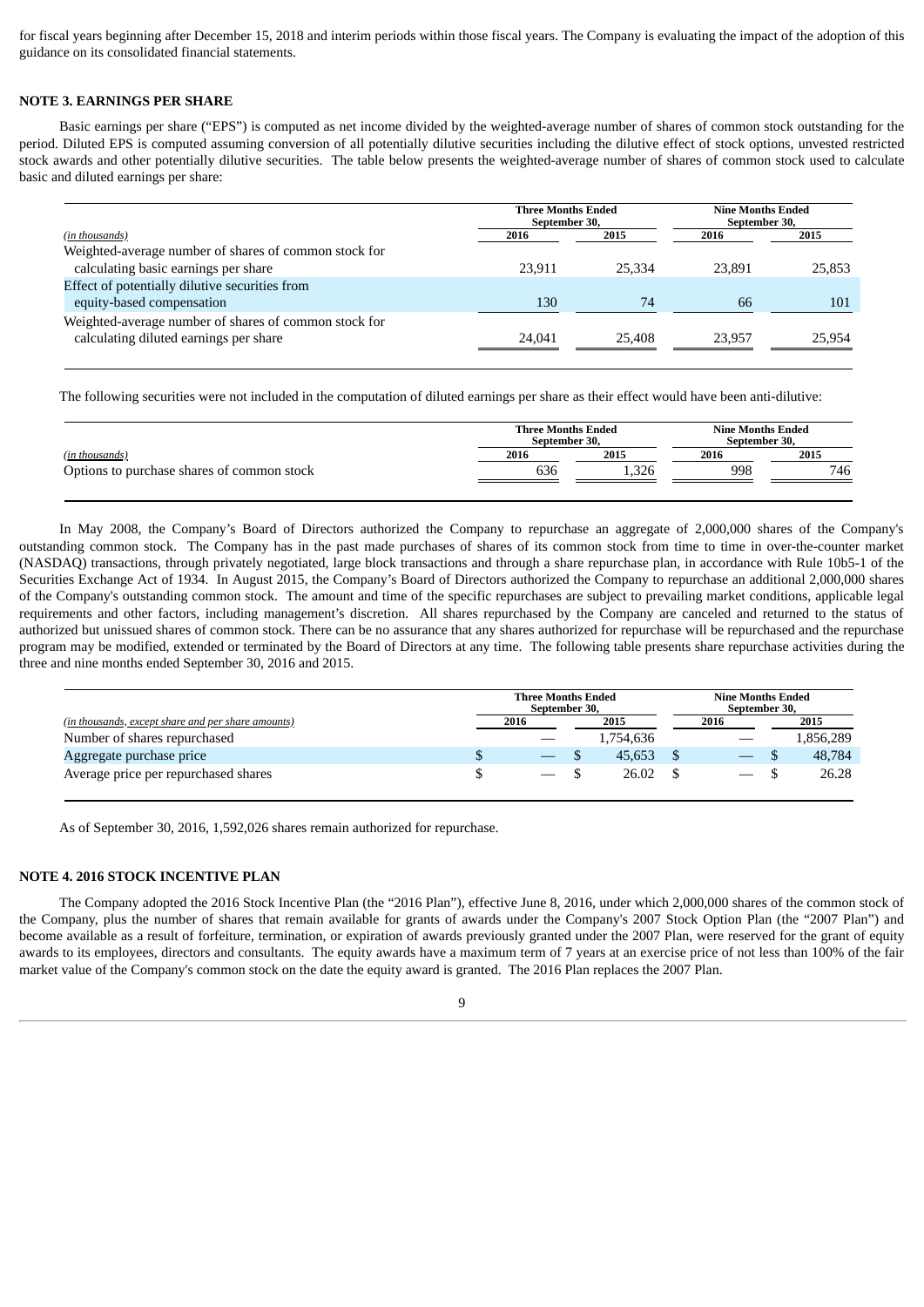#### **NOTE 5. INTANGIBLE ASSETS**

Intangible assets consist of the following:

| (dollar amounts in thousands) | <b>Estimated</b><br>useful life<br>in years | September 30,<br>2016 |   | December 31,<br>2015 |
|-------------------------------|---------------------------------------------|-----------------------|---|----------------------|
| Trade name                    | Indefinite                                  | \$<br>5,700           | S | 5,700                |
| Customer relationships        | 11                                          | 9,611                 |   | 9,611                |
|                               |                                             | 15,311                |   | 15,311               |
| Less accumulated amortization |                                             | (6, 499)              |   | (5, 846)             |
|                               |                                             | 8,812                 |   | 9,465                |
|                               |                                             |                       |   |                      |

The Company assesses potential impairment of its goodwill and intangible assets when there is evidence that events or circumstances have occurred that would indicate the recovery of an asset's carrying value is unlikely. The Company also assesses potential impairment of its goodwill and intangible assets on an annual basis regardless of whether there is evidence of impairment. If indicators of impairment were to be present in intangible assets used in operations and future discounted cash flows were not expected to be sufficient to recover the assets' carrying amount, an impairment loss would be charged to expense in the period identified. The amount of an impairment loss that would be recognized is the excess of the asset's carrying value over its fair value. Factors the Company considers important, which may cause impairment include, among others, significant changes in the manner of use of the acquired asset, negative industry or economic trends, and significant underperformance relative to historical or projected operating results.

The Company typically conducts its annual impairment analysis in the fourth quarter of its fiscal year. The impairment analysis did not result in an impairment charge for the fiscal year ended December 31, 2015. Determining the fair value of a reporting unit is judgmental and involves the use of significant estimates and assumptions. The Company bases its fair value estimates on assumptions that it believes are reasonable but are uncertain and subject to changes in market conditions.

Intangible assets with finite useful lives are amortized over their respective useful lives. Based on the carrying values at September 30, 2016 and assuming no subsequent impairment of the underlying assets, the amortization expense is expected to be \$0.2 million for the remainder of fiscal year 2016, \$0.9 million in each of the fiscal years 2017 through 2019 and \$0.2 million in 2020.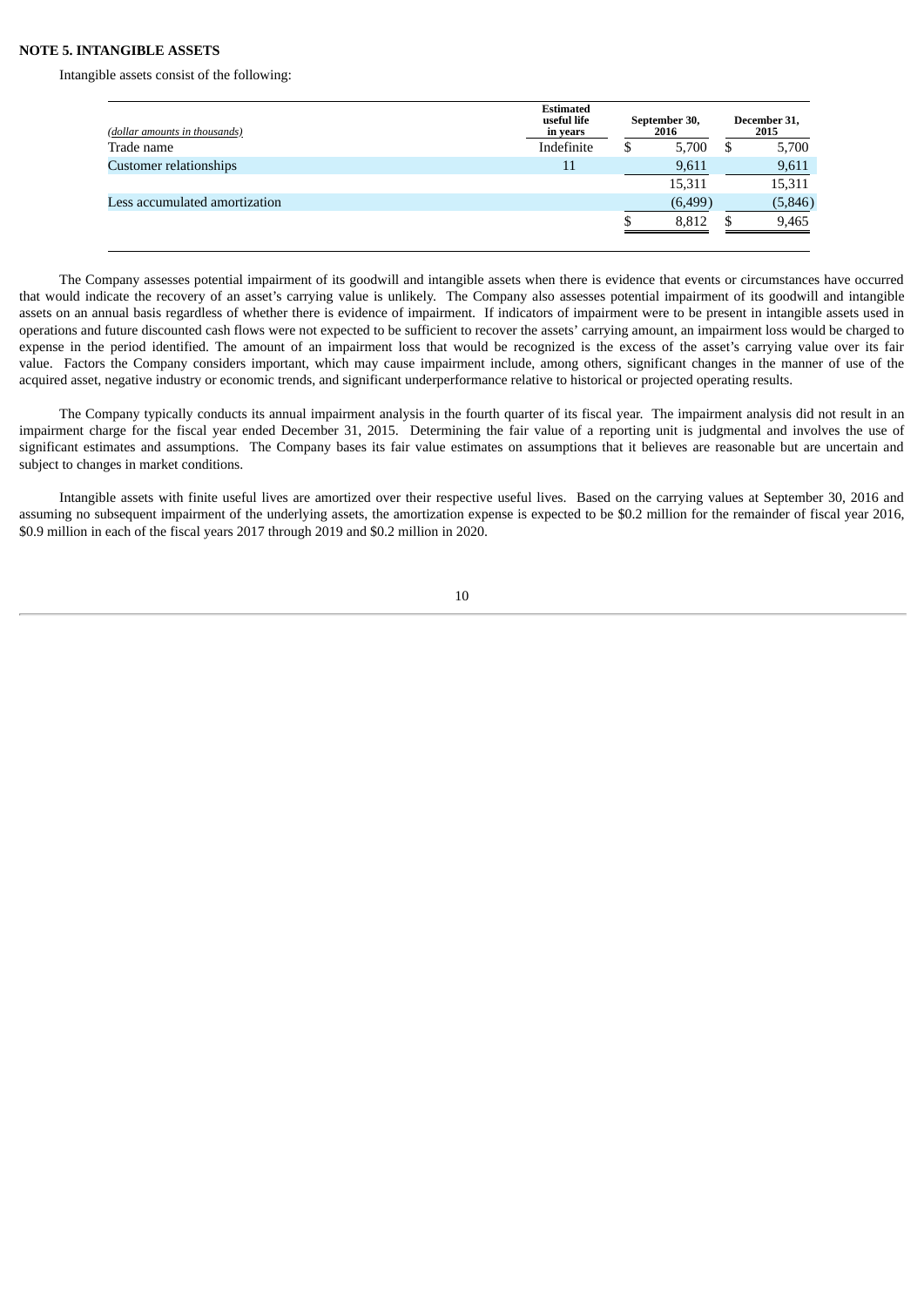# **NOTE 6. SEGMENT REPORTING**

The Company's four reportable segments are (1) its modular building and portable storage segment ("Mobile Modular"); (2) its electronic test equipment segment ("TRS-RenTelco"); (3) its containment solutions for the storage of hazardous and non-hazardous liquids and solids segment ("Adler Tanks"); and (4) its classroom manufacturing segment selling modular buildings used primarily as classrooms in California ("Enviroplex"). The operations of each of these segments are described in Part I – Item 1, "Business," and the accounting policies of the segments are described in "Note 2 – Significant Accounting Policies" in the Company's annual report on Form 10-K for the year ended December 31, 2015. Management focuses on several key measures to evaluate and assess each segment's performance, including rental revenue growth, gross profit, income from operations and income before provision for income taxes. Excluding interest expense, allocations of revenue and expense not directly associated with one of these segments are generally allocated to Mobile Modular, TRS-RenTelco and Adler Tanks based on their pro-rata share of direct revenues. Interest expense is allocated among Mobile Modular, TRS-RenTelco and Adler Tanks based on their pro-rata share of average rental equipment at cost, intangible assets, accounts receivable, deferred income and customer security deposits. The Company does not report total assets by business segment. Summarized financial information for the nine months ended September 30, 2016 and 2015 for the Company's reportable segments is shown in the following table:

| (dollar amounts in thousands)                   |              | Mobile<br>Modular |                | TRS-<br><b>RenTelco</b> | <b>Adler</b><br>Tanks | <b>Enviroplex 1</b>           | Consolidated  |
|-------------------------------------------------|--------------|-------------------|----------------|-------------------------|-----------------------|-------------------------------|---------------|
| <b>Nine Months Ended September 30,</b>          |              |                   |                |                         |                       |                               |               |
| 2016                                            |              |                   |                |                         |                       |                               |               |
| Rental revenues                                 | \$           | 96,002            | \$             | 61,562                  | \$<br>43,472          | \$                            | \$<br>201,036 |
| Rental related services revenues                |              | 37,034            |                | 2,156                   | 17,838                |                               | 57,028        |
| Sales and other revenues                        |              | 25,416            |                | 18,491                  | 1,039                 | 15,787                        | 60,733        |
| Total revenues                                  |              | 158,452           |                | 82,209                  | 62,349                | 15,787                        | 318,797       |
| Depreciation of rental equipment                |              | 15,642            |                | 26,939                  | 12,009                |                               | 54,590        |
| Gross profit                                    |              | 67,329            |                | 34,033                  | 28,362                | 5,120                         | 134,844       |
| Selling and administrative expenses             |              | 38,162            |                | 16,444                  | 20,786                | 2,889                         | 78,281        |
| Income from operations                          |              | 29,167            |                | 17,589                  | 7,576                 | 2,231                         | 56,563        |
| Interest (expense) income allocation            |              | (5,264)           |                | (1,921)                 | (2,487)               | 186                           | (9,486)       |
| Income before provision for income taxes        |              | 23,903            |                | 15,727                  | 5,089                 | 2,417                         | 47,136        |
| Rental equipment acquisitions                   |              | 35,363            |                | 24,991                  | 404                   |                               | 60,758        |
| Accounts receivable, net (period end)           |              | 63,752            |                | 20,267                  | 15,922                | 4,063                         | 104,004       |
| Rental equipment, at cost (period end)          |              | 763,777           |                | 252,573                 | 308,852               |                               | 1,325,202     |
| Rental equipment, net book value (period end)   |              | 543,141           |                | 93,894                  | 225,493               |                               | 862,528       |
| Utilization (period end) 2                      |              | 77.6%             |                | 62.4%                   | 52.1%                 |                               |               |
| Average utilization 2                           |              | 76.3%             |                | 60.1%                   | 49.9%                 |                               |               |
| 2015                                            |              |                   |                |                         |                       |                               |               |
| <b>Rental revenues</b>                          | $\mathbb{S}$ | 84,242            | $\mathfrak{S}$ | 66,612                  | \$<br>52,148          | \$                            | \$<br>203,002 |
| Rental related services revenues                |              | 33,904            |                | 2,271                   | 18,281                |                               | 54,456        |
| Sales and other revenues                        |              | 15,971            |                | 16,385                  | 1,082                 | 8,366                         | 41,804        |
| Total revenues                                  |              | 134,117           |                | 85,268                  | 71,511                | 8,366                         | 299,262       |
| Depreciation of rental equipment                |              | 14,218            |                | 30,335                  | 11,954                |                               | 56,507        |
| Gross profit                                    |              | 56,263            |                | 35,293                  | 36,383                | 2,212                         | 130,151       |
| Selling and administrative expenses             |              | 34,436            |                | 17,059                  | 20,755                | 2,411                         | 74,661        |
| Income (loss) from operations                   |              | 21,827            |                | 18,234                  | 15,628                | (199)                         | 55,490        |
| Interest (expense) income allocation            |              | (3,790)           |                | (1,580)                 | (1,953)               | 141                           | (7, 182)      |
| Income (loss) before provision for income taxes |              | 18,037            |                | 16,200                  | 13,675                | (58)                          | 47,854        |
| Rental equipment acquisitions                   |              | 59,501            |                | 37,822                  | 8,328                 | $\overline{\phantom{0}}$      | 105,651       |
| Accounts receivable, net (period end)           |              | 60,132            |                | 23,649                  | 20,312                | 3,467                         | 107,560       |
| Rental equipment, at cost (period end)          |              | 717,892           |                | 266,034                 | 309,779               |                               | 1,293,705     |
| Rental equipment, net book value (period end)   |              | 515,207           |                | 107,801                 | 241,269               | $\overbrace{\phantom{13333}}$ | 864,277       |
| Utilization (period end) 2                      |              | 77.9%             |                | 60.5%                   | 57.0%                 |                               |               |
| Average utilization 2                           |              | 75.3%             |                | 60.2%                   | 59.9%                 |                               |               |

1. Gross Enviroplex sales revenues were \$15,872 and \$9,077 for the nine months ended September 30, 2016 and 2015, respectively, which include inter-segment sales to Mobile Modular of \$85 and \$711, respectively, which have been eliminated in consolidation.

2. Utilization is calculated each month by dividing the cost of rental equipment on rent by the total cost of rental equipment excluding accessory equipment and for Mobile Modular and Adler Tanks excluding new equipment inventory. The Average Utilization for the period is calculated using the average costs of rental equipment.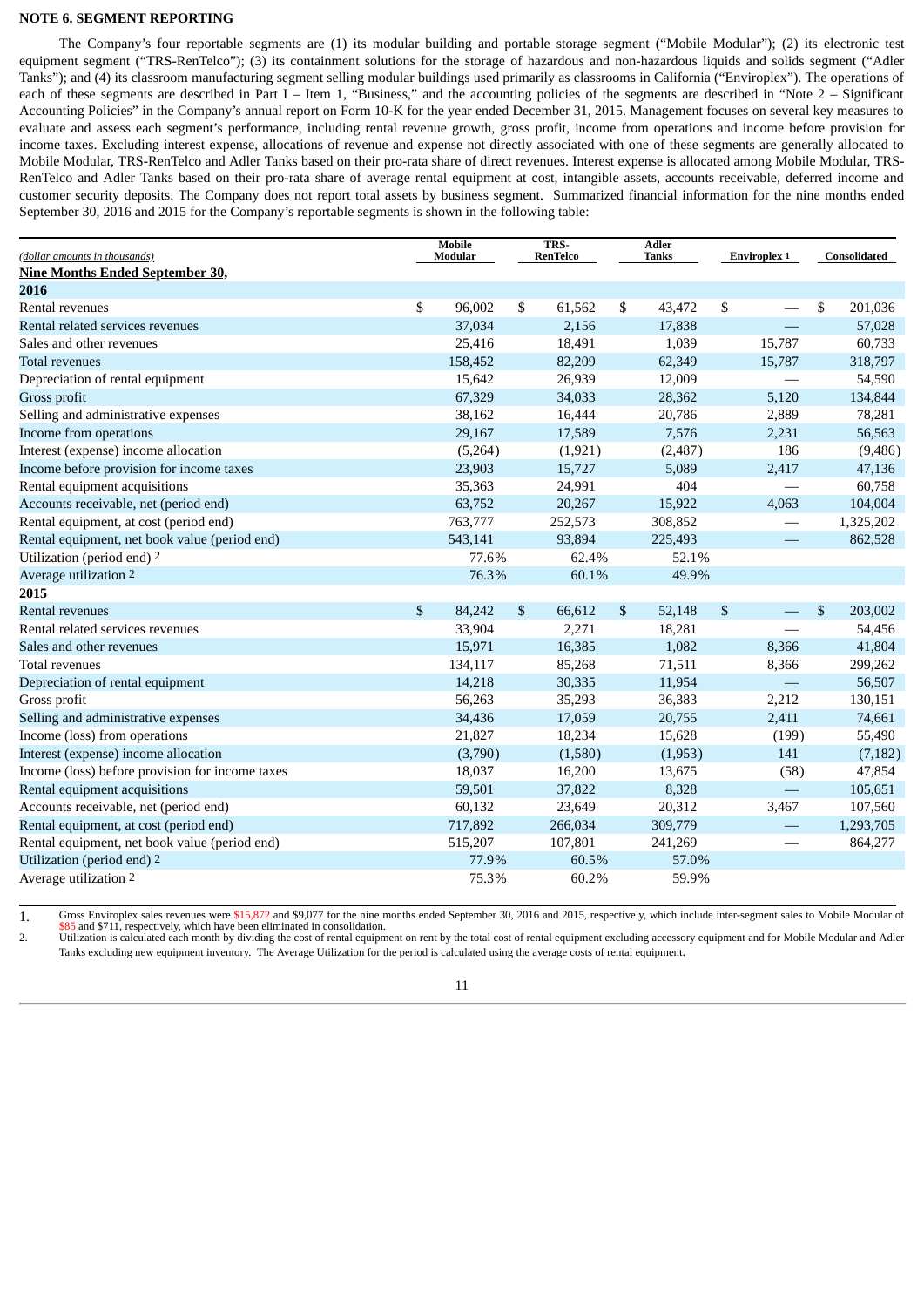No single customer accounted for more than 10% of total revenues for the nine months ended September 30, 2016 and 2015. Revenues from foreign country customers accounted for 5% of the Company's total revenues in each of the same periods.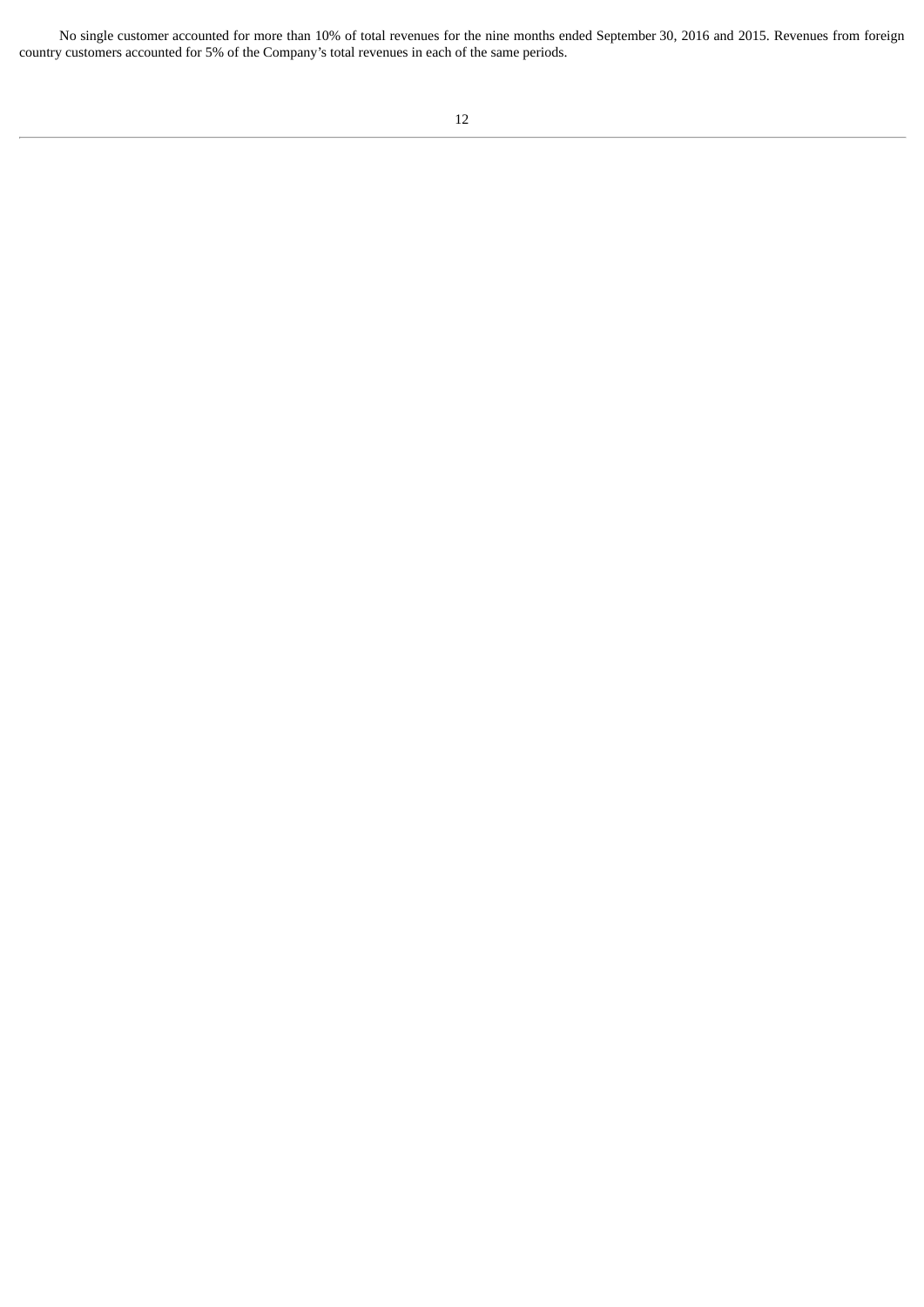#### **Item 2. Management's Discussion and Analysis of Financial Condition and Results of Operations**

This Form 10-Q, including the following Management's Discussion and Analysis of Financial Condition and Results of Operations ("MD&A"), contains forward-looking statements under federal securities laws. Forward-looking statements are not guarantees of future performance and involve a number of risks and uncertainties. Our actual results could differ materially from those indicated by forward-looking statements as a result of various factors. These factors include, but are not limited to, those set forth under this Item, those discussed in Part II-Item 1A, "Risk Factors" and elsewhere in this Form 10-Q and in our Annual Report on Form 10-K for the year ended December 31, 2015, as filed with the SEC on February 25, 2016 (the "2015 Annual Report") and those that may be identified from time to time in our reports and registration statements filed with the SEC.

This discussion should be read in conjunction with the Condensed Consolidated Financial Statements and related Notes included in Part I—Item 1 of this Form 10-Q and the Consolidated Financial Statements and related Notes and the Management's Discussion and Analysis of Financial Condition and Results of Operations contained in our 2015 Annual Report. In preparing the following MD&A, we presume that readers have access to and have read the MD&A in our 2015 Annual Report, pursuant to Instruction 2 to paragraph (b) of Item 303 of Regulation S-K. We undertake no duty to update any of these forward-looking statements after the date of filing of this Form 10-Q to conform such forward-looking statements to actual results or revised expectations, *except as otherwise required by law.*

#### **General**

The Company, incorporated in 1979, is a leading rental provider of relocatable modular buildings for classroom and office space, electronic test equipment for general purpose and communications needs, and liquid and solid containment tanks and boxes. The Company's primary emphasis is on equipment rentals. The Company is comprised of four reportable business segments: (1) its modular building and portable storage container rental segment ("Mobile Modular"); (2) its electronic test equipment segment ("TRS-RenTelco"); (3) its containment solutions for the storage of hazardous and nonhazardous liquids and solids segment ("Adler Tanks"); and (4) its classroom manufacturing segment selling modular buildings used primarily as classrooms in California ("Enviroplex").

The Mobile Modular business segment includes the results of operations of our Mobile Modular Portable Storage division, which represented approximately 7% of the Company's total revenues in the nine months ended September 30, 2016. Mobile Modular Portable Storage offers portable storage units and high security portable office units for rent, lease and purchase.

In the nine months ended September 30, 2016, Mobile Modular, TRS-RenTelco, Adler Tanks and Enviroplex contributed 51%, 33%, 11% and 5% of the Company's income before provision for taxes (the equivalent of "pretax income"), respectively, compared to 38%, 34%, 29% and negative 1% for the same period in 2015. Although managed as a separate business unit, Enviroplex's revenues, pretax income contribution and total assets are not significant relative to the Company's consolidated financial position. Accordingly, we have not presented a separate discussion of Enviroplex's results of operations in this MD&A.

The Company generates its revenues primarily from the rental of its equipment on operating leases and from sales of equipment occurring in the normal course of business. The Company requires significant capital outlay to purchase its rental inventory and recovers its investment through rental and sales revenues. Rental revenues and certain other service revenues negotiated as part of lease agreements with customers and related costs are recognized on a straight-line basis over the terms of the leases. Sales revenues and related costs are recognized upon delivery and installation of the equipment to customers. Sales revenues are less predictable and can fluctuate from quarter to quarter and year to year depending on customer demands and requirements. Generally, rental revenues less cash operating costs recover the equipment's capitalized cost in a shorter period of time relative to the equipment's potential rental life and when sold, sale proceeds are usually above its net book value.

The Company's modular revenues (consisting of revenues from Mobile Modular, Mobile Modular Portable Storage and Enviroplex) are derived from rentals and sales to education and commercial customers, with a majority of revenues generated by education customers. Modular revenues are primarily affected by demand for classrooms, which in turn is affected by shifting and fluctuating school populations, the levels of state funding to public schools, the need for temporary classroom space during reconstruction of older schools and changes in policies regarding class size. As a result of any reduced funding, lower expenditures by these schools may result in certain planned programs to increase the number of classrooms, such as those that the Company provides, to be postponed or terminated. However, reduced expenditures may also result in schools reducing their long-term facility construction projects in favor of using the Company's modular classroom solutions. At this time, the Company can provide no assurances as to whether public schools will either reduce or increase their demand for the Company's modular classrooms as a result of fluctuations in state funding of public schools. Looking forward, the Company believes that any interruption in the passage of facility bonds or contraction of class size reduction programs by public schools may have a material adverse effect on both rental and sales revenues of the Company. (For more information, see "Item 1. Business - Relocatable Modular Buildings - Classroom Rentals and Sales to Public Schools (K-12)" in the Company's 2015 Annual Report and "Item 1A. Risk Factors – Significant reductions of, or delays in, funding to public schools have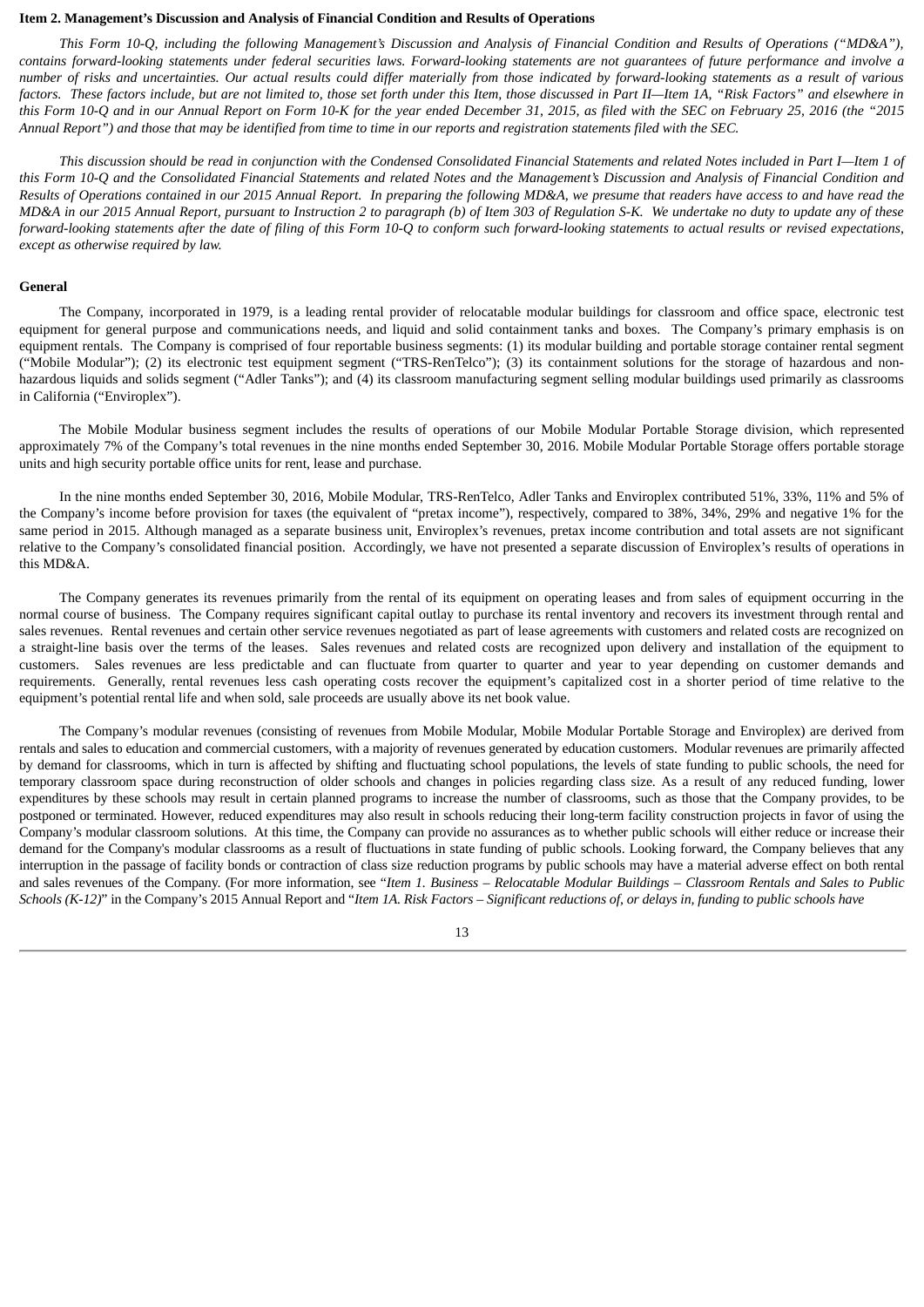caused the demand and pricing for our modular classroom units to decline, which has in the past caused, and may cause in the future, a reduction in our *revenues and profitability*" in Part II – Other Information of this Form 10-Q.)

Revenues of TRS-RenTelco are derived from the rental and sale of general purpose and communications test equipment to a broad range of companies, from Fortune 500 to middle and smaller market companies primarily in the aerospace, defense, communications, manufacturing and semiconductor industries. Electronic test equipment revenues are primarily affected by the business activity within these industries related to research and development, manufacturing, and communication infrastructure installation and maintenance.

Revenues of Adler Tanks are derived from the rental and sale of fixed axle tanks ("tanks") and vacuum containers, dewatering containers and roll-off containers (collectively referred to as "boxes"). These tanks and boxes are rented to a broad range of industries and applications including oil and gas exploration and field services, refinery, chemical and industrial plant maintenance, environmental remediation and field services, infrastructure building construction, marine services, pipeline construction and maintenance, tank terminals services, wastewater treatment, and waste management and landfill services for the containment of hazardous and non-hazardous liquids and solids. The liquid and solid containment tanks and boxes rental business was acquired through the acquisition of Adler Tank Rentals, LLC on December 11, 2008.

The Company's rental operations include rental and rental related service revenues which comprised approximately 81% and 86% of consolidated revenues in the nine months ended September 30, 2016 and 2015, respectively. Of the total rental operations revenues for the nine months ended September 30, 2016, Mobile Modular, TRS-RenTelco and Adler Tanks comprised 51%, 25% and 24%, respectively, compared to 46%, 27% and 27%, respectively, in the same period of 2015. The Company's direct costs of rental operations include depreciation of rental equipment, rental related service costs, impairment of rental equipment (if any), and other direct costs of rental operations (which include direct labor, supplies, repairs, insurance, property taxes, license fees, cost of sub-rentals and amortization of certain lease costs).

The Company's Mobile Modular, TRS-RenTelco and Adler Tanks business segments sell modular units, electronic test equipment and liquid and solid containment tanks and boxes, respectively, which are either new or previously rented. In addition, Enviroplex sells new modular buildings used primarily as classrooms in California. For the nine months ended September 30, 2016 and 2015, sales and other revenues of modular, electronic test equipment and liquid and solid containment tanks and boxes comprised approximately 19% and 14%, respectively, of the Company's consolidated revenues. Of the total sales and other revenues for the nine months ended September 30, 2016 and 2015, Mobile Modular and Enviroplex together comprised 68% and 58%, respectively, and TRS-RenTelco comprised 30% and 39%, respectively. Adler Tanks sales and other revenues for the nine months ended September 30, 2016 and 2015 were 2% and 3%, respectively, of the Company's total sales and other revenues. The Company's cost of sales includes the carrying value of the equipment sold and the direct costs associated with the equipment sold, such as delivery, installation, modifications and related site work.

Selling and administrative expenses primarily include personnel and benefit costs, which include share-based compensation, depreciation and amortization, bad debt expense, advertising costs, and professional service fees. The Company believes that sharing of common facilities, financing, senior management, and operating and accounting systems by all of the Company's operations results in an efficient use of overhead. Historically, the Company's operating margins have been impacted favorably to the extent its costs and expenses are leveraged over a large installed customer base. However, there can be no assurance as to the Company's ability to maintain a large installed customer base or ability to sustain its historical operating margins.

#### **Adjusted EBITDA**

To supplement the Company's financial data presented on a basis consistent with accounting principles generally accepted in the United States of America ("GAAP"), the Company presents "Adjusted EBITDA", which is defined by the Company as net income before interest expense, provision for income taxes, depreciation, amortization, and share-based compensation. The Company presents Adjusted EBITDA as a financial measure as management believes it provides useful information to investors regarding the Company's liquidity and financial condition and because management, as well as the Company's lenders, use this measure in evaluating the performance of the Company.

Management uses Adjusted EBITDA as a supplement to GAAP measures to further evaluate period-to-period operating performance, compliance with financial covenants in the Company's revolving lines of credit and senior notes and the Company's ability to meet future capital expenditure and working capital requirements. Management believes the exclusion of non-cash charges, including share-based compensation, is useful in measuring the Company's cash available for operations and performance of the Company. Because management finds Adjusted EBITDA useful, the Company believes its investors will also find Adjusted EBITDA useful in evaluating the Company's performance.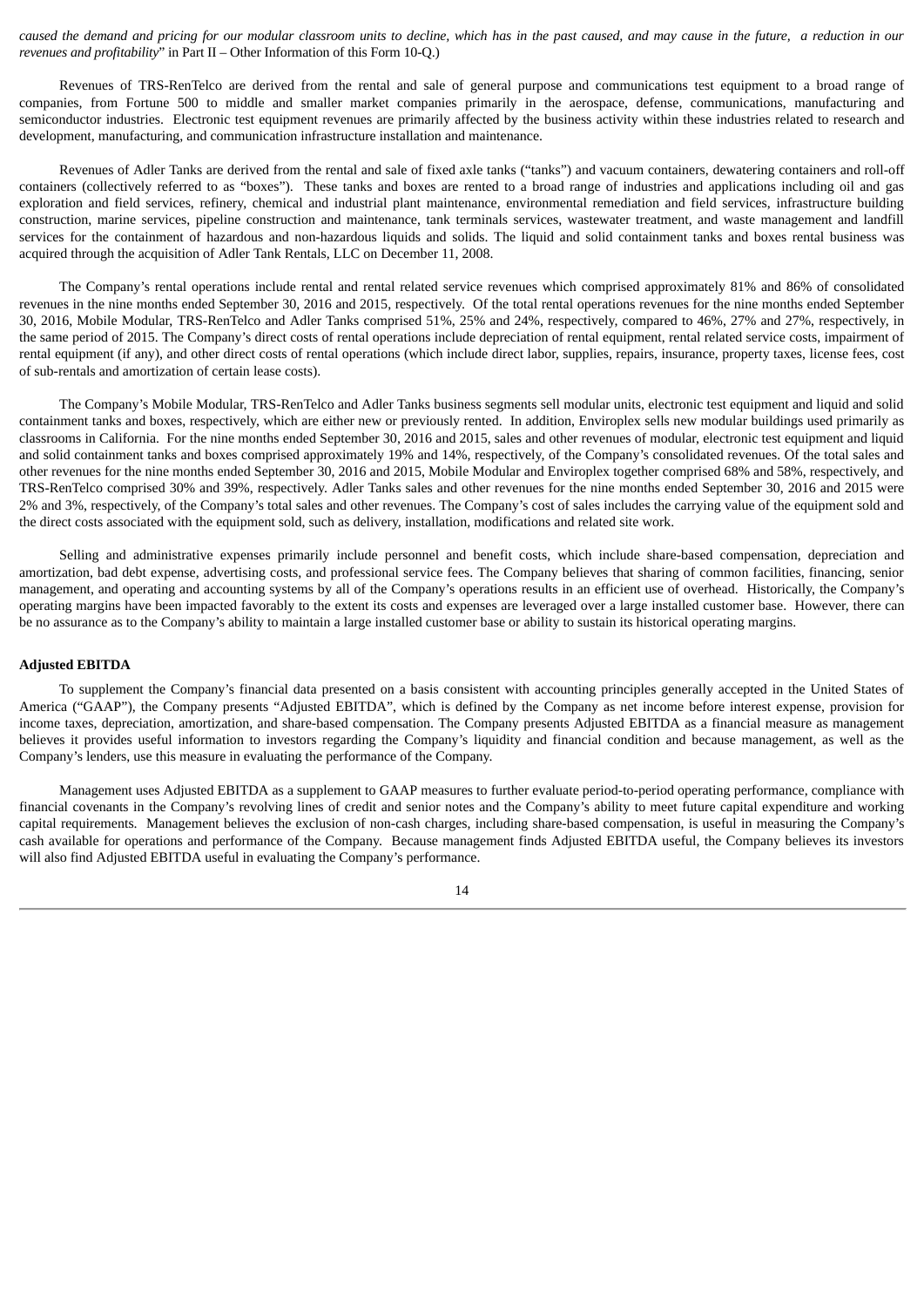Adjusted EBITDA should not be considered in isolation or as a substitute for net income, cash flows, or other consolidated income or cash flow data prepared in accordance with GAAP or as a measure of the Company's profitability or liquidity. Adjusted EBITDA is not in accordance with or an alternative for GAAP, and may be different from non−GAAP measures used by other companies. Unlike EBITDA, which may be used by other companies or investors, Adjusted EBITDA does not include share-based compensation charges. The Company believes that Adjusted EBITDA is of limited use in that it does not reflect all of the amounts associated with the Company's results of operations as determined in accordance with GAAP and does not accurately reflect real cash flow. In addition, other companies may not use Adjusted EBITDA or may use other non-GAAP measures, limiting the usefulness of Adjusted EBITDA for purposes of comparison. The Company's presentation of Adjusted EBITDA should not be construed as an inference that the Company will not incur expenses that are the same as or similar to the adjustments in this presentation. Therefore, Adjusted EBITDA should only be used to evaluate the Company's results of operations in conjunction with the corresponding GAAP measures. The Company compensates for the limitations of Adjusted EBITDA by relying upon GAAP results to gain a complete picture of the Company's performance. Because Adjusted EBITDA is a non-GAAP financial measure, as defined by the SEC, the Company includes in the tables below reconciliations of Adjusted EBITDA to the most directly comparable financial measures calculated and presented in accordance with GAAP.

# **Reconciliation of Net Income to Adjusted EBITDA**

| (dollar amounts in thousands) | <b>Three Months Ended</b><br>September 30, |   | <b>Nine Months Ended</b><br>September 30. |      |         |      | <b>Twelve Months Ended</b><br>September 30, |    |         |  |         |  |
|-------------------------------|--------------------------------------------|---|-------------------------------------------|------|---------|------|---------------------------------------------|----|---------|--|---------|--|
|                               | 2016                                       |   | 2015                                      | 2016 |         | 2015 |                                             |    | 2016    |  | 2015    |  |
| Net income                    | 12,872                                     | ъ | 13,616                                    |      | 28,517  | S    | 28,952                                      | S. | 40,035  |  | 42,839  |  |
| Provision for income taxes    | 8,405                                      |   | 8,889                                     |      | 18,619  |      | 18,902                                      |    | 25,624  |  | 29,237  |  |
| Interest                      | 2,940                                      |   | 2,444                                     |      | 9,486   |      | 7,182                                       |    | 12,396  |  | 9,538   |  |
| Depreciation and amortization | 20,111                                     |   | 21,132                                    |      | 61,528  |      | 63,303                                      |    | 82,505  |  | 84,045  |  |
| <b>EBITDA</b>                 | 44,328                                     |   | 46,081                                    |      | 118,150 |      | 118,339                                     |    | 160,560 |  | 165,659 |  |
| Share-based compensation      | 741                                        |   | 910                                       |      | 2,327   |      | 2,863                                       |    | 2,863   |  | 3,707   |  |
| Adjusted EBITDA 1             | 45,069                                     |   | 46,991                                    |      | 120.477 |      | 121.202                                     |    | 163,423 |  | 169,366 |  |
| Adjusted EBITDA margin 2      | 37%                                        |   | 42%                                       |      | 38%     |      | 41%                                         |    | 39%     |  | 41%     |  |

# **Reconciliation of Adjusted EBITDA to Net Cash Provided by Operating Activities**

| (dollar amounts in thousands)             | Three Months Ended<br>September 30, |          |  |          |    | <b>Nine Months Ended</b><br>September 30, |  | <b>Twelve Months Ended</b><br>September 30, |      |           |  |           |
|-------------------------------------------|-------------------------------------|----------|--|----------|----|-------------------------------------------|--|---------------------------------------------|------|-----------|--|-----------|
|                                           |                                     | 2016     |  | 2015     |    | 2016                                      |  | 2015                                        | 2016 |           |  | 2015      |
| <b>Adjusted EBITDA 1</b>                  |                                     | 45,069   |  | 46,991   | \$ | 120,477                                   |  | 121,202                                     |      | 163,423   |  | 169,366   |
| Interest paid                             |                                     | (2,396)  |  | (2,328)  |    | (9,042)                                   |  | (7,224)                                     |      | (11, 859) |  | (9,982)   |
| Net income taxes paid                     |                                     | (2,072)  |  | (750)    |    | (7,751)                                   |  | (2,240)                                     |      | (8,009)   |  | (8,821)   |
| Gain on sale of used rental equipment     |                                     | (4,516)  |  | (3,501)  |    | (10,798)                                  |  | (9,066)                                     |      | (13, 634) |  | (13, 657) |
| Foreign currency exchange loss (gain)     |                                     | 15       |  | 201      |    | (59)                                      |  | 454                                         |      | (25)      |  | 672       |
| Change in certain assets and liabilities: |                                     |          |  |          |    |                                           |  |                                             |      |           |  |           |
| Accounts receivable, net                  |                                     | (8, 144) |  | (13,586) |    | (8,741)                                   |  | (6,266)                                     |      | 3,556     |  | (3,990)   |
| Income taxes receivable                   |                                     |          |  |          |    | 11,000                                    |  |                                             |      |           |  |           |
| Prepaid expenses and other assets         |                                     | 4,237    |  | 4,924    |    | 1,374                                     |  | 12,905                                      |      | 1,125     |  | 1,533     |
| Accounts payable and other liabilities    |                                     | (2,323)  |  | (7,031)  |    | 4,580                                     |  | (20, 195)                                   |      | 14,243    |  | (3,905)   |
| Deferred income                           |                                     | 3,130    |  | 10,447   |    | 5,191                                     |  | 11,034                                      |      | 1,306     |  | 7,398     |
| Net cash provided by operating activities |                                     | 33,000   |  | 35,367   |    | 106,231                                   |  | 100,604                                     |      | 150,126   |  | 138,614   |

1. Adjusted EBITDA is defined as net income before interest expense, provision for income taxes, depreciation, amortization, and share-based compensation.

2. Adjusted EBITDA margin is calculated as Adjusted EBITDA divided by total revenues for the period.

Adjusted EBITDA is a component of two restrictive financial covenants for the Company's unsecured Credit Facility, and Series A Senior Notes, Series B Senior Notes and Series C Senior Notes (as defined and more fully described under the heading "Liquidity and Capital Resources" in this MD&A). These instruments contain financial covenants requiring the Company to not:

• Permit the Consolidated Fixed Charge Coverage Ratio (as defined in the Credit Facility and the Note Purchase Agreement (as defined and more fully described under the heading "Liquidity and Capital Resources" in this MD&A)) of Adjusted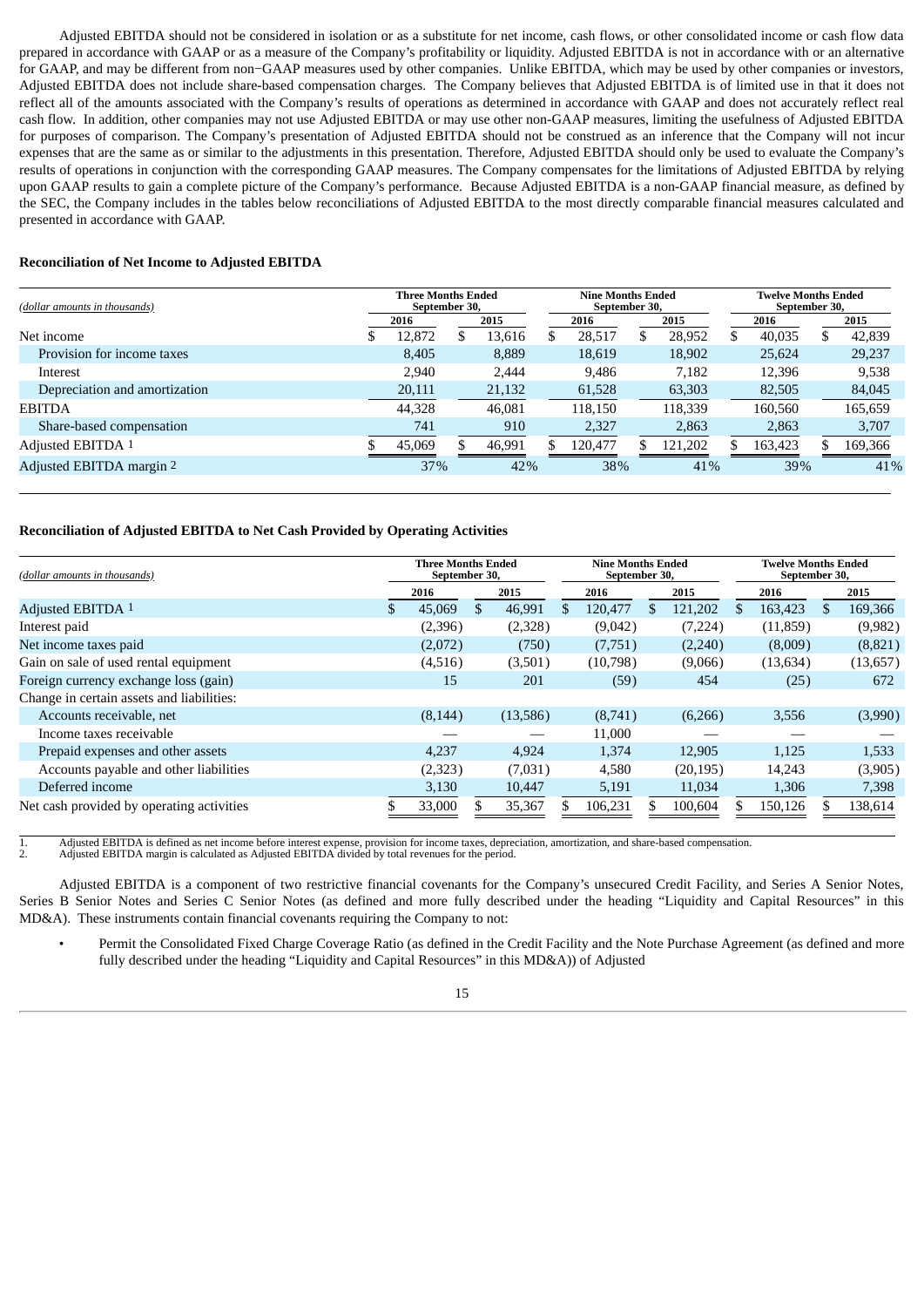EBITDA (as defined in the Credit Facility and the Note Purchase Agreement) to fixed charges as of the end of any fiscal quarter to be less than 2.50 to 1. At September 30, 2016, the actual ratio was 3.75 to 1.

• Permit the Consolidated Leverage Ratio of funded debt (as defined in the Credit Facility and the Note Purchase Agreement) to Adjusted EBITDA at any time during any period of four consecutive quarters to be greater than 2.75 to 1. At September 30, 2016, the actual ratio was 2.11 to 1.

At September 30, 2016, the Company was in compliance with each of the aforementioned covenants. There are no anticipated trends that the Company is aware of that would indicate non-compliance with these covenants, although, significant deterioration in our financial performance could impact the Company's ability to comply with these covenants.

### **Recent Developments**

On September 21, 2016, the Company announced that the Board of Directors declared a quarterly cash dividend of \$0.255 per common share for the quarter ended September 30, 2016, an increase of 2% over the prior year's comparable quarter.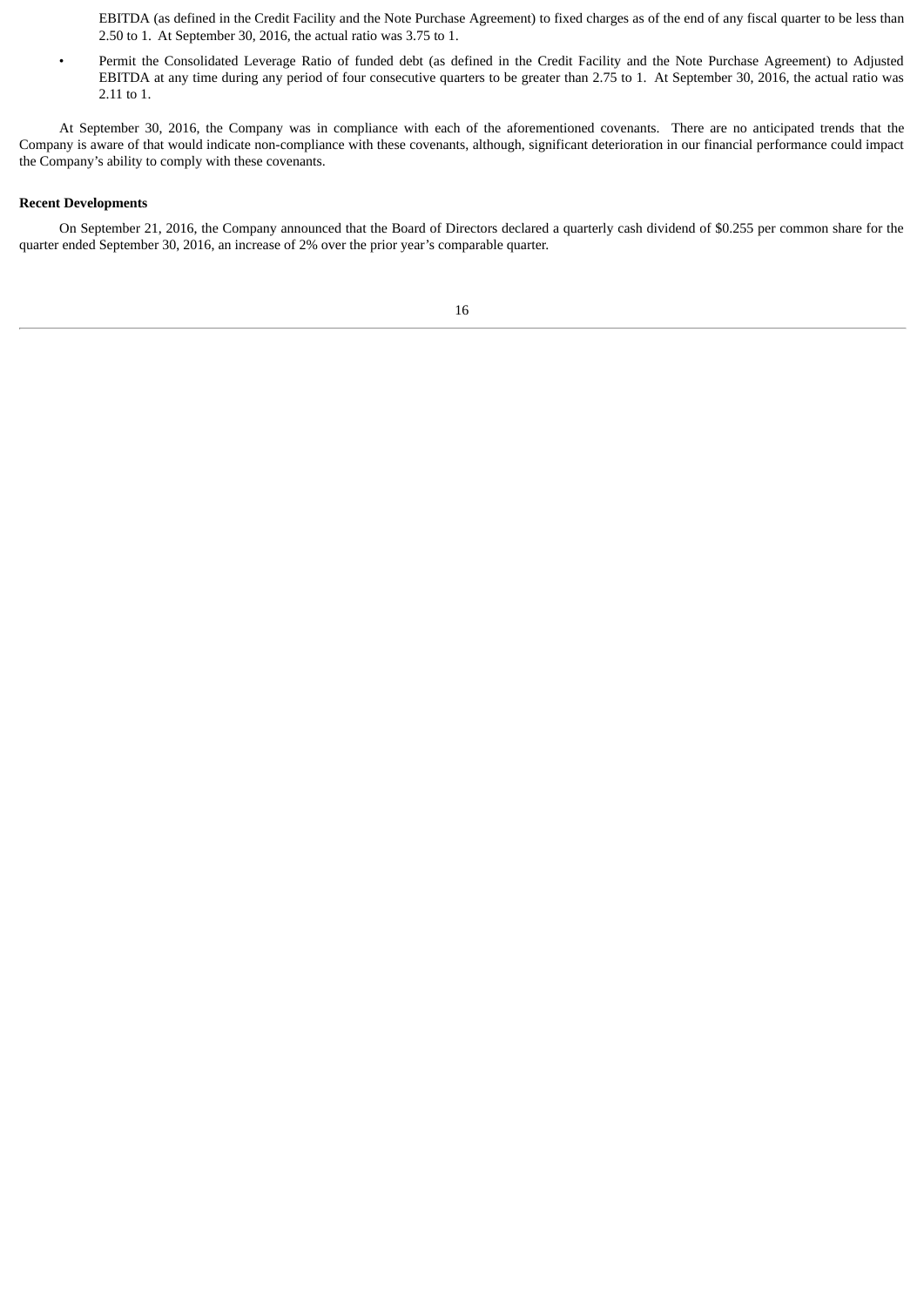# **Three Months Ended September 30, 2016 Compared to Three Months Ended September 30, 2015**

# **Overview**

Consolidated revenues for the three months ended September 30, 2016 increased 8% to \$122.0 million from \$113.0 million in the same period in 2015. Consolidated net income for the three months ended September 30, 2016 decreased 5% to \$12.9 million from \$13.6 million for the same period in 2015. Earnings per diluted share for the three months ended September 30, 2016 was flat at \$0.54 compared to the same period in 2015.

For the three months ended September 30, 2016, on a consolidated basis:

- Gross profit increased \$0.3 million, or 1%, to \$50.4 million in 2016. Mobile Modular's gross profit increased \$2.0 million, or 9%, due to higher gross profit on sales and rental revenues, partly offset by lower gross profit on rental related services revenues. Enviroplex's gross profit increased \$2.0 million, or 126%, primarily due to higher sales revenues. TRS-RenTelco's gross profit decreased \$1.1 million, or 9%, primarily due to lower gross profit on rental and rental related services revenues. Adler Tanks' gross profit decreased \$2.7 million, or 23%, primarily due to lower gross profit on rental and rental related services revenues.
- Selling and administrative expenses increased \$1.2 million, or 5%, to \$26.2 million, primarily due to increased employee headcount, salaries and employee benefit costs.
- Interest expense increased \$0.5 million, or 20%, to \$2.9 million in 2016 compared to the same period in 2015, due to 22% higher net average interest rates of 3.25% in 2016 compared to 2.67% in 2015, partly offset by 1% lower average debt levels of the Company.
- Pre-tax income contribution by Mobile Modular, TRS-RenTelco and Adler Tanks was 52%, 27% and 9%, respectively, compared to 48%, 28% and 20%, respectively, for the comparable 2015 period. These results are discussed on a segment basis below. Enviroplex pre-tax income contribution was 12% in 2016 compared to 4% in 2015.
- Adjusted EBITDA decreased \$1.9 million, or 4%, to \$45.1 million in 2016.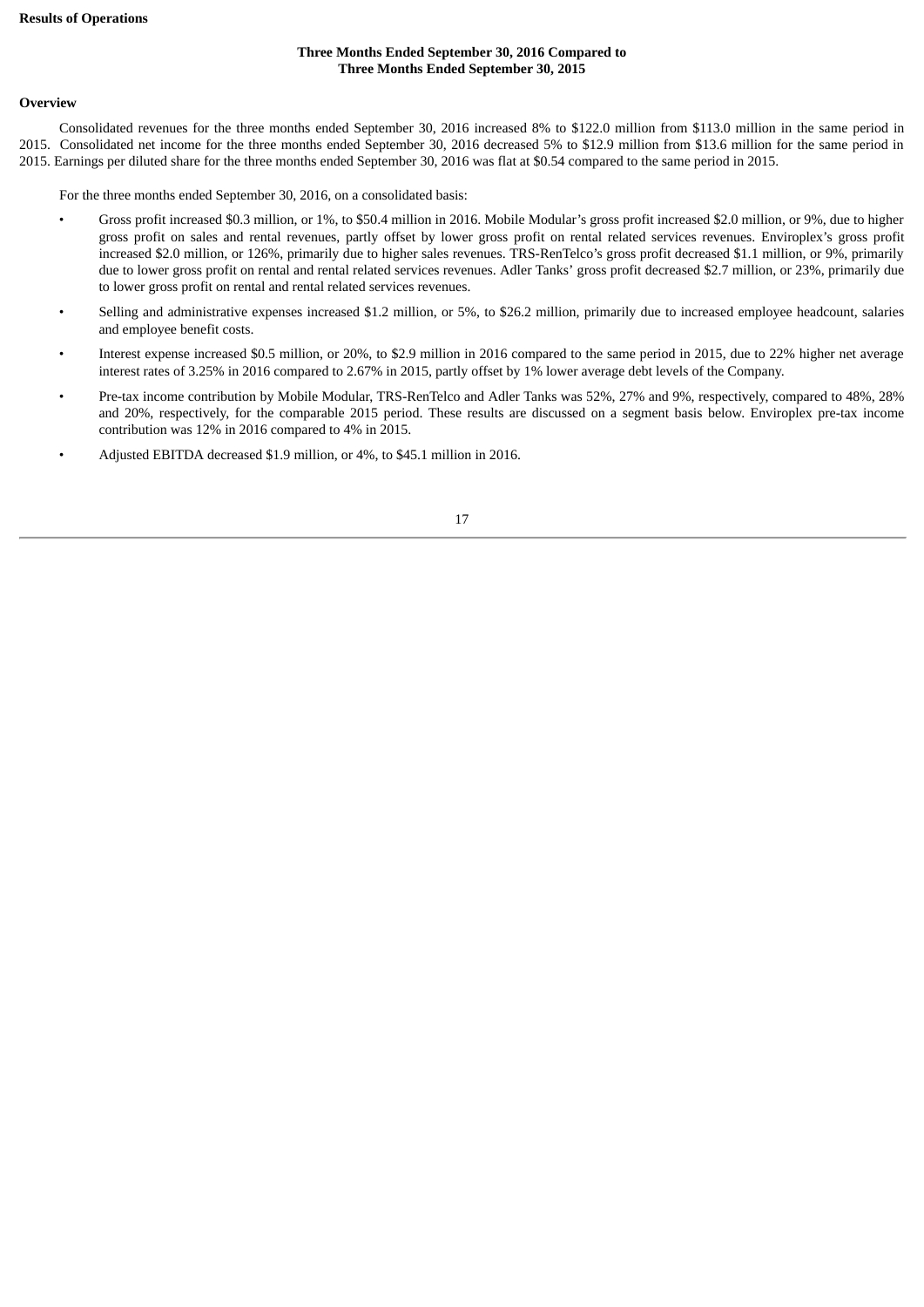# **Mobile Modular**

For the three months ended September 30, 2016, Mobile Modular's total revenues increased \$10.6 million, or 20%, to \$63.7 million compared to the same period in 2015, primarily due to higher sales and rental revenues, partly offset by lower rental related services. The revenue increase, partly offset by lower gross margin on rental and rental related services, and higher selling and administrative expenses, resulted in a 1% increase in pre-tax income to \$11.0 million for the three months ended September 30, 2016, from \$10.9 million for the same period in 2015.

The following table summarizes quarterly results for each revenue and gross profit category, income from operations, pre-tax income and other selected information.

#### **Mobile Modular – Three Months Ended 9/30/16 compared to Three Months Ended 9/30/15 (Unaudited)**

| (dollar amounts in thousands)           |               |         | <b>Three Months Ended</b><br>September 30, | <b>Increase (Decrease)</b> |              |               |  |  |
|-----------------------------------------|---------------|---------|--------------------------------------------|----------------------------|--------------|---------------|--|--|
|                                         | 2016          |         |                                            | 2015                       | \$           | $\frac{0}{0}$ |  |  |
| <b>Revenues</b>                         |               |         |                                            |                            |              |               |  |  |
| Rental                                  | \$            | 33,210  | \$                                         | 30,154                     | \$<br>3,056  | 10%           |  |  |
| Rental related services                 | 13,697        |         |                                            | 14,313                     | (616)        | $-4%$         |  |  |
| Rental operations                       |               | 46,907  |                                            | 44,467                     | 2,440        | 5%            |  |  |
| Sales                                   | 16,700        |         |                                            | 8,539                      | 8,161        | 96%           |  |  |
| Other                                   |               | 82      |                                            | 107                        | (25)         | $-23%$        |  |  |
| Total revenues                          | 63,689        |         |                                            | 53,113                     | 10,576       | 20%           |  |  |
| <b>Costs and Expenses</b>               |               |         |                                            |                            |              |               |  |  |
| Direct costs of rental operations:      |               |         |                                            |                            |              |               |  |  |
| Depreciation of rental equipment        |               | 5,295   |                                            | 4,938                      | 357          | 7%            |  |  |
| Rental related services                 | 10,025        |         |                                            | 10,124                     | (99)         | $-1\%$        |  |  |
| Other                                   |               | 9,735   |                                            | 7,485                      | 2,250        | 30%           |  |  |
| Total direct costs of rental operations |               | 25,055  |                                            | 22,547                     | 2,508        | 11%           |  |  |
| Costs of sales                          | 12,592        |         |                                            | 6,569                      | 6,023        | 92%           |  |  |
| Total costs of revenues                 | 37,647        |         |                                            | 29,116                     | 8,531        | 29%           |  |  |
| <b>Gross Profit</b>                     |               |         |                                            |                            |              |               |  |  |
| Rental                                  |               | 18,180  |                                            | 17,731                     | 449          | 3%            |  |  |
| Rental related services                 |               | 3,672   |                                            | 4,189                      | (517)        | $-12%$        |  |  |
| Rental operations                       |               | 21,852  |                                            | 21,920                     | (68)         | 0%            |  |  |
| <b>Sales</b>                            |               | 4,108   |                                            | 1,970                      | 2,138        | 109%          |  |  |
| Other                                   |               | 82      |                                            | 107                        | (25)         | $-23%$        |  |  |
| Total gross profit                      |               | 26,042  |                                            | 23,997                     | 2,045        | 9%            |  |  |
| Selling and administrative expenses     | 13,364        |         |                                            | 11,794                     | 1,570        | 13%           |  |  |
| Income from operations                  |               | 12,678  |                                            | 12,203                     | 475          | 4%            |  |  |
| Interest expense allocation             |               | (1,662) |                                            | (1,309)                    | 353          | 27%           |  |  |
| Pre-tax income                          | \$            | 11,016  | \$                                         | 10,894                     | \$<br>122    | 1%            |  |  |
| <b>Other Information</b>                |               |         |                                            |                            |              |               |  |  |
| Average rental equipment 1              | \$<br>729,943 |         | \$                                         | 678,274                    | \$<br>51,669 | 8%            |  |  |
| Average rental equipment on rent        | \$<br>559,584 |         | \$                                         | 520,036                    | \$<br>39,548 | 8%            |  |  |
| Average monthly total yield 2           |               | 1.52%   |                                            | 1.48%                      |              | 3%            |  |  |
| Average utilization 3                   |               | 76.7%   |                                            | 76.7%                      |              | 0%            |  |  |
| Average monthly rental rate 4           |               | 1.98%   |                                            | 1.93%                      |              | 3%            |  |  |
| Period end rental equipment 1           | \$<br>734,639 |         | \$                                         | 686,582                    | \$<br>48,057 | 7%            |  |  |
| Period end utilization 3                |               | 77.6%   |                                            | 77.9%                      |              | 0%            |  |  |

2. Average monthly total yield is calculated by dividing the averages of monthly rental revenues by the cost of rental equipment, for the period.

1. Average and Period end rental equipment represents the cost of rental equipment excluding new equipment inventory and accessory equipment.<br>
2. Average monthly total yield is calculated by dividing the averages of monthl 3. Period end utilization is calculated by dividing the cost of rental equipment on rent by the total cost of rental equipment excluding new equipment inventory and accessory equipment.<br>Average utilization for the period i

4. Average monthly rental rate is calculated by dividing the averages of monthly rental revenues by the cost of rental equipment on rent, for the period.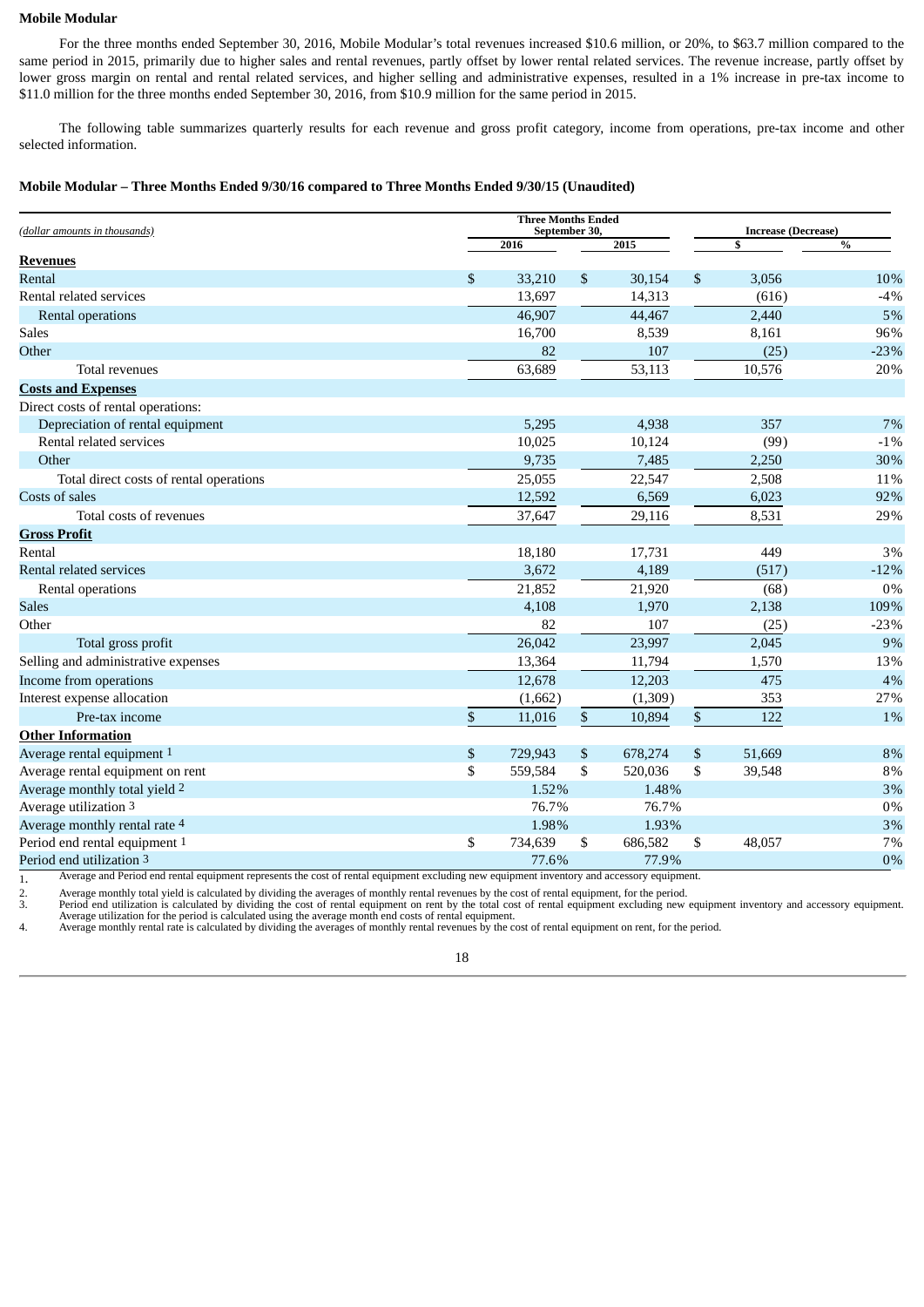Mobile Modular's gross profit for the three months ended September 30, 2016 increased \$2.0 million, or 9%, to \$26.0 million. For the three months ended September 30, 2016 compared to the same period in 2015:

- **Gross Profit on Rental Revenues** Rental revenues increased \$3.1 million, or 10%, primarily due to 8% higher average rental equipment on rent and 3% higher average monthly rental rates in 2016. As a percentage of rental revenues, depreciation was 16% in 2016 and 2015, and other direct costs were 29% in 2016 compared to 25% in 2015, which resulted in gross margin percentages of 55% in 2016 compared to 59% in 2015. The higher rental revenues, partly offset by lower rental margins resulted in gross profit on rental revenues increasing \$0.4 million, or 3%, to \$18.2 million in 2016.
- **Gross Profit on Rental Related Services** Rental related services revenues decreased \$0.6 million, or 4%, compared to 2015. Most of these service revenues are negotiated with the initial modular building lease and are recognized on a straight-line basis with the associated costs over the initial term of the lease. The decrease in rental related services revenues was primarily attributable to lower services provided during the lease. The lower revenues, together with lower gross margin percentage of 27% in 2016 compared to 29% in 2015, resulted in rental related services gross profit decreasing \$0.5 million, or 12%, to \$3.7 million in 2016.
- **Gross Profit on Sales** Sales revenues increased \$8.2 million, or 96%, compared to 2015, due to higher new and used equipment sales. Higher sales revenues, together with higher gross margin percentage of 25% in 2016 compared with 23% in 2015, resulted in gross profit on sales increasing \$2.1 million, or 109%, to \$4.1 million. Sales occur routinely as a normal part of Mobile Modular's rental business; however, these sales and related gross margins can fluctuate from quarter to quarter and year to year depending on customer requirements, equipment availability and funding.

For the three months ended September 30, 2016, selling and administrative expenses increased \$1.6 million, or 13%, to \$13.4 million, primarily due to increased employee headcount, salaries and benefit costs and higher allocated corporate expenses.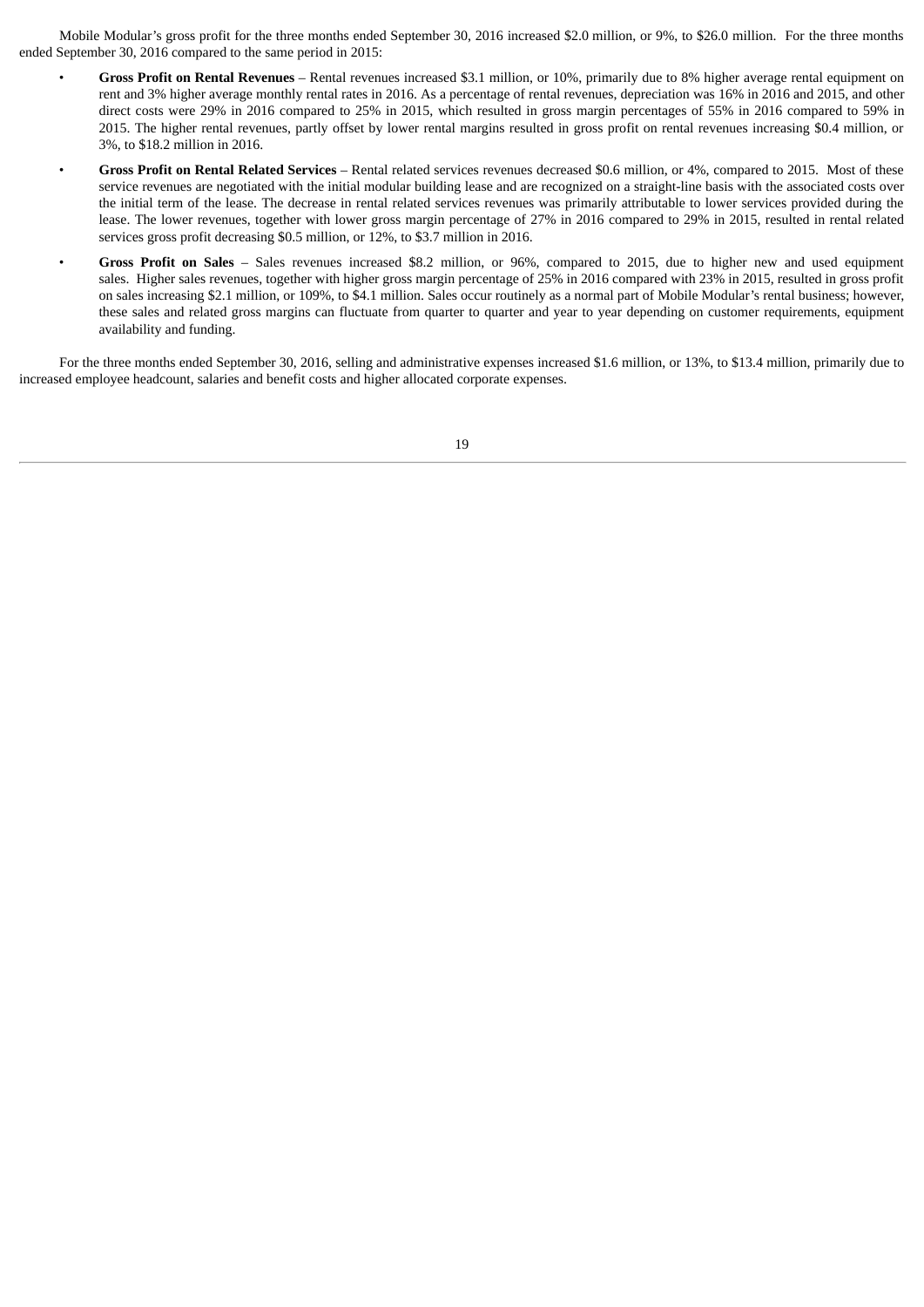#### **TRS-RenTelco**

For the three months ended September 30, 2016, TRS-RenTelco's total revenues decreased \$3.0 million, or 10%, to \$26.3 million compared to the same period in 2015, primarily due to lower rental, sales and rental related services revenues. Pre-tax income decreased \$0.6 million, or 9%, to \$5.8 million for the three months ended September 30, 2016 compared to the same period in 2015, primarily due to lower gross profit on rental and rental related services, partly offset by lower selling and administrative expenses.

The following table summarizes quarterly results for each revenue and gross profit category, income from operations, pre-tax income and other selected information.

#### **TRS-RenTelco – Three Months Ended 9/30/16 compared to Three Months Ended 9/30/15 (Unaudited)**

| (dollar amounts in thousands)           | <b>Three Months Ended</b><br>September 30, |         |    |         |    |           | <b>Increase (Decrease)</b> |  |  |
|-----------------------------------------|--------------------------------------------|---------|----|---------|----|-----------|----------------------------|--|--|
|                                         |                                            | 2016    |    | 2015    |    | \$        | $\%$                       |  |  |
| <b>Revenues</b>                         |                                            |         |    |         |    |           |                            |  |  |
| Rental                                  | \$                                         | 20,365  | \$ | 22,612  | \$ | (2,247)   | $-10%$                     |  |  |
| Rental related services                 |                                            | 655     |    | 821     |    | (166)     | $-20%$                     |  |  |
| Rental operations                       |                                            | 21,020  |    | 23,433  |    | (2, 413)  | $-10%$                     |  |  |
| Sales                                   |                                            | 4,788   |    | 5,401   |    | (613)     | $-11%$                     |  |  |
| Other                                   |                                            | 509     |    | 439     |    | 70        | 16%                        |  |  |
| <b>Total revenues</b>                   |                                            | 26,317  |    | 29,273  |    | (2,956)   | $-10%$                     |  |  |
| <b>Costs and Expenses</b>               |                                            |         |    |         |    |           |                            |  |  |
| Direct costs of rental operations:      |                                            |         |    |         |    |           |                            |  |  |
| Depreciation of rental equipment        |                                            | 8,553   |    | 9,858   |    | (1,305)   | $-13%$                     |  |  |
| Rental related services                 |                                            | 700     |    | 664     |    | 36        | 5%                         |  |  |
| Other                                   |                                            | 3,524   |    | 3,448   |    | 76        | 2%                         |  |  |
| Total direct costs of rental operations |                                            | 12,777  |    | 13,970  |    | (1, 193)  | $-9%$                      |  |  |
| Costs of sales                          |                                            | 2,065   |    | 2,761   |    | (696)     | $-25%$                     |  |  |
| Total costs of revenues                 |                                            | 14,842  |    | 16,731  |    | (1,889)   | $-11%$                     |  |  |
| <b>Gross Profit (Loss)</b>              |                                            |         |    |         |    |           |                            |  |  |
| Rental                                  |                                            | 8,288   |    | 9,306   |    | (1,018)   | $-11%$                     |  |  |
| Rental related services                 |                                            | (45)    |    | 157     |    | (202)     | $-129%$                    |  |  |
| Rental operations                       |                                            | 8,243   |    | 9,463   |    | (1,220)   | $-13%$                     |  |  |
| <b>Sales</b>                            |                                            | 2,723   |    | 2,640   |    | 83        | 3%                         |  |  |
| Other                                   |                                            | 509     |    | 439     |    | 70        | 16%                        |  |  |
| Total gross profit                      |                                            | 11,475  |    | 12,542  |    | (1,067)   | $-9%$                      |  |  |
| Selling and administrative expenses     |                                            | 5,101   |    | 5,448   |    | (347)     | $-6%$                      |  |  |
| Income from operations                  |                                            | 6,374   |    | 7,094   |    | (720)     | $-10%$                     |  |  |
| Interest expense allocation             |                                            | (581)   |    | (527)   |    | 54        | 10%                        |  |  |
| Foreign currency exchange loss          |                                            | (15)    |    | (201)   |    | (186)     | $-93%$                     |  |  |
| Pre-tax income                          | \$                                         | 5,778   | \$ | 6,366   | \$ | (588)     | $-9%$                      |  |  |
| <b>Other Information</b>                |                                            |         |    |         |    |           |                            |  |  |
| Average rental equipment 1              | \$                                         | 251,786 | \$ | 267,552 | \$ | (15,766)  | $-6%$                      |  |  |
| Average rental equipment on rent        | \$                                         | 154,058 | \$ | 163,222 | \$ | (9,164)   | $-6%$                      |  |  |
| Average monthly total yield 2           |                                            | 2.70%   |    | 2.82%   |    |           | $-4%$                      |  |  |
| Average utilization 3                   |                                            | 61.2%   |    | 61.0%   |    |           | 0%                         |  |  |
| Average monthly rental rate 4           |                                            | 4.41%   |    | 4.62%   |    |           | $-5%$                      |  |  |
| Period end rental equipment 1           | \$                                         | 252,074 | \$ | 265,927 | \$ | (13, 853) | $-5%$                      |  |  |
| Period end utilization 3                |                                            | 62.4%   |    | 60.5%   |    |           | 3%                         |  |  |

1. Average and Period end rental equipment represents the cost of rental equipment excluding accessory equipment.<br>
2. Average monthly total yield is calculated by dividing the averages of monthly rental revenues by the cos

2. Average monthly total yield is calculated by dividing the averages of monthly rental revenues by the cost of rental equipment, for the period.

3. Period end utilization is calculated by dividing the cost of rental equipment on rent by the total cost of rental equipment excluding accessory equipment. Average utilization for the period is<br>calculated using the avera

4. Average monthly rental rate is calculated by dividing the averages of monthly rental revenues by the cost of rental equipment on rent, for the period.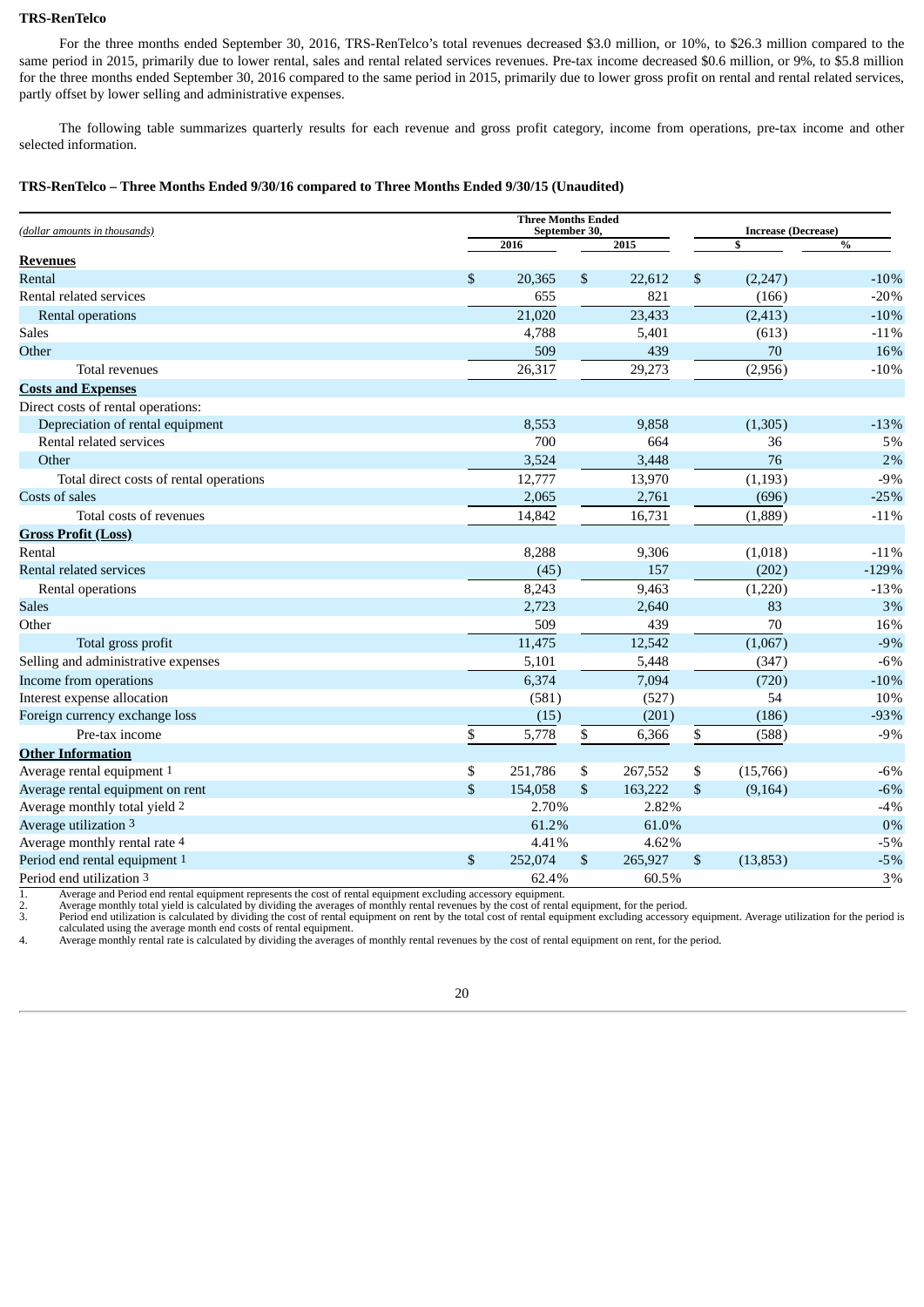TRS-RenTelco's gross profit for the three months ended September 30, 2016 decreased \$1.1 million, or 9%, to \$11.5 million. For the three months ended September 30, 2016 compared to the same period in 2015:

- **Gross Profit on Rental Revenues** Rental revenues decreased \$2.2 million, or 10%, and depreciation expense decreased \$1.3 million, or 13%, resulting in decreased gross profit on rental revenues of \$1.0 million, or 11%, to \$8.3 million. As a percentage of rental revenues, depreciation was 42% in 2016 compared to 44% in 2015 and other direct costs were 17% in 2016 and 15% in 2015, which resulted in a gross margin percentage of 41% in 2016 and 2015. The rental revenues decrease was due to 6% lower average rental equipment on rent and 5% lower monthly rental rates in 2016 as compared to 2015.
- **Gross Profit on Sales** Sales revenues decreased \$0.6 million, or 11%, to \$4.8 million in 2016. Gross profit on sales increased 3% to \$2.7 million with gross margin percentage increasing to 57% from 49% in 2015, due to higher gross margins on used equipment sales. Sales occur as a normal part of TRS-RenTelco's rental business; however, these sales and related gross margins can fluctuate from quarter to quarter depending on customer requirements and related mix of equipment sold, equipment availability and funding.

For the three months ended September 30, 2016, selling and administrative expenses decreased 6% to \$5.1 million, primarily due to lower marketing and administrative costs and corporate allocated expenses.

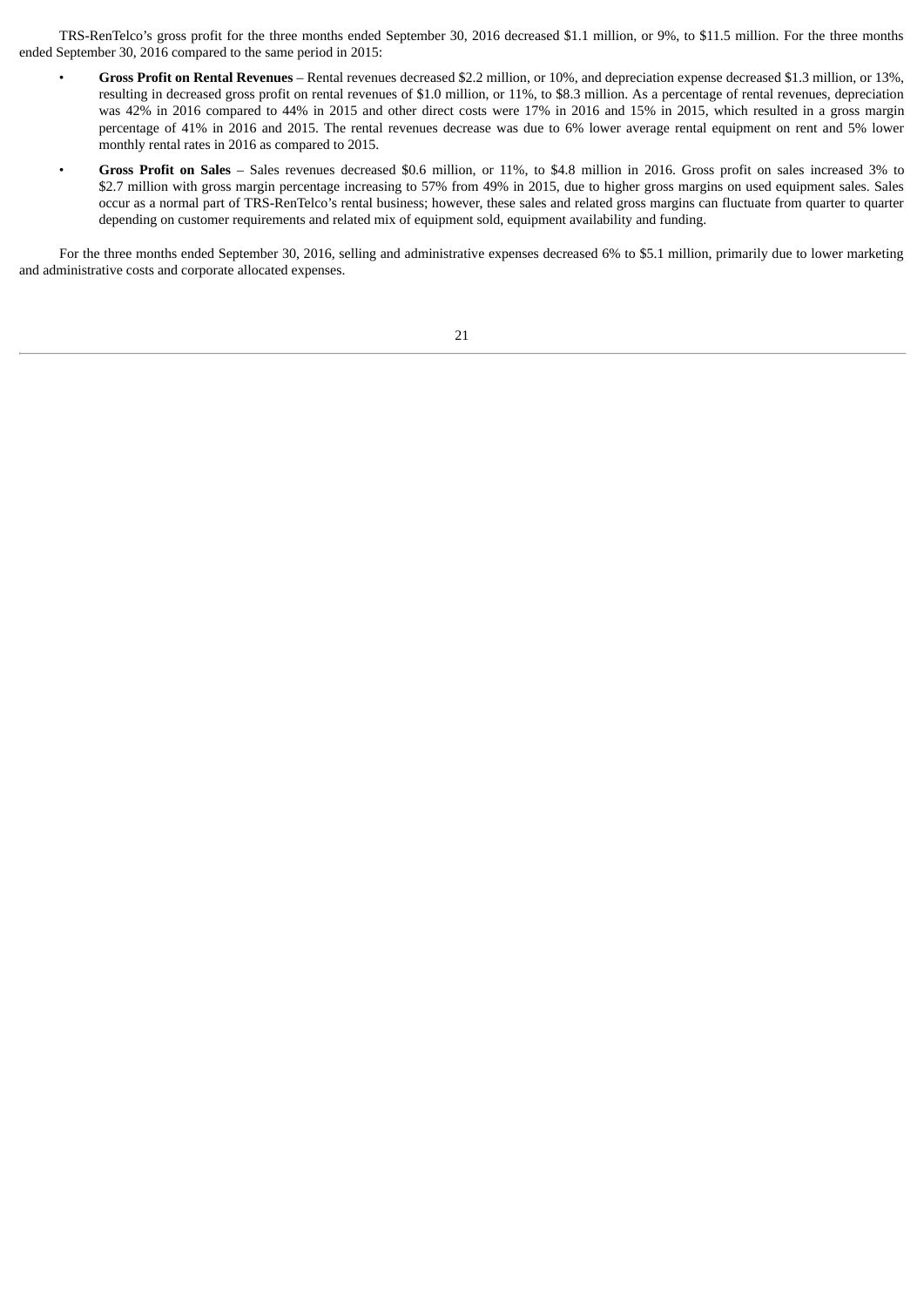# **Adler Tanks**

For the three months ended September 30, 2016, Adler Tanks' total revenues decreased \$4.2 million, or 17%, to \$20.3 million compared to the same period in 2015, primarily due to lower rental and rental related services. The revenue decrease, together with lower gross margin on rental and rental related services revenues, resulted in a \$2.5 million, or 57%, decrease in pre-tax income to \$1.9 million for the three months ended September 30, 2016, compared to the same period in 2015.

The following table summarizes quarterly results for each revenue and gross profit category, income from operations, pre-tax income and other selected information.

#### **Adler Tanks – Three Months Ended 9/30/16 compared to Three Months Ended 9/30/15 (Unaudited)**

| (dollar amounts in thousands)           | <b>Three Months Ended</b><br>September 30, |    | <b>Increase (Decrease)</b> |    |           |               |
|-----------------------------------------|--------------------------------------------|----|----------------------------|----|-----------|---------------|
|                                         | 2016                                       |    | 2015                       |    | \$        | $\frac{0}{0}$ |
| <b>Revenues</b>                         |                                            |    |                            |    |           |               |
| Rental                                  | \$<br>14,182                               | \$ | 17,429                     | \$ | (3,247)   | $-19%$        |
| Rental related services                 | 5,770                                      |    | 6,728                      |    | (958)     | $-14%$        |
| Rental operations                       | 19,952                                     |    | 24,157                     |    | (4,205)   | $-17%$        |
| Sales                                   | 358                                        |    | 321                        |    | 37        | 12%           |
| Other                                   | 37                                         |    | 19                         |    | 18        | 95%           |
| Total revenues                          | 20,347                                     |    | 24,497                     |    | (4, 150)  | $-17%$        |
| <b>Costs and Expenses</b>               |                                            |    |                            |    |           |               |
| Direct costs of rental operations:      |                                            |    |                            |    |           |               |
| Depreciation of rental equipment        | 3,971                                      |    | 4,013                      |    | (42)      | $-1%$         |
| Rental related services                 | 4,515                                      |    | 5,014                      |    | (499)     | $-10%$        |
| Other                                   | 2,216                                      |    | 3,099                      |    | (883)     | $-28%$        |
| Total direct costs of rental operations | 10,702                                     |    | 12,126                     |    | (1, 424)  | $-12%$        |
| Costs of sales                          | 360                                        |    | 368                        |    | (8)       | $-2%$         |
| Total costs of revenues                 | 11,062                                     |    | 12,494                     |    | (1, 432)  | $-11%$        |
| <b>Gross Profit (Loss)</b>              |                                            |    |                            |    |           |               |
| Rental                                  | 7,995                                      |    | 10,317                     |    | (2, 322)  | $-23%$        |
| Rental related services                 | 1,255                                      |    | 1,714                      |    | (459)     | $-27%$        |
| Rental operations                       | 9,250                                      |    | 12,031                     |    | (2,781)   | $-23%$        |
| <b>Sales</b>                            | (2)                                        |    | (47)                       |    | 45        | $-96%$        |
| Other                                   | 37                                         |    | 19                         |    | 18        | 95%           |
| Total gross profit                      | 9,285                                      |    | 12,003                     |    | (2,718)   | $-23%$        |
| Selling and administrative expenses     | 6,631                                      |    | 6,936                      |    | (305)     | $-4%$         |
| Income from operations                  | 2,654                                      |    | 5,067                      |    | (2, 413)  | $-48%$        |
| Interest expense allocation             | (768)                                      |    | (656)                      |    | 112       | 17%           |
| Pre-tax income                          | \$<br>1,886                                | \$ | 4,411                      | \$ | (2,525)   | $-57%$        |
| <b>Other Information</b>                |                                            |    |                            |    |           |               |
| Average rental equipment 1              | \$<br>307,621                              | \$ | 305,550                    | \$ | 2,071     | 1%            |
| Average rental equipment on rent        | \$<br>151,996                              | \$ | 179,017                    | \$ | (27, 021) | $-15%$        |
| Average monthly total yield 2           | 1.54%                                      |    | 1.90%                      |    |           | $-19%$        |
| Average utilization 3                   | 49.4%                                      |    | 58.6%                      |    |           | $-16%$        |
| Average monthly rental rate 4           | 3.11%                                      |    | 3.25%                      |    |           | $-4%$         |
| Period end rental equipment 1           | \$<br>307,007                              | \$ | 306,778                    | \$ | 229       | 0%            |
| Period end utilization 3                | 52.1%                                      |    | 57.0%                      |    |           | $-9%$         |

2. Average monthly total yield is calculated by dividing the averages of monthly rental revenues by the cost of rental equipment, for the period.

1. Average and Period end rental equipment represents the cost of rental equipment excluding new equipment inventory and accessory equipment.<br>
2. Average monthly total yield is calculated by dividing the averages of monthl 3. Period end utilization is calculated by dividing the cost of rental equipment on rent by the total cost of rental equipment excluding new equipment inventory and accessory equipment.<br>Average utilization for the period i

4. Average monthly rental rate is calculated by dividing the averages of monthly rental revenues by the cost of rental equipment on rent, for the period.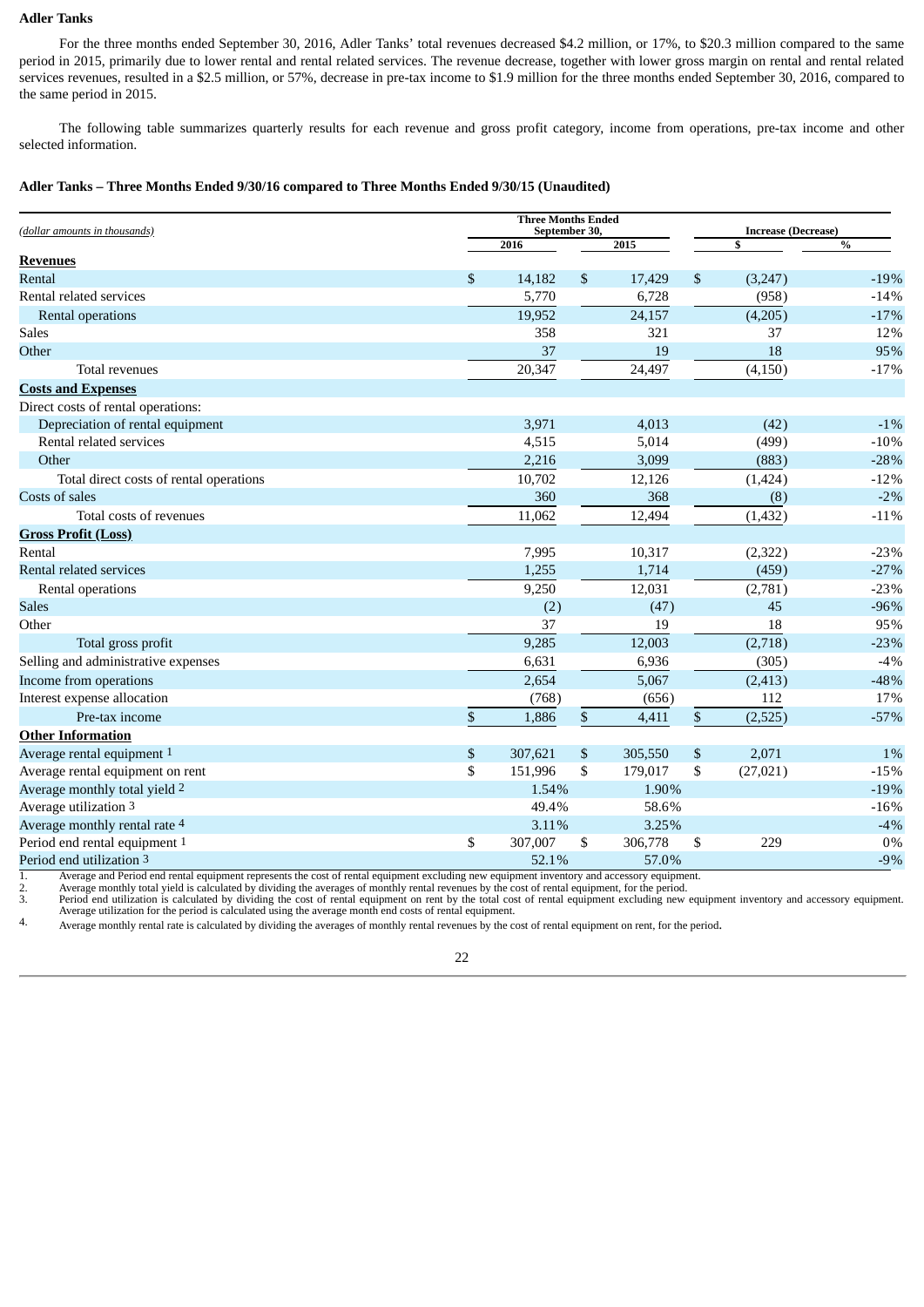Adler Tanks' gross profit for the three months ended September 30, 2016 decreased \$2.7 million, or 23%, to \$9.3 million. For the three months ended September 30, 2016 compared to the same period in 2015:

- **Gross Profit on Rental Revenues** Rental revenues decreased \$3.2 million, or 19%, due to 15% lower average rental equipment on rent and 4% lower average rental rates in 2016 compared to 2015. As a percentage of rental revenues, depreciation was 28% and 23% in 2016 and 2015, respectively, and other direct costs were 16% and 18% in 2016 and 2015, respectively, which resulted in gross margin percentages of 56% and 59% in 2016 and 2015, respectively. The lower rental revenues, together with lower rental margins resulted in gross profit on rental revenues decreasing \$2.3 million, or 23%, to \$8.0 million in 2016.
- **Gross Profit on Rental Related Services** Rental related services revenues decreased \$1.0 million, or 14%, to \$5.8 million compared to 2015. Lower gross margin percentage of 22% in 2016 compared to 26% in 2015 and lower rental related services revenues resulted in rental related services gross profit decreasing 27% to \$1.3 million in 2016.

For the three months ended September 30, 2016, selling and administrative decreased 4% to \$6.6 million compared to the same period in 2015, primarily due to lower corporate allocated expenses.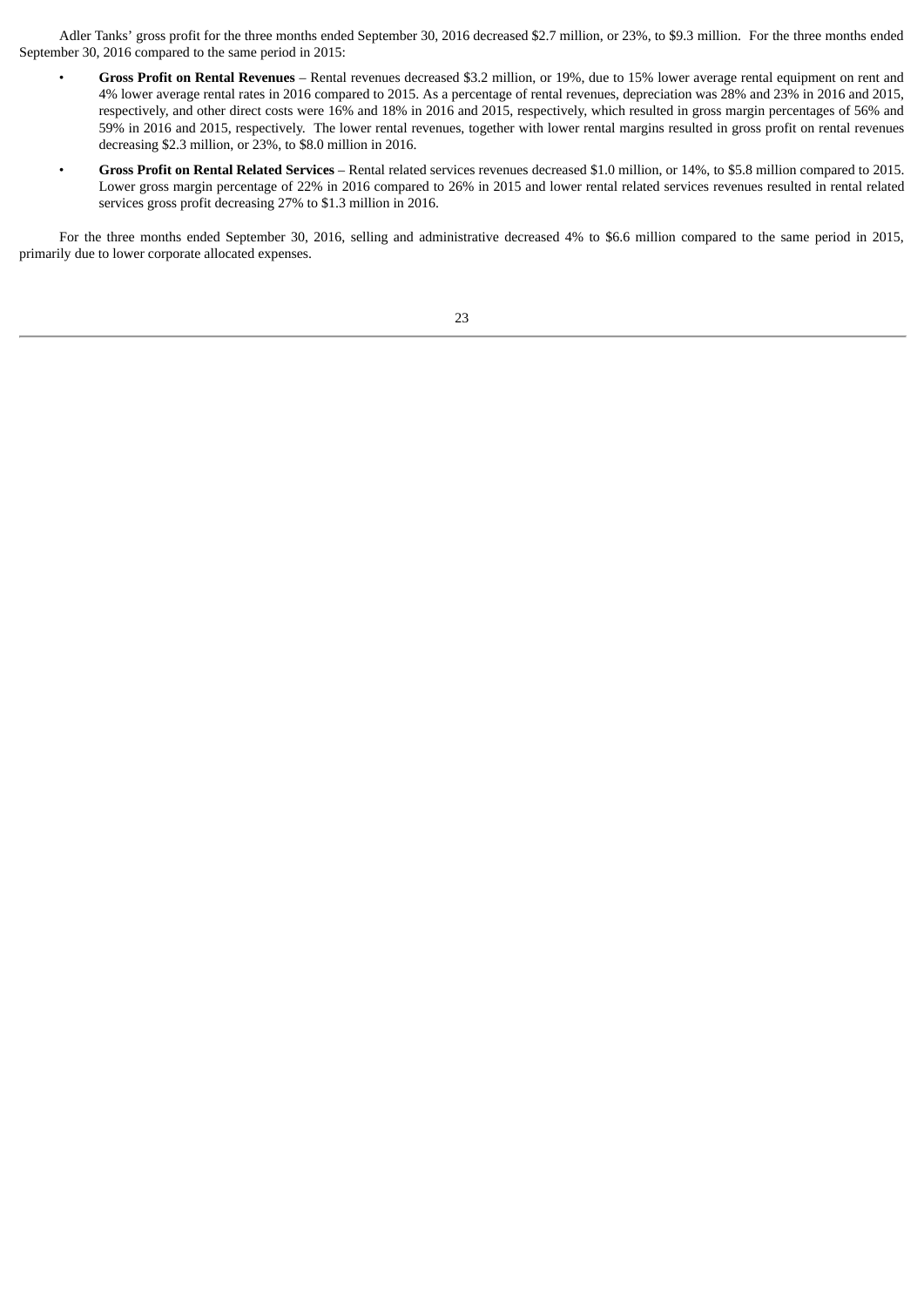# **Nine Months Ended September 30, 2016 Compared to Nine Months Ended September 30, 2015**

#### **Overview**

Consolidated revenues for the nine months ended September 30, 2016 increased 7% to \$318.8 million from \$299.3 million for the same period in 2015. Consolidated net income for the nine months ended September 30, 2016 decreased 2% to \$28.5 million, from \$29.0 million for the same period in 2015. Earnings per diluted share for the nine months ended September 30, 2016 increased 6% to \$1.19 from \$1.12 for the same period in 2015.

For the nine months ended September 30, 2016, on a consolidated basis:

- Gross profit increased \$4.7 million, or 4%, to \$134.8 million in 2016. Mobile Modular's gross profit increased \$11.1 million, or 20%, primarily due to higher gross profit on rental, rental related services and sales revenues. Enviroplex's gross profit increased \$2.9 million, or 131%, primarily due to higher sales revenues. TRS-RenTelco's gross profit decreased \$1.3 million, or 4%, primarily due to lower gross profit on rental revenues, partly offset by higher gross profit on sales revenues. Adler Tanks' gross profit decreased \$8.0 million, or 22%, primarily due to lower gross profit on rental and rental related services revenues, partly offset by higher gross profit on sales revenues.
- Selling and administrative expenses increased 5% to \$78.3 million from \$74.7 million for the same period in 2015, primarily due to increased employee headcount, salaries and employee benefit costs.
- Interest expense increased 32% to \$9.5 million, due to 9% higher average debt levels of the Company and 22% higher net average interest rates of 3.44% in 2016 compared to 2.82% in 2015. In March 2016, the Company secured a new line of credit with a syndicate of banks. This new line of credit replaced the Company's prior \$420.0 million line of credit. As a result, the remaining \$0.5 million of prepaid debt issuance costs related to the prior line of credit were charged to interest expense during the three months ended March 31, 2016.
- Pre-tax income contribution by Mobile Modular, TRS-RenTelco and Adler Tanks was 51%, 33% and 11%, respectively, compared to 38%, 34% and 29%, respectively, for the comparable 2015 period. These results are discussed on a segment basis below. Pre-tax income contribution by Enviroplex was 5% compared to negative 1% in 2015.
- Adjusted EBITDA decreased \$0.7 million, or 1%, to \$120.5 million compared to \$121.2 million in 2015.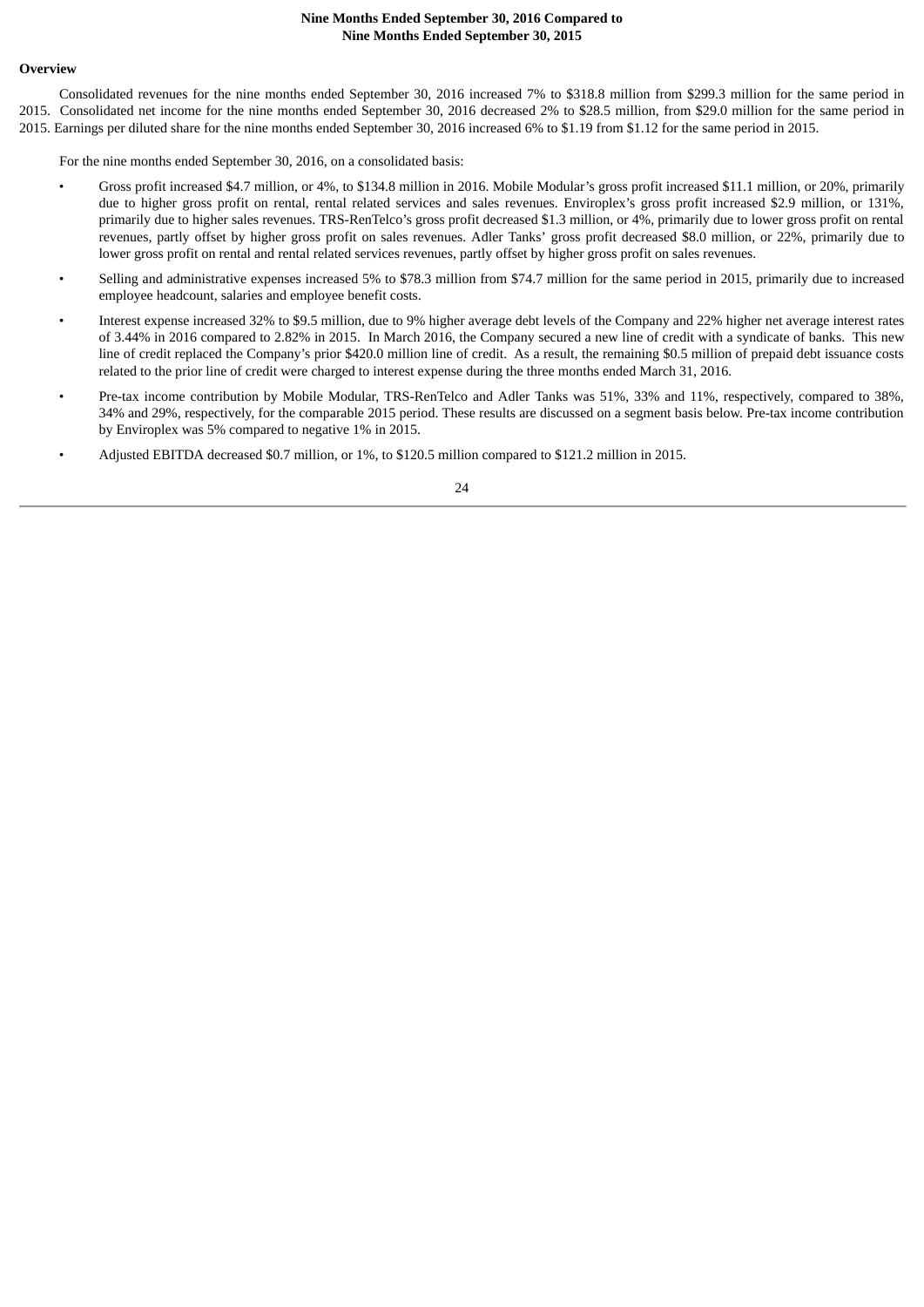# **Mobile Modular**

For the nine months ended September 30, 2016, Mobile Modular's total revenues increased \$24.3 million, or 18%, to \$158.5 million compared to the same period in 2015, primarily due to higher rental, rental related services and sales revenues during the period. The revenue increase, together with higher gross margin on rental and rental related services revenues, partly offset by higher selling and administrative expenses, resulted in a 33% increase in pre-tax income to \$23.9 million for the nine months ended September 30, 2016, from \$18.0 million for the same period in 2015.

The following table summarizes quarterly results for each revenue and gross profit category, income from operations, pre-tax income, and other selected information.

#### **Mobile Modular – Nine Months Ended 9/30/16 compared to Nine Months Ended 9/30/15 (Unaudited)**

| (dollar amounts in thousands)           | <b>Nine Months Ended</b><br>September 30, | <b>Increase (Decrease)</b> |         |       |        |               |
|-----------------------------------------|-------------------------------------------|----------------------------|---------|-------|--------|---------------|
|                                         | 2016                                      |                            | 2015    |       | \$     | $\frac{0}{0}$ |
| <b>Revenues</b>                         |                                           |                            |         |       |        |               |
| Rental                                  | \$<br>96,002                              | $\mathfrak{S}$             | 84,242  | \$    | 11,760 | 14%           |
| Rental related services                 | 37,034                                    |                            | 33,904  |       | 3,130  | 9%            |
| Rental operations                       | 133,036                                   |                            | 118,146 |       | 14,890 | 13%           |
| <b>Sales</b>                            | 25,132                                    |                            | 15,630  |       | 9,502  | 61%           |
| Other                                   | 284                                       |                            | 341     |       | (57)   | $-17%$        |
| <b>Total revenues</b>                   | 158,452                                   |                            | 134,117 |       | 24,335 | 18%           |
| <b>Costs and Expenses</b>               |                                           |                            |         |       |        |               |
| Direct costs of rental operations:      |                                           |                            |         |       |        |               |
| Depreciation of rental equipment        | 15,642                                    |                            | 14,218  |       | 1,424  | 10%           |
| Rental related services                 | 26,346                                    |                            | 24,293  |       | 2,053  | 8%            |
| Other                                   | 30,525                                    |                            | 27,750  |       | 2,775  | 10%           |
| Total direct costs of rental operations | 72,513                                    |                            | 66,261  |       | 6,252  | 9%            |
| Costs of sales                          | 18,610                                    |                            | 11,593  |       | 7,017  | 61%           |
| Total costs of revenues                 | 91,123                                    |                            | 77,854  |       | 13,269 | 17%           |
| <b>Gross Profit</b>                     |                                           |                            |         |       |        |               |
| Rental                                  | 49,836                                    |                            | 42,274  |       | 7,562  | 18%           |
| Rental related services                 | 10,688                                    |                            | 9,611   |       | 1,077  | 11%           |
| Rental operations                       | 60,524                                    |                            | 51,885  |       | 8,639  | 17%           |
| <b>Sales</b>                            | 6,521                                     |                            | 4,037   |       | 2,484  | 62%           |
| Other                                   | 284                                       |                            | 341     |       | (57)   | $-17%$        |
| Total gross profit                      | 67,329                                    |                            | 56,263  |       | 11,066 | 20%           |
| Selling and administrative expenses     | 38,162                                    |                            | 34,436  |       | 3,726  | 11%           |
| Income from operations                  | 29,167                                    |                            | 21,827  |       | 7,340  | 34%           |
| Interest expense allocation             | (5,264)                                   |                            | (3,790) |       | 1,474  | 39%           |
| Pre-tax income                          | \$<br>23,903                              | \$                         | 18,037  | \$    | 5,866  | 33%           |
| <b>Other Information</b>                |                                           |                            |         |       |        |               |
| Average rental equipment 1              | \$<br>719,206                             | \$                         | 658,404 | \$    | 60,802 | 9%            |
| Average rental equipment on rent        | \$<br>548,628                             | \$                         | 495,546 | \$    | 53,082 | 11%           |
| Average monthly total yield 2           | 1.48%                                     |                            | 1.42%   |       |        | 4%            |
| Average utilization 3                   |                                           | 76.3%                      |         | 75.3% |        | 1%            |
| Average monthly rental rate 4           | 1.94%                                     |                            | 1.89%   |       |        | 3%            |
| Period end rental equipment 1           | \$<br>734,639                             | \$                         | 686,582 | \$    | 48,057 | 7%            |
| Period end utilization 3                | 77.6%                                     |                            | 77.9%   |       |        | 0%            |

1. Average and Period end rental equipment represents the cost of rental equipment excluding new equipment inventory and accessory equipment.<br>
2. Average monthly total yield is calculated by dividing the averages of monthl 2. Average monthly total yield is calculated by dividing the averages of monthly rental revenues by the cost of rental equipment, for the period.<br>3. Period end utilization is calculated by dividing the cost of rental equip

Average monthly rental rate is calculated by dividing the averages of monthly rental revenues by the cost of rental equipment on rent, for the period.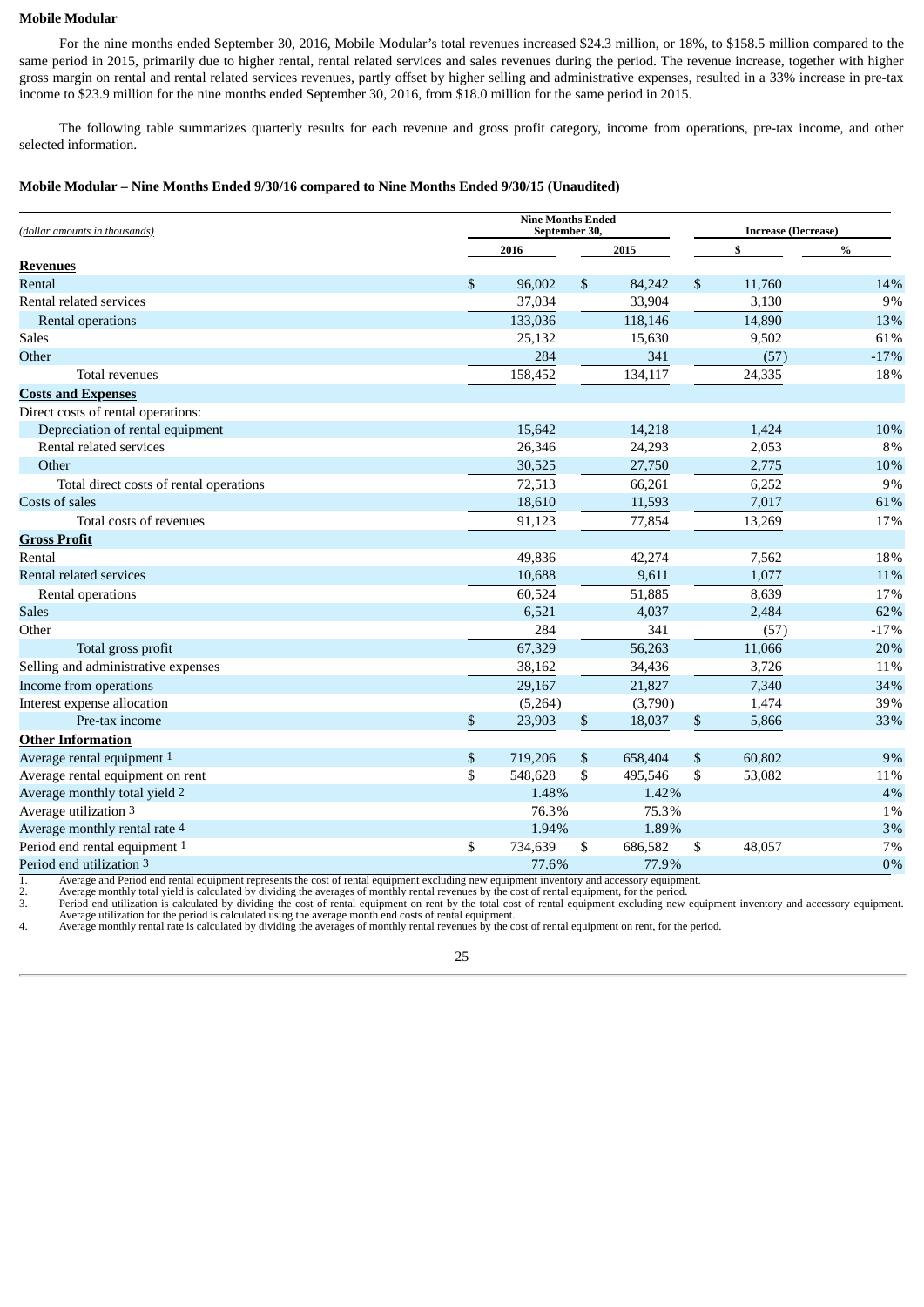Mobile Modular's gross profit for the nine months ended September 30, 2016 increased 20% to \$67.3 million from \$56.3 million for the same period in 2015. For the nine months ended September 30, 2016 compared to the same period in 2015:

- **Gross Profit on Rental Revenues** Rental revenues increased \$11.8 million, or 14%, primarily due to 11% higher average rental equipment on rent and 3% higher average monthly rental rates in 2016 as compared to 2015. As a percentage of rental revenues, depreciation was 16% in 2016 compared to 17% in 2015 and other direct costs were 32% in 2016 and 33% in 2015, which resulted in gross margin percentage of 52% in 2016 and 50% in 2015. The higher rental revenues, together with higher rental margins, resulted in gross profit on rental revenues increasing \$7.6 million, or 18%, to \$49.8 million in 2016.
- **Gross Profit on Rental Related Services** Rental related services revenues increased \$3.1 million, or 9%, compared to 2015. Most of these service revenues are negotiated with the initial lease and are recognized on a straight-line basis with the associated costs over the initial term of the lease. The increase in rental related services revenues was primarily attributable to higher amortization of delivery and return delivery and dismantle revenues and higher delivery and return delivery revenues at Mobile Modular Portable Storage. The higher revenues and higher gross margin percentage of 29% in 2016 compared to 28% in 2015 resulted in rental related services gross profit increasing 11% to \$10.7 million from \$9.6 million in 2015.
- **Gross Profit on Sales** Sales revenues increased \$9.5 million, or 61%, due to higher new and used equipment sales compared to 2015. Higher sales revenues and a comparable gross margin percentage of 26% in 2016 and 2015 resulted in sales gross profit increasing 62% to \$6.5 million from \$4.0 million in 2015. Sales occur routinely as a normal part of Mobile Modular's rental business; however, these sales and related gross margins can fluctuate from quarter to quarter and year to year depending on customer requirements, equipment availability and funding.

For the nine months ended September 30, 2016, selling and administrative expenses increased \$3.7 million, or 11%, to \$38.2 million from \$34.4 million in the same period in 2015, primarily due to increased employee headcount, salaries and benefit cost and higher corporate allocated expenses.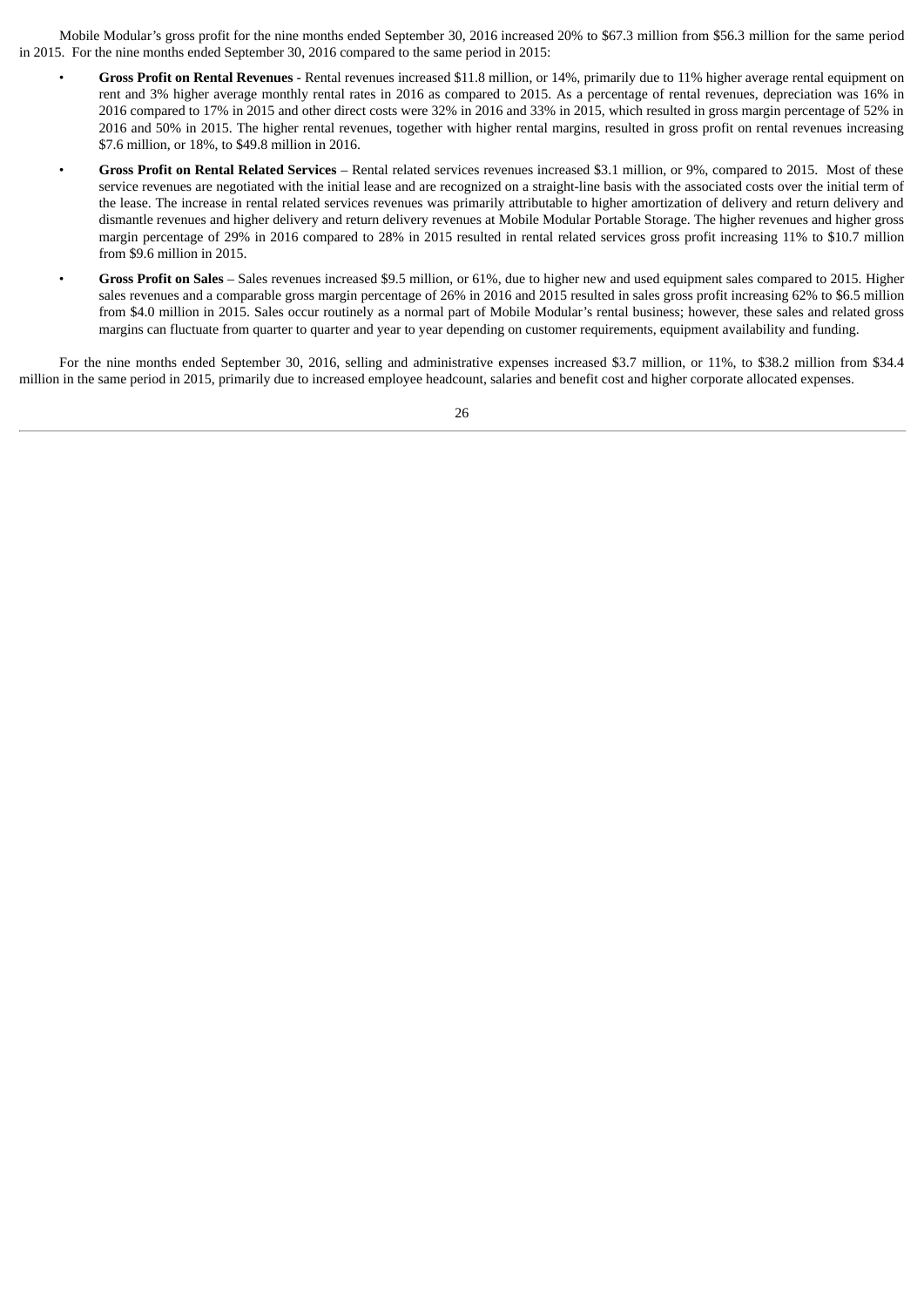# **TRS-RenTelco**

For the nine months ended September 30, 2016, TRS-RenTelco's total revenues decreased \$3.1 million, or 4%, to \$82.2 million compared to the same period in 2015, primarily due to lower rental revenues, partly offset by higher sales revenues. Pre-tax income decreased 3%, to \$15.7 million for the nine months ended September 30, 2016 compared to \$16.2 million for the same period in 2015, primarily due to lower gross profit on rental revenues, partly offset by higher gross profit on sales revenues and lower selling and administrative expenses.

The following table summarizes quarterly results for each revenue and gross profit category, income from operations, pre-tax income, and other selected information.

#### **TRS-RenTelco – Nine Months Ended 9/30/16 compared to Nine Months Ended 9/30/15 (Unaudited)**

| (dollar amounts in thousands)           | <b>Nine Months Ended</b><br>September 30, | <b>Increase (Decrease)</b> |         |                 |        |
|-----------------------------------------|-------------------------------------------|----------------------------|---------|-----------------|--------|
|                                         | 2016                                      |                            | 2015    | \$              | $\%$   |
| <b>Revenues</b>                         |                                           |                            |         |                 |        |
| Rental                                  | \$<br>61,562                              | \$                         | 66,612  | \$<br>(5,050)   | $-8%$  |
| Rental related services                 | 2,156                                     |                            | 2,271   | (115)           | $-5%$  |
| Rental operations                       | 63,718                                    |                            | 68,883  | (5, 165)        | $-7%$  |
| <b>Sales</b>                            | 17,050                                    |                            | 15,173  | 1,877           | 12%    |
| Other                                   | 1,441                                     |                            | 1,212   | 229             | 19%    |
| Total revenues                          | 82,209                                    |                            | 85,268  | (3,059)         | $-4%$  |
| <b>Costs and Expenses</b>               |                                           |                            |         |                 |        |
| Direct costs of rental operations:      |                                           |                            |         |                 |        |
| Depreciation of rental equipment        | 26,939                                    |                            | 30,335  | (3,396)         | $-11%$ |
| Rental related services                 | 1,965                                     |                            | 2,054   | (89)            | $-4%$  |
| Other                                   | 10,500                                    |                            | 10,121  | 379             | 4%     |
| Total direct costs of rental operations | 39,404                                    |                            | 42,510  | (3, 106)        | $-7%$  |
| Costs of sales                          | 8,772                                     |                            | 7,465   | 1,307           | 18%    |
| Total costs of revenues                 | 48,176                                    |                            | 49,975  | (1,799)         | $-4%$  |
| <b>Gross Profit</b>                     |                                           |                            |         |                 |        |
| Rental                                  | 24,122                                    |                            | 26,156  | (2,034)         | $-8%$  |
| Rental related services                 | 191                                       |                            | 217     | (26)            | $-12%$ |
| Rental operations                       | 24,313                                    |                            | 26,373  | (2,060)         | $-8%$  |
| <b>Sales</b>                            | 8,279                                     |                            | 7,708   | 571             | 7%     |
| Other                                   | 1,441                                     |                            | 1,212   | 229             | 19%    |
| Total gross profit                      | 34,033                                    |                            | 35,293  | (1,260)         | $-4%$  |
| Selling and administrative expenses     | 16,444                                    |                            | 17,059  | (615)           | $-4%$  |
| Income from operations                  | 17,589                                    |                            | 18,234  | (645)           | $-4%$  |
| Interest expense allocation             | (1, 921)                                  |                            | (1,580) | 341             | $-22%$ |
| Foreign currency exchange gain (loss)   | 59                                        |                            | (454)   | 513             | 113%   |
| Pre-tax income                          | \$<br>15,727                              | \$                         | 16,200  | \$<br>(473)     | $-3%$  |
| <b>Other Information</b>                |                                           |                            |         |                 |        |
| Average rental equipment 1              | \$<br>255,896                             | \$                         | 266,748 | \$<br>(10, 852) | $-4%$  |
| Average rental equipment on rent        | \$<br>153,905                             | \$                         | 160,687 | \$<br>(6,782)   | $-4%$  |
| Average monthly total yield 2           | 2.67%                                     |                            | 2.77%   |                 | $-4%$  |
| Average utilization 3                   | 60.1%                                     |                            | 60.2%   |                 | 0%     |
| Average monthly rental rate 4           | 4.44%                                     |                            | 4.61%   |                 | $-4%$  |
| Period end rental equipment 1           | \$<br>252,074                             | \$                         | 265,927 | \$<br>(13, 853) | $-5%$  |
| Period end utilization 3                | 62.4%                                     |                            | 60.5%   |                 | 3%     |

1. Average and Period end rental equipment represents the cost of rental equipment excluding accessory equipment.<br>2. Average monthly total yield is calculated by dividing the averages of monthly rental revenues by the cost

3. Average and Period end rental equipment represents the cost of rental equipment excluding accessory equipment.<br>2. Average monthly total yield is calculated by dividing the averages of monthly rental revenues by the cost

calculated using the average month end costs of rental equipment. 4. Average monthly rental rate is calculated by dividing the averages of monthly rental revenues by the cost of rental equipment on rent, for the period.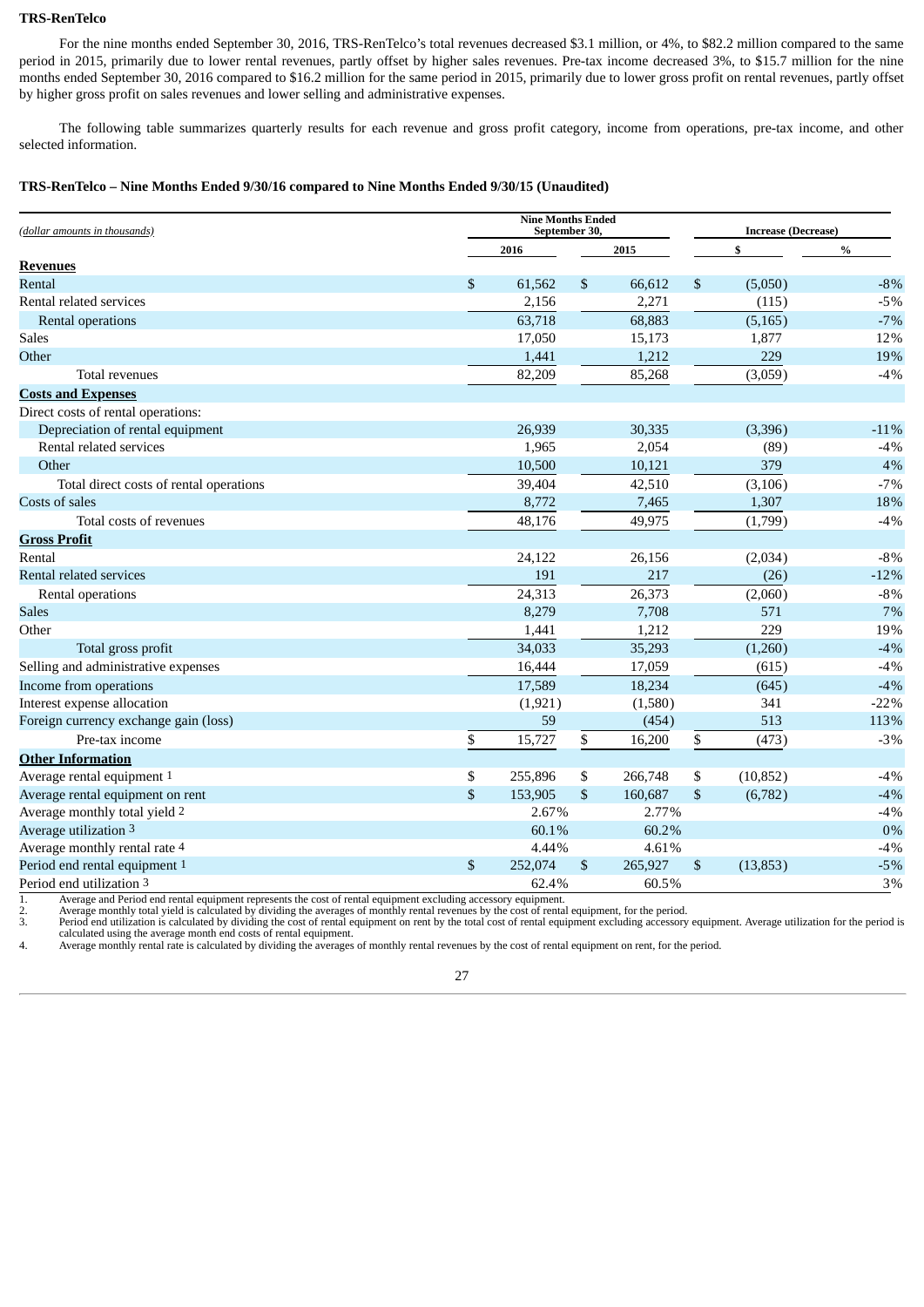TRS-RenTelco's gross profit for the nine months ended September 30, 2016 decreased 4% to \$34.0 million from \$35.3 million for the same period in 2015. For the nine months ended September 30, 2016 compared to the same period in 2015:

- **Gross Profit on Rental Revenues** Rental revenues decreased \$5.1 million, or 8%, with depreciation expenses decreasing \$3.4 million, or 11%, to \$26.9 million and other direct costs increasing \$0.4 million, or 4%, to \$10.5 million, resulting in decreased gross profit on rental revenues of \$2.0 million, or 8%, to \$24.1 million. As a percentage of rental revenues, depreciation was 44% and 46% in 2016 and 2015, respectively, and other direct costs were 17% and 15% in 2016 and 2015, respectively, which resulted in a gross margin percentage of 39% in 2016 and 2015. The rental revenues decrease was due to 4% lower average rental equipment on rent and 4% lower average monthly rental rates compared to 2015.
- **Gross Profit on Sales** Sales revenues increased \$1.9 million, or 12%, to \$17.1 million in 2016, compared to \$15.2 million in 2015. Higher sales revenues, partly offset by lower gross margin percentage of 49% in 2016 compared to 51% in 2015, due to lower gross margins on new and used equipment sales, resulted in gross profit on sales increasing 7%, to \$8.3 million from \$7.7 million in 2015. Sales occur routinely as a normal part of TRS-RenTelco's rental business; however, these sales and related gross margins can fluctuate from quarter to quarter depending on customer requirements, equipment availability and funding.

For the nine months ended September 30, 2016, selling and administrative expenses decreased 4%, to \$16.4 million from \$17.1 million in the same period in 2015, primarily due to lower marketing and administrative costs and allocated corporate expenses.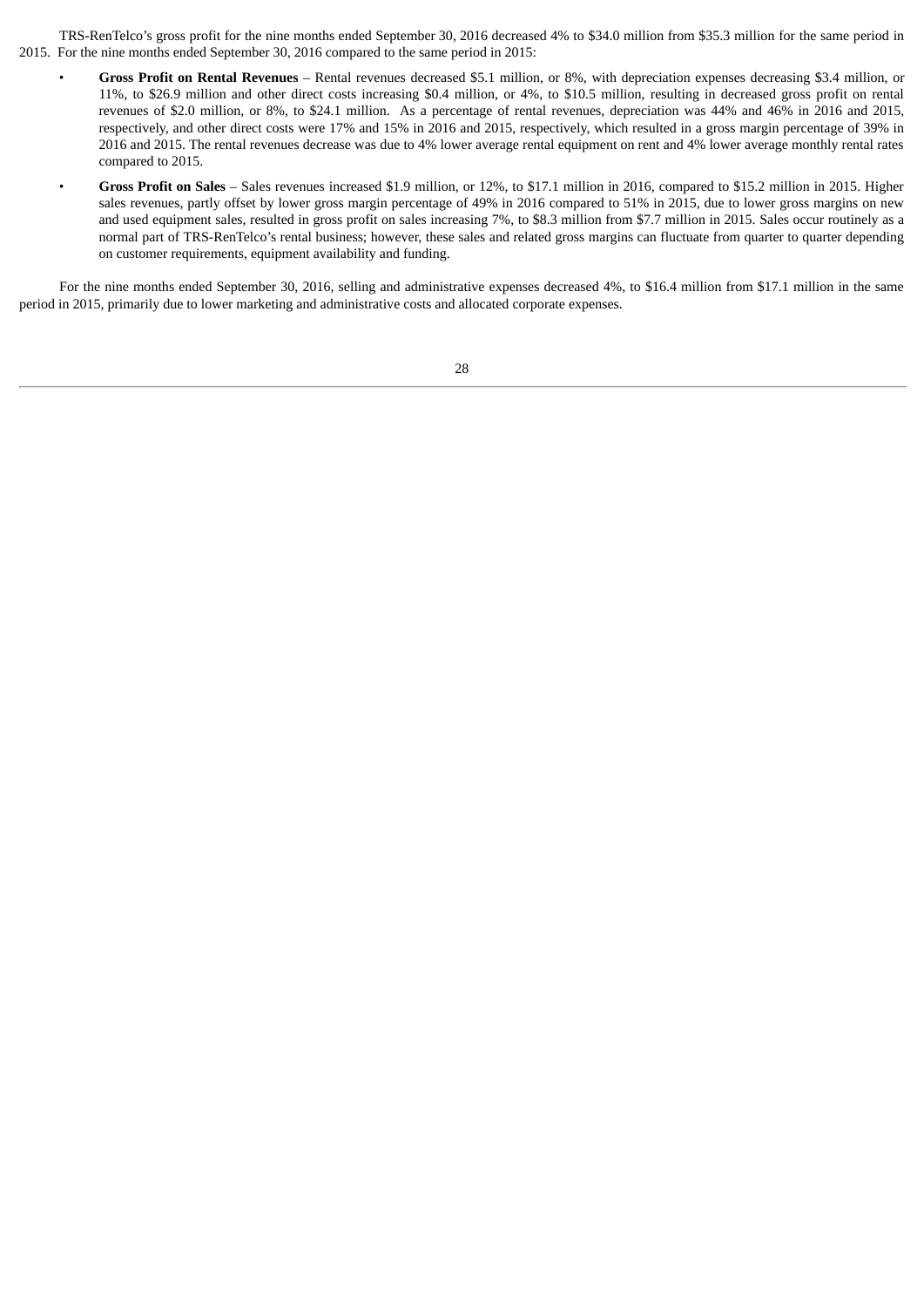# **Adler Tanks**

For the nine months ended September 30, 2016, Adler Tanks' total revenues decreased \$9.2 million, or 13%, to \$62.3 million compared to the same period in 2015, primarily due to lower rental, rental related and sales revenues during the period. The revenue decrease and lower gross margin on rental and rental related services revenues resulted in pre-tax income of \$5.1 million for the nine months ended September 30, 2016, a decrease of 63% compared to 2015.

The following table summarizes quarter results for each revenue and gross profit category, income from operations, pre-tax income, and other selected information.

# **Adler Tanks – Nine Months Ended 9/30/16 compared to Nine Months Ended 9/30/15 (Unaudited)**

| (dollar amounts in thousands)           | <b>Nine Months Ended</b><br>September 30, |         |                |         |    | <b>Increase (Decrease)</b> |         |  |
|-----------------------------------------|-------------------------------------------|---------|----------------|---------|----|----------------------------|---------|--|
|                                         |                                           | 2016    |                | 2015    |    | \$                         | $\%$    |  |
| <b>Revenues</b>                         |                                           |         |                |         |    |                            |         |  |
| Rental                                  | $\mathbb{S}$                              | 43,472  | $\mathfrak{S}$ | 52,148  | \$ | (8,676)                    | $-17%$  |  |
| Rental related services                 |                                           | 17,838  |                | 18,281  |    | (443)                      | $-2%$   |  |
| Rental operations                       |                                           | 61,310  |                | 70,429  |    | (9, 119)                   | $-13%$  |  |
| <b>Sales</b>                            |                                           | 947     |                | 1,012   |    | (65)                       | $-6%$   |  |
| Other                                   |                                           | 92      |                | 70      |    | 22                         | 31%     |  |
| Total revenues                          |                                           | 62,349  |                | 71,511  |    | (9, 162)                   | $-13%$  |  |
| <b>Costs and Expenses</b>               |                                           |         |                |         |    |                            |         |  |
| Direct costs of rental operations:      |                                           |         |                |         |    |                            |         |  |
| Depreciation of rental equipment        |                                           | 12,009  |                | 11,954  |    | 55                         | 0%      |  |
| Rental related services                 |                                           | 14,093  |                | 14,255  |    | (162)                      | $-1%$   |  |
| Other                                   |                                           | 6,990   |                | 7,598   |    | (608)                      | $-8%$   |  |
| Total direct costs of rental operations |                                           | 33,092  |                | 33,807  |    | (715)                      | $-2%$   |  |
| Costs of sales                          |                                           | 895     |                | 1,321   |    | (426)                      | $-32%$  |  |
| Total costs of revenues                 |                                           | 33,987  |                | 35,128  |    | (1, 141)                   | $-3%$   |  |
| <b>Gross Profit (Loss)</b>              |                                           |         |                |         |    |                            |         |  |
| Rental                                  |                                           | 24,473  |                | 32,596  |    | (8, 123)                   | $-25%$  |  |
| Rental related services                 |                                           | 3,745   |                | 4,026   |    | (281)                      | $-7%$   |  |
| Rental operations                       |                                           | 28,218  |                | 36,622  |    | (8, 404)                   | $-23%$  |  |
| <b>Sales</b>                            |                                           | 52      |                | (309)   |    | 361                        | $-117%$ |  |
| Other                                   |                                           | 92      |                | 70      |    | 22                         | 31%     |  |
| Total gross profit                      |                                           | 28,362  |                | 36,383  |    | (8,021)                    | $-22%$  |  |
| Selling and administrative expenses     |                                           | 20,786  |                | 20,755  |    | 31                         | 0%      |  |
| Income from operations                  |                                           | 7,576   |                | 15,628  |    | (8,052)                    | $-52%$  |  |
| Interest expense allocation             |                                           | (2,487) |                | (1,953) |    | 534                        | $-27%$  |  |
| Pre-tax income                          | \$                                        | 5,089   | \$             | 13,675  | \$ | (8,586)                    | $-63%$  |  |
| <b>Other Information</b>                |                                           |         |                |         |    |                            |         |  |
| Average rental equipment 1              | \$                                        | 307,669 | \$             | 302,922 | \$ | 4,747                      | 2%      |  |
| Average rental equipment on rent        | \$                                        | 153,436 | \$             | 181,351 | \$ | (27, 915)                  | $-15%$  |  |
| Average monthly total yield 2           |                                           | 1.57%   |                | 1.91%   |    |                            | $-18%$  |  |
| Average utilization 3                   |                                           | 49.9%   |                | 59.9%   |    |                            | $-17%$  |  |
| Average monthly rental rate 4           |                                           | 3.15%   |                | 3.19%   |    |                            | $-1%$   |  |
| Period end rental equipment 1           | \$                                        | 307,007 | \$             | 306,778 | \$ | 229                        | 0%      |  |
| Period end utilization 3                |                                           | 52.1%   |                | 57.0%   |    |                            | $-9%$   |  |

1. Average and Period end rental equipment represents the cost of rental equipment excluding new equipment inventory and accessory equipment.<br>2. Average monthly total yield is calculated by dividing the averages of monthly

3. Period end utilization is calculated by dividing the cost of rental equipment on rent by the total cost of rental equipment excluding new equipment inventory accessory equipment. Average<br>utilization for the period is ca

4. Average monthly rental rate is calculated by dividing the averages of monthly rental revenues by the cost of rental equipment on rent, for the period.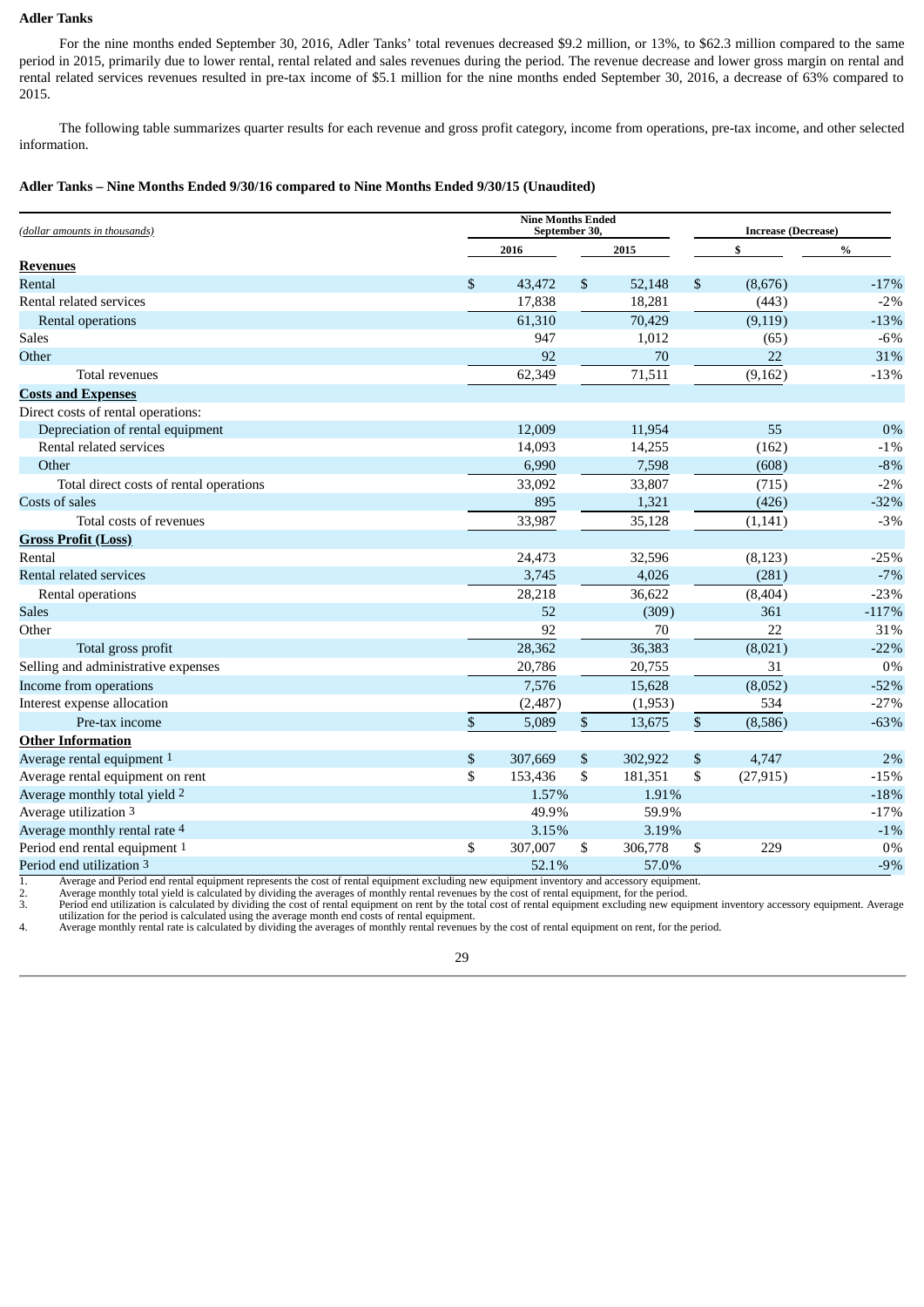Adler Tanks' gross profit for the nine months ended September 30, 2016 decreased 22% to \$28.4 million from \$36.4 million for the same period in 2015. For the nine months ended September 30, 2016 compared to the same period in 2015:

- **Gross Profit on Rental Revenues** Rental revenues decreased \$8.7 million, or 17%, primarily due to 15% lower average rental equipment on rent and 1% lower average monthly rental rates in 2016 as compared to 2015. As a percentage of rental revenues, depreciation was 28% and 23% in 2016 and 2015, respectively, and other direct costs were 16% and 15%, respectively, in 2016 and 2015, which resulted in gross margin percentages of 56% and 63% in 2016 and 2015, respectively. The lower rental revenues and lower rental margins resulted in gross profit on rental revenues decreasing \$8.1 million, or 25%, to \$24.5 million in 2016.
- **Gross Profit on Rental Related Services** Rental related services revenues decreased \$0.4 million, or 2%, compared to 2015. The lower revenues and lower gross margin percentage of 21% in 2016 compared to 22% in 2015, resulted in rental related services gross profit decreasing \$0.3 million, or 7%, to \$3.7 million from \$4.0 million in 2015.

For the nine months ended September 30, 2016, selling and administrative expenses were flat at \$20.8 million compared to the same period in 2015.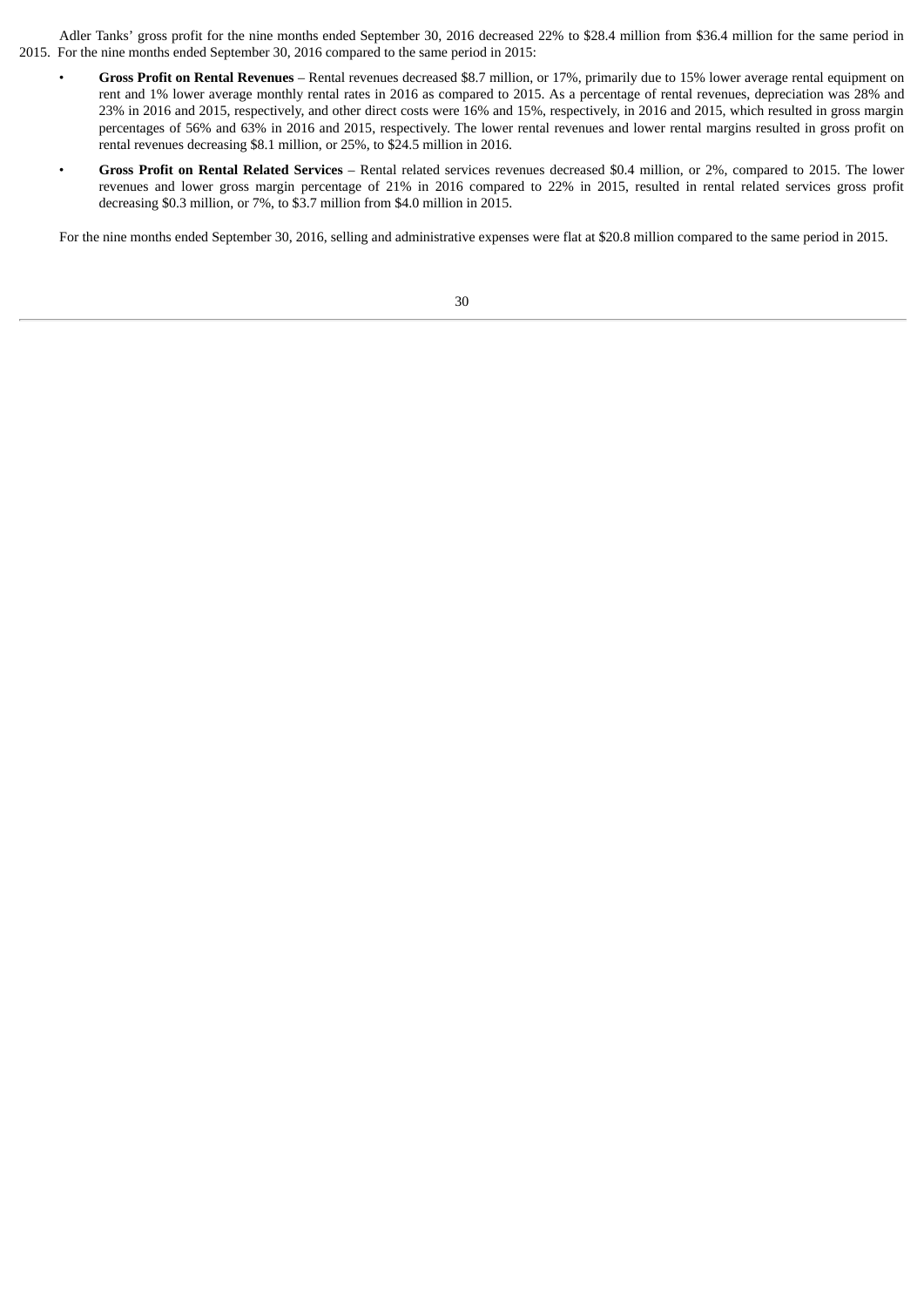# **Liquidity and Capital Resources**

The Company's rental businesses are capital intensive and generate significant cash flows. Cash flows for the Company for the nine months ended September 30, 2016 compared to the same period in 2015 are summarized as follows:

*Cash Flows from Operating Activities:* The Company's operations provided net cash of \$106.2 million in 2016 compared to \$100.6 million in 2015. The 6% increase in net cash provided by operating activities was primarily attributable to an income tax refund received and increased deferred income taxes, partly offset by a lower decrease in prepaid expenses and other assets and other balance sheet changes.

*Cash Flows from Investing Activities:* Net cash used in investing activities was \$50.3 million in 2016, compared to \$93.2 million in 2015. The \$42.9 million decrease was primarily due to \$40.5 million lower purchases of rental equipment of \$64.3 million in 2016 and \$4.4 million higher proceeds from sale of used rental equipment, partly offset by \$2.0 million higher purchases of property, plant and equipment in 2016.

*Cash Flows from Financing Activities:* Net cash used in financing activities was \$55.9 million in 2016, compared to \$7.8 million in 2015. The \$48.1 million increase was primarily due to \$95.7 million lower net borrowings on bank lines of credit and \$48.8 million higher repurchase of the Company's common stock in 2015 compared to 2016.

Significant capital expenditures are required to maintain and grow the Company's rental assets. During the last three years, the Company has financed its working capital and capital expenditure requirements through cash flow from operations, proceeds from the sale of rental equipment and from borrowings. Sales occur routinely as a normal part of the Company's rental business. However, these sales can fluctuate from period to period depending on customer requirements and funding. Although the net proceeds received from sales may fluctuate from period to period, the Company believes its liquidity will not be adversely impacted from lower sales in any given year because it believes it has the ability to increase its bank borrowings and conserve its cash in the future by reducing the amount of cash it uses to purchase rental equipment, pay dividends, or repurchase the Company's common stock.

#### *Unsecured Revolving Lines of Credit*

In March 2016, the Company renewed its credit agreement with a syndicate of banks (the "Credit Facility"). The five-year facility matures on March 31, 2021 and replaced the Company's prior \$420.0 million unsecured revolving credit facility. The Credit Facility provides for a \$420.0 million unsecured revolving credit facility (which may be increased to \$620.0 million with \$200.0 million of additional commitments), which includes a \$25.0 million sublimit for the issuance of standby letters of credit and a \$10.0 million sublimit for swingline loans.

In March 2016, the Company entered into a Credit Facility Letter Agreement and a Credit Line Note in favor of MUFG Union Bank, N.A., extending its line of credit facility related to its cash management services ("Sweep Service Facility") and increasing the facility size from \$10.0 million to \$12.0 million. The Sweep Service Facility matures on the earlier of March 31, 2021, or the date the Company ceases to utilize MUFG Union Bank, N.A. for its cash management services.

At September 30, 2016, under the Credit Facility and Sweep Service Facility, the Company had unsecured lines of credit that permit it to borrow up to \$432.0 million of which \$205.4 million was outstanding, and had capacity to borrow up to an additional \$226.6 million. The Credit Facility contains financial covenants requiring the Company to not (all defined terms used below not otherwise defined herein have the meaning assigned to such terms in the Credit Facility):

- Permit the Consolidated Fixed Charge Coverage Ratio as of the end of any fiscal quarter to be less than 2.50 to 1. At September 30, 2016, the actual ratio was 3.75 to 1.
- Permit the Consolidated Leverage Ratio at any time during any period of four consecutive fiscal quarters to be greater than 2.75 to 1. At September 30, 2016, the actual ratio was 2.11 to 1.
- Permit Tangible Net Worth as of the end of any fiscal quarter of the Company to be less than the sum of (i) \$246.1 million plus (ii) 25% of the Company's Consolidated Net Income (but only if a positive number) for each fiscal quarter ended subsequent to December 31, 2011 plus (iii) 90% of the net cash proceeds from the issuance of the Company's capital stock after December 31, 2011. At September 30, 2016, such sum was \$311.5 million and the actual Tangible Net Worth of the Company was \$354.0 million.

At September 30, 2016, the Company was in compliance with each of the aforementioned covenants. There are no anticipated trends that the Company is aware of that would indicate non-compliance with these covenants, although significant deterioration in our financial performance could impact the Company's ability to comply with these covenants.

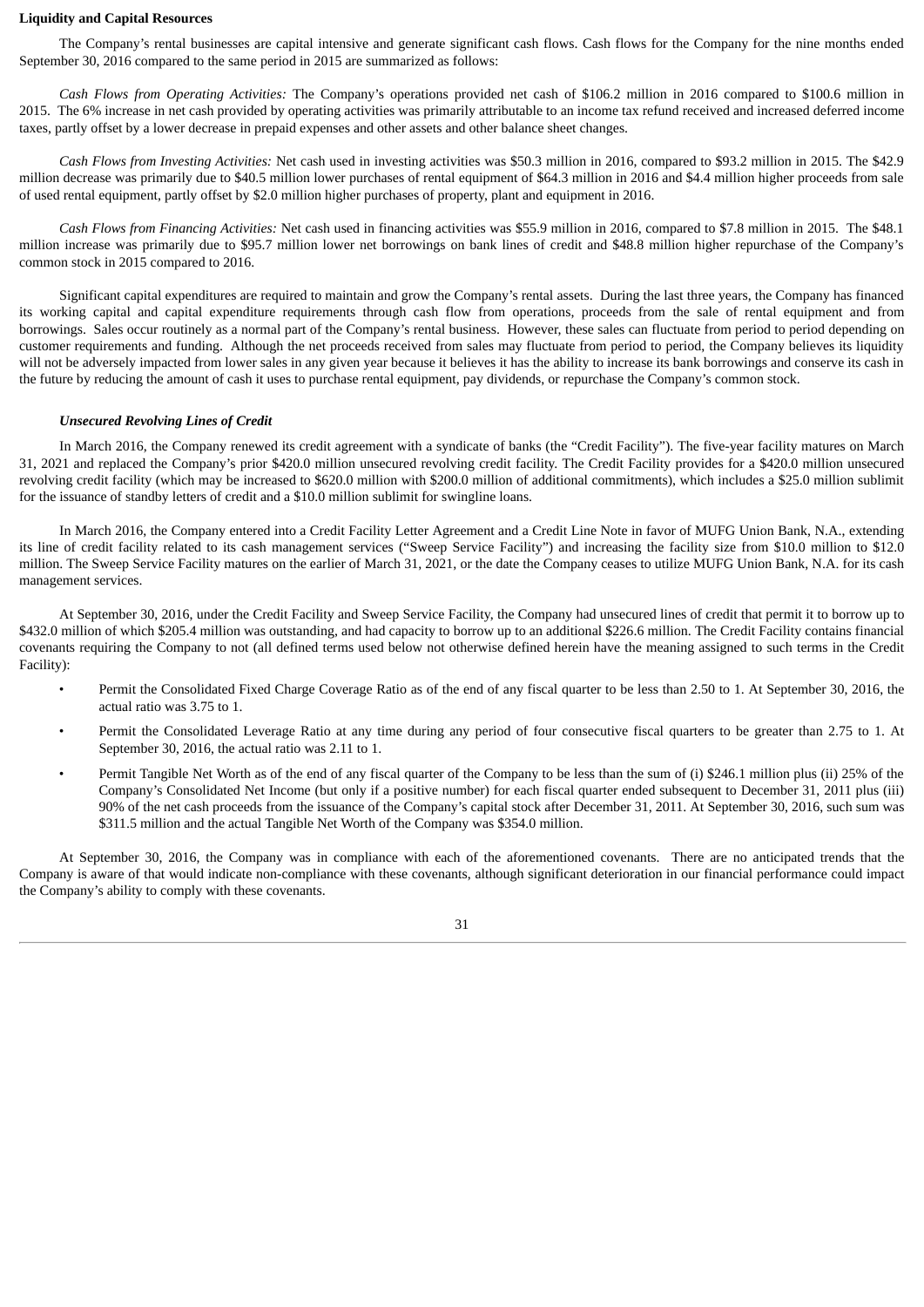#### *4.03% Senior Notes Due in 2018*

On April 21, 2011, the Company entered into a Note Purchase and Private Shelf Agreement (the "Note Purchase Agreement") with Prudential Investment Management, Inc. ("PIM"), The Prudential Insurance Company of America and Prudential Retirement Insurance and Annuity Company (collectively, the "Purchaser"), pursuant to which the Company agreed to sell an aggregate principal amount of \$100.0 million of its 4.03% Series A Senior Notes (the "Series A Senior Notes") to the Purchaser. The Series A Senior Notes are an unsecured obligation of the Company, due on April 21, 2018. Interest on these notes is due semi-annually in arrears and the principal is due in five equal annual installments, with the first payment due on April 21, 2014. In addition, the Note Purchase Agreement allows for the issuance and sale of additional senior notes to the Purchaser (the "Shelf Notes") in the aggregate principal amount of \$100.0 million, to mature no more than 12 years after the date of original issuance thereof, to have an average life of no more than 10 years and to bear interest on the unpaid balance. At September 30, 2016, the principal balance outstanding under the Series A Senior Notes was \$40.0 million.

#### *3.68% Senior Notes Due in 2021*

On March 17, 2014, the Company issued and sold to the Purchaser a \$40.0 million aggregate principal amount of its 3.68% Series B Senior Notes (the "Series B Senior Notes") pursuant to the terms of the Note Purchase Agreement, as amended. The Series B Senior Notes are an unsecured obligation of the Company and bear interest at a rate of 3.68% per annum and mature on March 17, 2021. Interest on the Series B Senior Notes is payable semi-annually beginning on September 17, 2014 and continuing thereafter on March 17 and September 17 of each year until maturity. The principal balance is due when the notes mature in 2021. The full net proceeds from the Series B Senior Notes were used for working capital and other general corporate purposes. At September 30, 2016, the principal balance outstanding under the Series B Senior Notes was \$40.0 million.

#### **3.84% Senior Notes Due in 2022**

On November 5, 2015, the Company issued and sold to the Purchaser a \$60.0 million aggregate principal amount of its 3.84% Series C Senior Notes (the "Series C Senior Notes") pursuant to the terms of the Note Purchase Agreement, as amended. The Series C Senior Notes are an unsecured obligation of the Company and bear interest at a rate of 3.84% per annum and mature on November 5, 2022. Interest on the Series C Senior Notes is payable semi-annually beginning on May 5, 2016 and continuing thereafter on November 5 and May 5 of each year until maturity. The principal balance is due when the notes mature in 2022. The full net proceeds from the Series C Senior Notes were used to reduce the outstanding balance on the Company's revolving credit line. At September 30, 2016, the principal balance outstanding under the Series C Senior Notes was \$60.0 million.

Among other restrictions, the Note Purchase Agreement, under which the Series A Senior Notes, Series B Senior Notes and Series C Senior Notes were sold, contains financial covenants requiring the Company to not (all defined terms used below not otherwise defined herein have the meaning assigned to such terms in the Note Purchase Agreement):

- Permit the Consolidated Fixed Charge Coverage Ratio of EBITDA to fixed charges as of the end of any fiscal quarter to be less than 2.50 to 1. At September 30, 2016, the actual ratio was 3.75 to 1.
- Permit the Consolidated Leverage Ratio of funded debt to EBITDA at any time during any period of four consecutive quarters to be greater than 2.75 to 1. At September 30, 2016, the actual ratio was 2.11 to 1.
- Permit Tangible Net Worth, calculated as of the last day of each fiscal quarter, to be less than the sum of (i) \$229.0 million, plus (ii) 25% of net income for such fiscal quarter subsequent to December 31, 2010, plus (iii) 90% of the net cash proceeds from the issuance of the Company's capital stock after December 31, 2010. At September 30, 2016, such sum was \$311.5 million and the actual Tangible Net Worth of the Company was \$354.0 million.

At September 30, 2016, the Company was in compliance with each of the aforementioned covenants. There are no anticipated trends that the Company is aware of that would indicate non-compliance with these covenants, although significant deterioration in our financial performance could impact the Company's ability to comply with these covenants.

On February 9, 2016, the Company entered into an amendment to the Note Purchase Agreement ("2016 Amendment") with the Purchaser. Pursuant to the 2016 Amendment, (i) the issuance period for the shelf notes to be issued and sold pursuant to the Note Purchase Agreement is extended until the earlier of February 9, 2019 or the termination of the issuance and sale of the shelf notes upon the 30 days' prior notice of either PIM or the Company, and (ii) the definition of the "Available Facility Amount," which is the aggregate amount of the shelf notes that may be authorized for purchase pursuant to the Note Purchase Agreement was amended to equal a formula based on: \$250 million, minus the aggregate principal amount of the shelf notes then outstanding and purchased pursuant to the Note Purchase Agreement, minus the shelf notes accepted by the Company for purchase, but not yet purchased, by the Purchaser pursuant to the Note Purchase Agreement; provided, however, the aggregate amount of the shelf notes purchased by any corporation or other entity controlling, controlled by, or under common control with, PIM shall not exceed \$200 million.

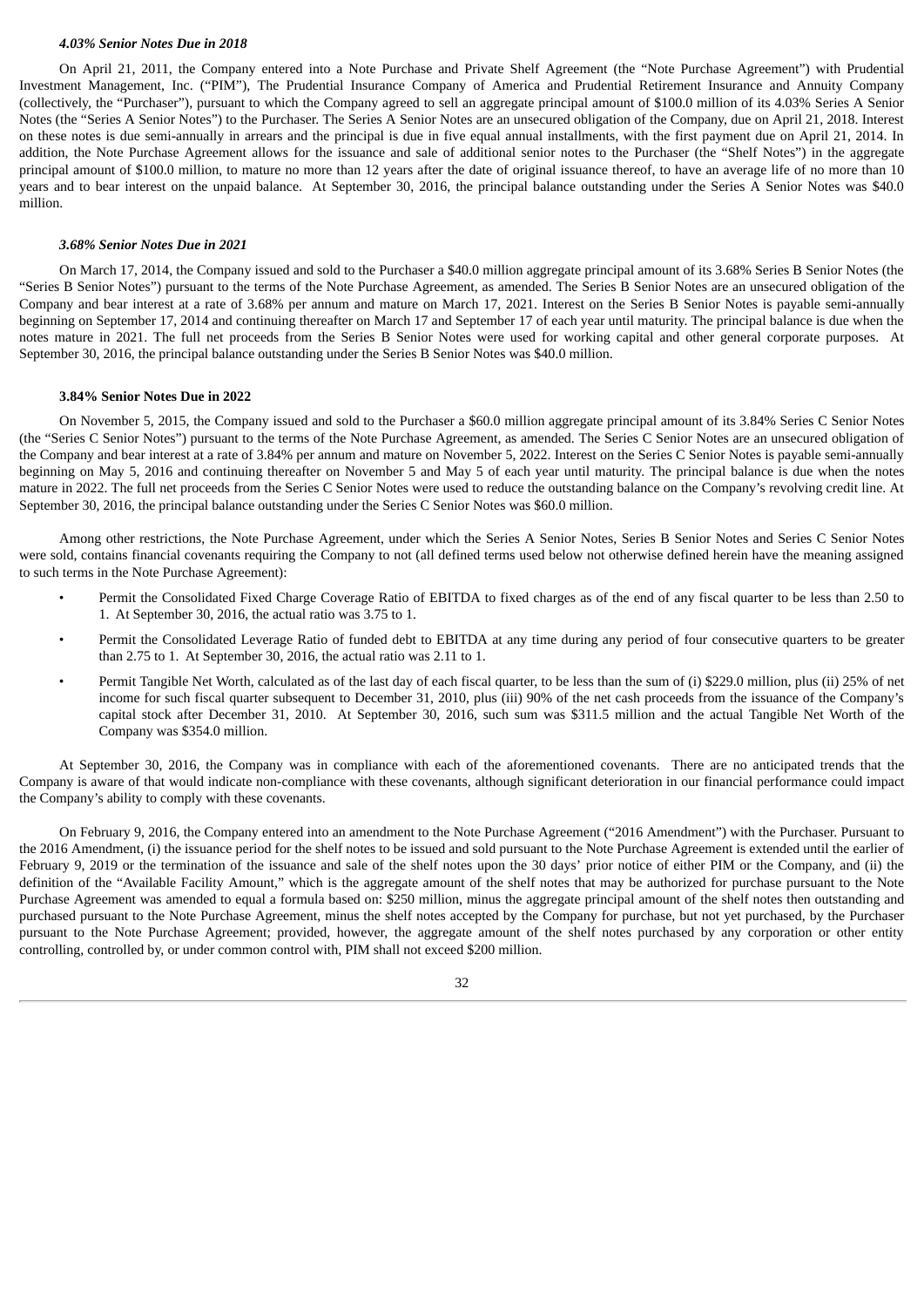Although no assurance can be given, the Company believes it will continue to be able to negotiate general bank lines of credit and issue senior notes adequate to meet capital requirements not otherwise met by operational cash flows and proceeds from sales of rental equipment.

#### *Common Stock Purchase*

In May 2008, the Company's Board of Directors authorized the Company to repurchase an aggregate of 2,000,000 shares of the Company's outstanding common stock. The Company has in the past made purchases of shares of its common stock from time to time in over-the-counter market (NASDAQ) transactions, through privately negotiated, large block transactions and through a share repurchase plan, in accordance with Rule 10b5-1 of the Securities Exchange Act of 1934. In August 2015, the Company's Board of Directors authorized the Company to repurchase an additional 2,000,000 shares of the Company's outstanding common stock. The amount and time of the specific repurchases are subject to prevailing market conditions, applicable legal requirements and other factors, including management's discretion. All shares repurchased by the Company are canceled and returned to the status of authorized but unissued shares of common stock. There can be no assurance that any share authorized for repurchase will be repurchased and the repurchase program may be modified, extended or terminated by the Board of Directors at any time. There were no repurchases of common stock during the nine months ended September 30, 2016. During the nine months ended September 30, 2015, the Company repurchased 1,856,289 shares of common stock for an aggregate repurchase price of \$48.8 million, or an average price of \$26.28 per share. As of September 30, 2016, 1,592,026 shares remain authorized for repurchase.

# **Contractual Obligations**

We believe that our contractual obligations have not changed materially from those included in our 2015 Annual Report.

#### **Off-Balance Sheet Arrangements**

We had no material off-balance sheet arrangements as of September 30, 2016.

#### **Item 3. Quantitative and Qualitative Disclosures About Market Risk**

There have been no material changes in the Company's market risk exposures from those reported in our 2015 Annual Report.

#### **Item 4. Controls and Procedures**

.

The Company's management, under the supervision and with the participation of members of the Company's Interim Office of the Chief Executive Officer (the "Office of the CEO") and Chief Financial Officer (the "CFO"), the Office of the CEO and principal financial officer, respectively, performed an evaluation of the effectiveness of the design and operation of the Company's disclosure controls and procedures as of September 30, 2016. Based on that evaluation, the Office of the CEO and CFO concluded that the Company's disclosure controls and procedures were effective. There have been no significant changes in the Company's internal controls or in other factors that have materially affected, or would reasonably be likely to materially affect, the Company's internal control over financial reporting.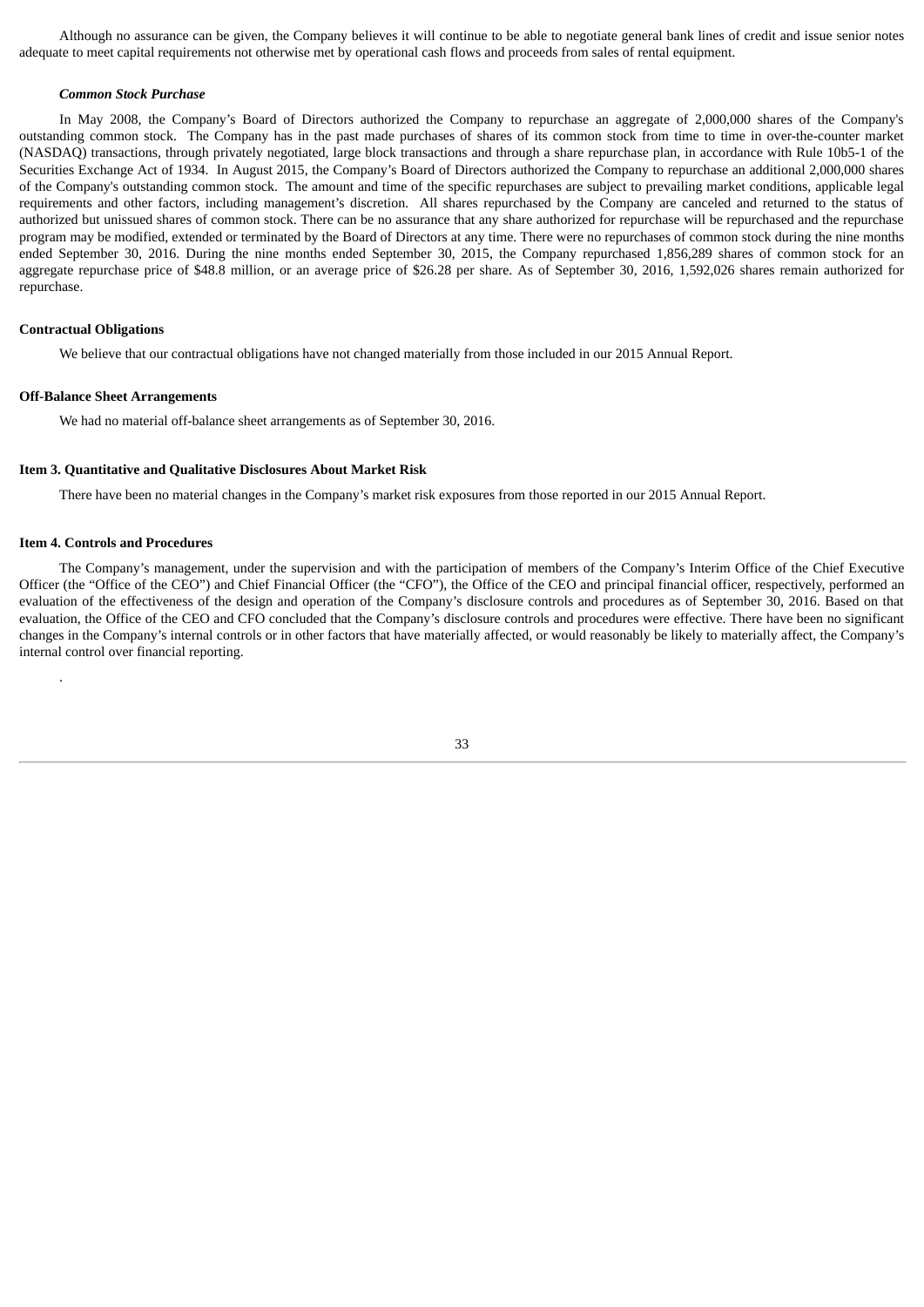#### **Part II -Other Information**

#### **Item 1. Legal Proceedings**

The Company is subject to various legal proceedings and claims arising in the ordinary course of business. The Company's management does not expect that the outcome in the current proceedings, individually or collectively, will have a material adverse effect on the Company's financial condition, operating results or cash flows.

# **Item 1A. Risk Factors**

You should carefully consider the following discussion of various risks and uncertainties. We believe these risk factors are the most relevant to our business and could cause our results to differ materially from the forward-looking statements made by us. Our business, financial condition, and results of operations could be seriously harmed if any of these risks or uncertainties actually occur or materialize. In that event, the market price for our common stock could decline, and you may lose all or part of your investment.

# The effects of a recession and tightened credit markets in the U.S. and other countries may adversely impact our business and financial condition **and may negatively impact our ability to access financing.**

Demand for our rental products depends on continued industrial and business activity and state government funding. The effects of the recent credit crisis and economic recession in the U.S. and general global economic downturn had an adverse effect on our customers, including local school districts that are subject to budgetary constraints, which resulted in decreased demand for the products we rent. The U.S. economy continues to experience some weakness following a severe credit crisis and recession. While the U.S. economy has emerged from the recession, if the economy experiences another recession, reduced demand for our rental products and deflation could increase price competition and could have a material adverse effect on our revenue and profitability.

Instability in the global financial system may also have an impact on our business and our financial condition. In recent years, general economic conditions and the tightening credit markets have significantly affected the ability of many companies to raise new capital or refinance existing indebtedness. While we intend to finance expansion with cash flow from operations and borrowing under our unsecured revolving line of credit under our Credit Facility (as defined and more fully described under the heading "Item 7. Management's Discussion and Analysis of Financial Condition and Results of Operation - Liquidity and Capital Resources – Unsecured Revolving Lines of Credit"), we may require additional financing to support our continued growth. Constriction in the capital markets, should we need to access the market for additional funds or to refinance our existing indebtedness, could limit our ability to obtain such additional funds on terms acceptable to the Company or at all. All of these factors could impact our business, resulting in lower revenues and lower levels of earnings in future periods. At the current time we are uncertain as to the magnitude, or duration, of such changes in our business.

# Our stock price has fluctuated and may continue to fluctuate in the future, which may result in a decline in the value of your investment in our **common stock.**

The market price of our common stock fluctuates on the NASDAQ Global Select Market and is likely to be affected by a number of factors including but not limited to:

- our operating performance and the performance of our competitors, and in particular any variations in our operating results or dividend rate from our stated guidance or from investors' expectations;
- any changes in general conditions in the global economy, the industries in which we operate or the global financial markets;
- investors' reaction to our press releases, public announcements or filings with the SEC;
- the stock price performance of our competitors or other comparable companies;
- any changes in research analysts' coverage, recommendations or earnings estimates for us or for the stocks of other companies in our industry;
- any sales of common stock by our directors, executive officers and our other large shareholders, particularly in light of the limited trading volume of our stock;
- any merger and acquisition activity that involves us or our competitors; and
- other announcements or developments affecting us, our industry, customers, suppliers or competitors.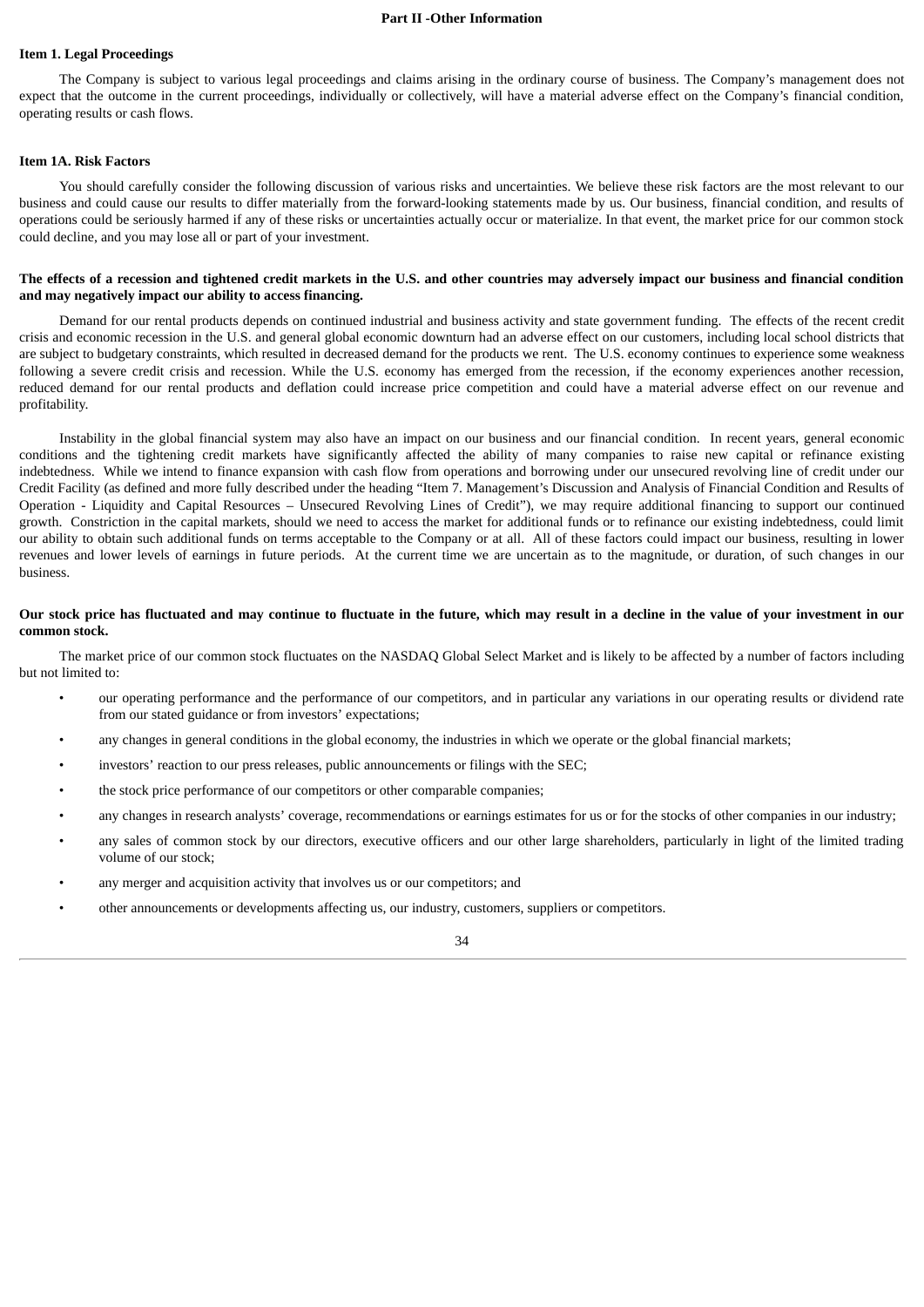In addition, in recent years the U.S. stock market has experienced significant price and volume fluctuations. These fluctuations are often unrelated to the operating performance of particular companies. More recently, the global credit crisis adversely affected the prices of most publicly traded stocks as many stockholders have become more willing to divest their stock holdings at lower values to increase their cash flow and reduce exposure to such fluctuations. These broad market fluctuations and any other negative economic trends may cause declines in the market price of our common stock and may be based upon factors that have little or nothing to do with our Company or its performance, and these fluctuations and trends could materially reduce our stock price.

# Our future operating results may fluctuate, fail to match past performance or fail to meet expectations, which may result in a decrease in our stock **price.**

Our operating results may fluctuate in the future, may fail to match our past performance or fail to meet the expectations of analysts and investors. Our results and related ratios, such as gross margin, operating income percentage and effective tax rate may fluctuate as a result of a number of factors, some of which are beyond our control including but not limited to:

- general economic conditions in the geographies and industries where we rent and sell our products;
- legislative and educational policies where we rent and sell our products;
- the budgetary constraints of our customers;
- seasonality of our rental businesses and our end-markets;
- success of our strategic growth initiatives;
- costs associated with the launching or integration of new or acquired businesses;
- the timing and type of equipment purchases, rentals and sales;
- the nature and duration of the equipment needs of our customers;
- the timing of new product introductions by us, our suppliers and our competitors;
- the volume, timing and mix of maintenance and repair work on our rental equipment;
- our equipment mix, availability, utilization and pricing;
- the mix, by state and country, of our revenues, personnel and assets;
- rental equipment impairment from excess, obsolete or damaged equipment;
- movements in interest rates or tax rates;
- changes in, and application of, accounting rules;
- changes in the regulations applicable to us; and
- litigation matters.

As a result of these factors, our historical financial results are not necessarily indicative of our future results or stock price.

# Our President and Chief Executive Officer has taken a medical leave of absence, and we do not know the course and timing of his recovery.

Dennis C. Kakures, our President and CEO, has taken a medical leave of absence due to a stroke. In the interim, the board of directors established an Interim Office of the Chief Executive Officer (the "CEO Office"), which reports to the full board and is comprised of Chairman of the board, Ronald Zech; directors, Robert C. Hood and Elizabeth A. Fetter; Chief Operating Officer, Joseph F. Hanna; and Chief Financial Officer, Keith E. Pratt. We do not know the course and timing of Mr. Kakures' recovery. His leave of absence could disrupt our business and cause volatility in our stock price.

# Our ability to retain our executive management and to recruit, retain and motivate key employees is critical to the success of our business.

If we cannot successfully recruit and retain qualified personnel, our operating results and stock price may suffer. We believe that our success is directly linked to the competent people in our organization, including our executive officers, senior managers and other key personnel. Personnel turnover can be costly and could materially and adversely impact our operating results and can potentially jeopardize the success of our current strategic initiatives. We need to attract and retain highly qualified personnel to replace personnel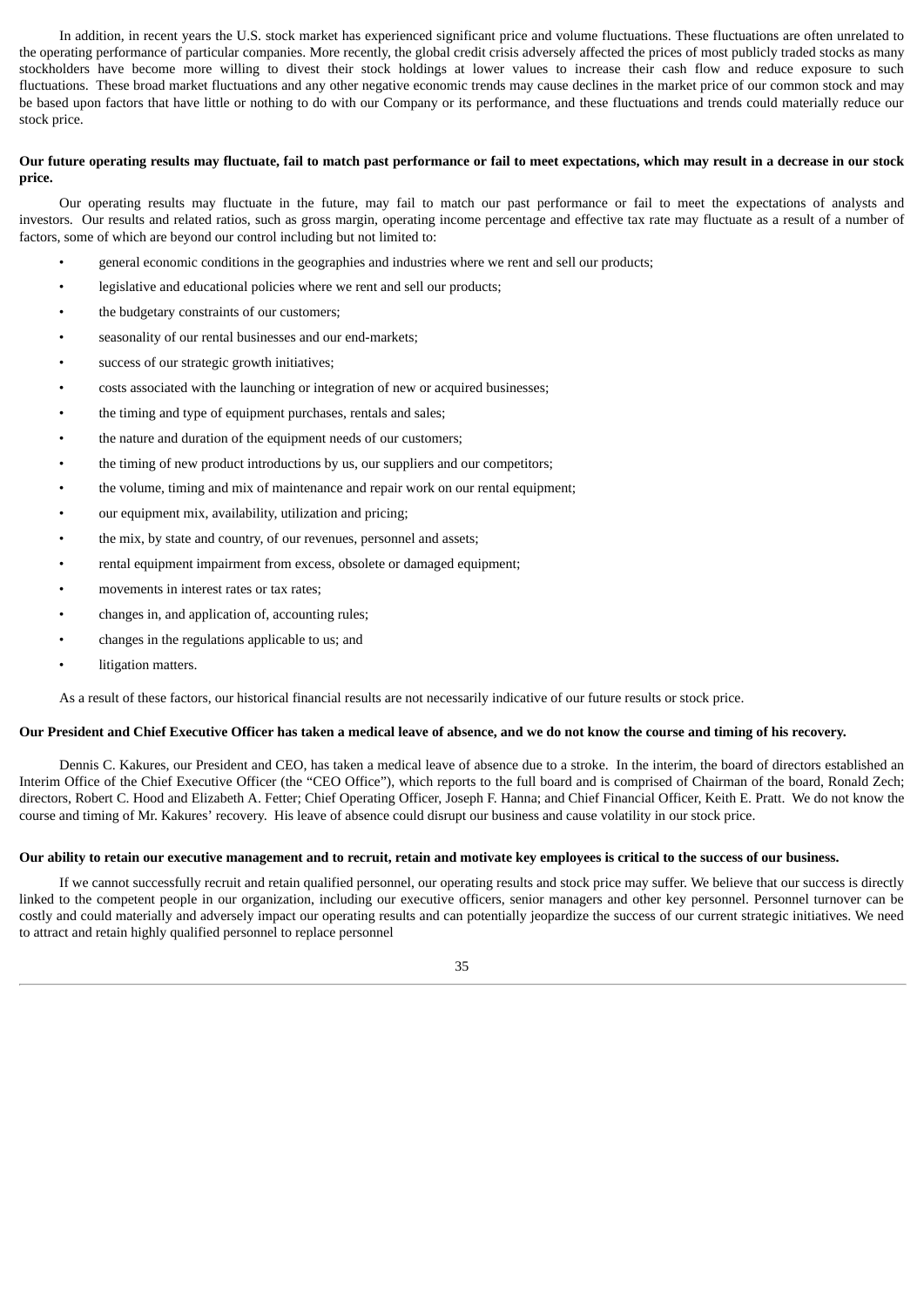when turnover occurs, as well as add to our staff levels as growth occurs. Our business and stock price likely will suffer if we are unable to fill, or experience delays in filling open positions, or fail to retain key personnel.

#### Failure by third parties to manufacture and deliver our products to our specifications or on a timely basis may harm our reputation and financial **condition.**

We depend on third parties to manufacture our products even though we are able to purchase products from a variety of third-party suppliers. In the future, we may be limited as to the number of third-party suppliers for some of our products. Although in general we make advance purchases of some products to help ensure an adequate supply, currently we do not have any long-term purchase contracts with any third-party supplier. We may experience supply problems as a result of financial or operating difficulties or failure of our suppliers, or shortages and discontinuations resulting from product obsolescence or other shortages or allocations by our suppliers. Unfavorable economic conditions may also adversely affect our suppliers or the terms on which we purchase products. In the future, we may not be able to negotiate arrangements with third parties to secure products that we require in sufficient quantities or on reasonable terms. If we cannot negotiate arrangements with third parties to produce our products or if the third parties fail to produce our products to our specifications or in a timely manner, our reputation and financial condition could be harmed.

# Disruptions in our information technology systems or failure to protect these systems against security breaches could adversely affect our business and results of operations. Additionally, if these systems fail, become unavailable for any period of time or are not upgraded, this could limit our **ability to effectively monitor and control our operations and adversely affect our operations.**

Our information technology systems facilitate our ability to transact business, monitor and control our operations and adjust to changing market conditions. Any disruption in our information technology systems or the failure of these systems to operate as expected could, depending on the magnitude of the problem, adversely affect our operating results by limiting our capacity to effectively transact business, monitor and control our operations and adjust to changing market conditions in a timely manner.

In addition, because of recent advances in technology and well-known efforts on the part of computer hackers and cyber terrorists to breach data security of companies, we face risks associated with potential failure to adequately protect critical corporate, client and employee data, which, if released, could adversely impact our client relationships, our reputation, and even violate privacy laws. As part of our business, we develop, receive and retain confidential data about our company and our customers.

Further, the delay or failure to implement information system upgrades and new systems effectively could disrupt our business, distract management's focus and attention from our business operations and growth initiatives, and increase our implementation and operating costs, any of which could negatively impact our operations and operating results.

# We have engaged in acquisitions and may engage in future acquisitions that could negatively impact our results of operations, financial condition **and business.**

In 2004, we acquired TRS, an electronic test equipment rental business and in 2008 we acquired Adler Tanks, a liquid and solid containment rental business. We anticipate that we will continue to consider acquisitions in the future that meet our strategic growth plans. We are unable to predict whether or when any prospective acquisition will be completed. Acquisitions involve numerous risks, including the following:

- difficulties in integrating the operations, technologies, products and personnel of the acquired companies;
- diversion of management's attention from normal daily operations of our business;
- difficulties in entering markets in which we have no or limited direct prior experience and where competitors in such markets may have stronger market positions;
- difficulties in complying with regulations applicable to any acquired business, such as environmental regulations, and managing risks related to an acquired business;
- timely completion of necessary financing and required amendments, if any, to existing agreements;
- an inability to implement uniform standards, controls, procedures and policies;
- undiscovered and unknown problems, defects, damaged assets liabilities, or other issues related to any acquisition that become known to us only after the acquisition;
- negative reactions from our customers to an acquisition;
- disruptions among employees related to any acquisition which may erode employee morale;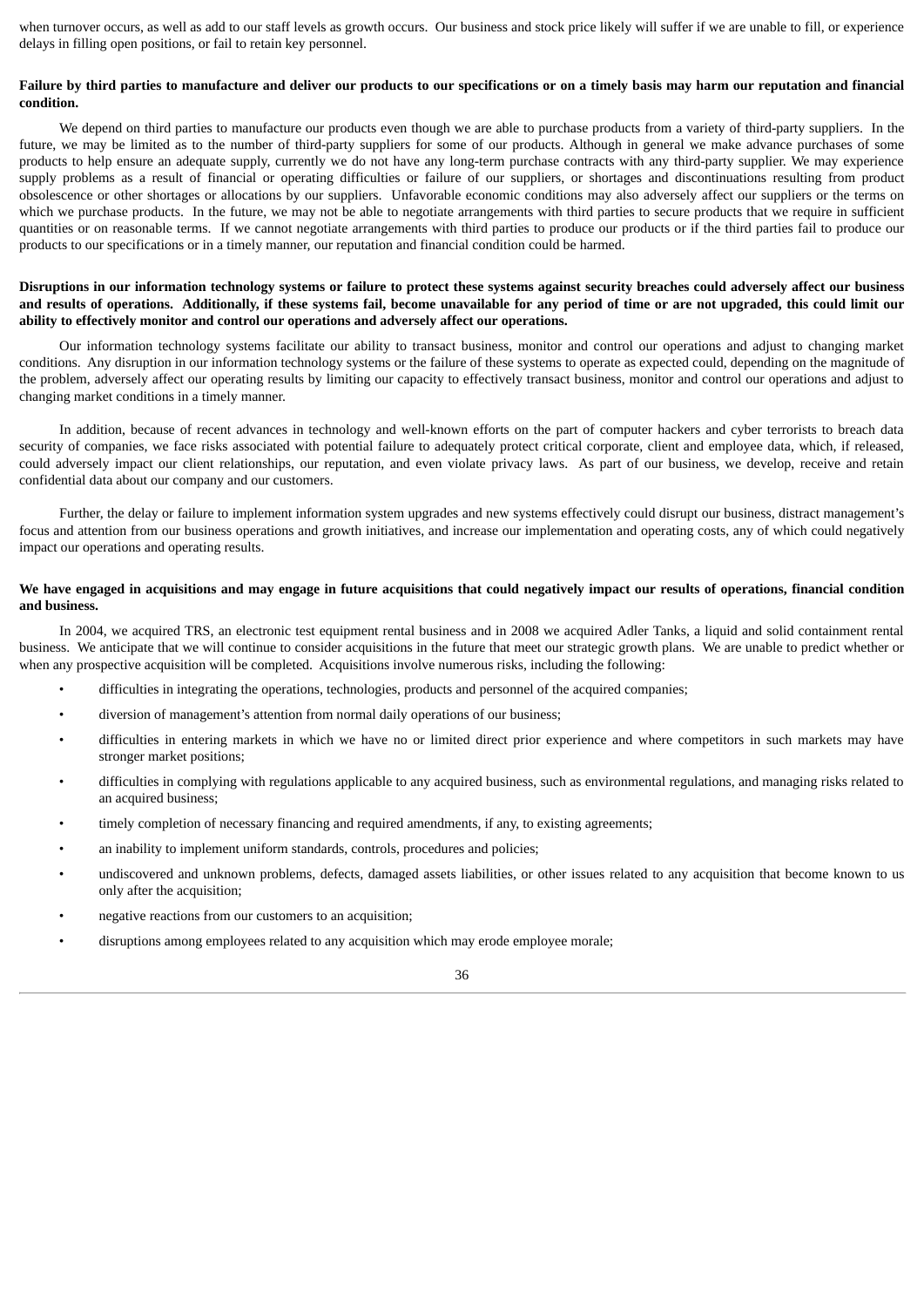- loss of key employees, including costly litigation resulting from the termination of those employees;
- an inability to realize cost efficiencies or synergies that we may anticipate when selecting acquisition candidates;
- recording of goodwill and non-amortizable intangible assets that will be subject to future impairment testing and potential periodic impairment charges;
- incurring amortization expenses related to certain intangible assets; and
- becoming subject to litigation.

Acquisitions are inherently risky, and no assurance can be given that our future acquisitions will be successful or will not adversely affect our business, operating results, or financial condition. The success of our acquisition strategy depends upon our ability to successfully complete acquisitions and integrate any businesses that we acquire into our existing business. The difficulties of integration could be increased by the necessity of coordinating geographically dispersed organizations; maintaining acceptable standards, controls, procedures and policies; integrating personnel with disparate business backgrounds; combining different corporate cultures; and the impairment of relationships with employees and customers as a result of any integration of new management and other personnel. In addition, if we consummate one or more significant future acquisitions in which the consideration consists of stock or other securities, our existing shareholders' ownership could be diluted significantly. If we were to proceed with one or more significant future acquisitions in which the consideration included cash, we could be required to use, to the extent available, a substantial portion of our Credit Facility. If we increase the amount borrowed against our available credit line, we would increase the risk of breaching the covenants under our credit facilities with our lenders. In addition, it would limit our ability to make other investments, or we may be required to seek additional debt or equity financing. Any of these items could adversely affect our results of operations.

# If we determine that our goodwill and intangible assets have become impaired, we may incur impairment charges, which would negatively impact **our operating results.**

At September 30, 2016, we had \$36.6 million of goodwill and intangible assets, net, on our consolidated balance sheets. Goodwill represents the excess of cost over the fair value of net assets acquired in business combinations. Under accounting principles generally accepted in the United States of America, we assess potential impairment of our goodwill and intangible assets at least annually, as well as on an interim basis to the extent that factors or indicators become apparent that could reduce the fair value of any of our businesses below book value. Impairment may result from significant changes in the manner of use of the acquired asset, negative industry or economic trends and significant underperformance relative to historic or projected operating results.

#### Our rental equipment is subject to residual value risk upon disposition, and may not sell at the prices or in the quantities we expect.

The market value of any given piece of rental equipment could be less than its depreciated value at the time it is sold. The market value of used rental equipment depends on several factors, including:

- the market price for new equipment of a like kind;
- the age of the equipment at the time it is sold, as well as wear and tear on the equipment relative to its age;
- the supply of used equipment on the market;
- technological advances relating to the equipment;
- worldwide and domestic demand for used equipment; and
- general economic conditions.

We include in income from operations the difference between the sales price and the depreciated value of an item of equipment sold. Changes in our assumptions regarding depreciation could change our depreciation expense, as well as the gain or loss realized upon disposal of equipment. Sales of our used rental equipment at prices that fall significantly below our projections or in lesser quantities than we anticipate will have a negative impact on our results of operations and cash flows.

# If we do not effectively manage our credit risk, collect on our accounts receivable or recover our rental equipment from our customers' sites, it could **have a material adverse effect on our operating results.**

We generally rent and sell to customers on 30 day payment terms, individually perform credit evaluation procedures on our customers for each transaction and require security deposits or other forms of security from our customers when a significant credit risk is identified. Historically, accounts receivable write-offs and write-offs related to equipment not returned by customers have not

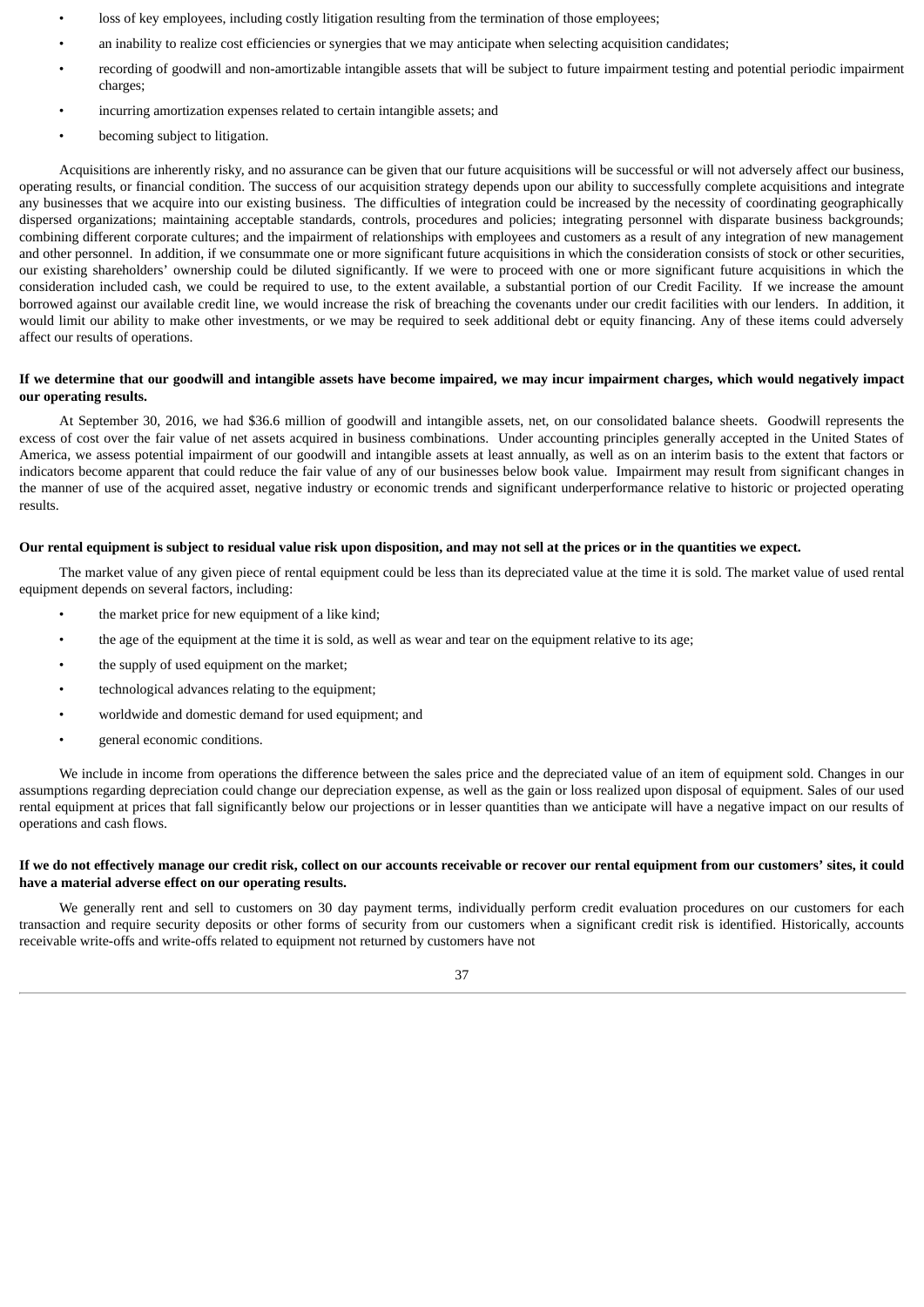been significant and have averaged less than 1% of total revenues over the last five years. If economic conditions deteriorate, we may see an increase in bad debt relative to historical levels, which may materially and adversely affect our operations. Business segments that experience significant market disruptions or declines (such as weakness in upstream oil and gas customer demand at Adler Tanks) may experience increased customer credit risk and higher bad debt expense. Failure to manage our credit risk and receive timely payments on our customer accounts receivable may result in write-offs and/or loss of equipment, particularly electronic test equipment. If we are not able to effectively manage credit risk issues, or if a large number of our customers should have financial difficulties at the same time, our receivables and equipment losses could increase above historical levels. If this should occur, our results of operations may be materially and adversely affected.

#### Effective management of our rental assets is vital to our business. If we are not successful in these efforts, it could have a material adverse impact on **our result of operations.**

Our modular, electronics and liquid and solid containment rental products have long useful lives and managing those assets is a critical element to each of our rental businesses. Generally, we design units and find manufacturers to build them to our specifications for our modular and liquid and solid containment tanks and boxes. Modular asset management requires designing and building the product for a long life that anticipates the needs of our customers, including anticipating potential changes in legislation, regulations, building codes and local permitting in the various markets in which the Company operates. Electronic test equipment asset management requires understanding, selecting and investing in equipment technologies that support market demand, including anticipating technological advances and changes in manufacturers' selling prices. Liquid and solid containment asset management requires designing and building the product for a long life, using quality components and repairing and maintaining the products to prevent leaks. For each of our modular, electronic test equipment and liquid and solid containment assets, we must successfully maintain and repair this equipment cost-effectively to maximize the useful life of the products and the level of proceeds from the sale of such products. To the extent that we are unable to do so, our result of operations could be materially adversely affected.

# The nature of our businesses, including the ownership of industrial property, exposes us to the risk of litigation and liability under environmental, health and safety and products liability laws. Violations of environmental or health and safety related laws or associated liability could have a **material adverse effect on our business, financial condition and results of operations.**

We are subject to national, state, provincial and local environmental laws and regulations concerning, among other things, solid and liquid waste and hazardous substances handling, storage and disposal and employee health and safety. These laws and regulations are complex and frequently change. We could incur unexpected costs, penalties and other civil and criminal liability if we fail to comply with applicable environmental or health and safety laws. We also could incur costs or liabilities related to waste disposal or remediating soil or groundwater contamination at our properties, at our customers' properties or at third party landfill and disposal sites. These liabilities can be imposed on the parties generating, transporting or disposing of such substances or on the owner or operator of any affected property, often without regard to whether the owner or operator knew of, or was responsible for, the presence of hazardous substances.

Several aspects of our businesses involve risks of environmental and health and safety liability. For example, our operations involve the use of petroleum products, solvents and other hazardous substances in the construction and maintaining of modular buildings and for fueling and maintaining our delivery trucks and vehicles. We also own, transport and rent tanks and boxes in which waste materials are placed by our customers. The historical operations at some of our previously or currently owned or leased and newly acquired or leased properties may have resulted in undiscovered soil or groundwater contamination or historical non-compliance by third parties for which we could be held liable. Future events, such as changes in existing laws or policies or their enforcement, or the discovery of currently unknown contamination or non-compliance, may also give rise to liabilities or other claims based on these operations that may be material. In addition, compliance with future environmental or health and safety laws and regulations may require significant capital or operational expenditures or changes to our operations.

Accordingly, in addition to potential penalties for non-compliance, we may become liable, either contractually or by operation of law, for investigation, remediation and monitoring costs even if the contaminated property is not presently owned or operated by us, or if the contamination was caused by third parties during or prior to our ownership or operation of the property. In addition, certain parties may be held liable for more than their "fair" share of environmental investigation and cleanup costs. Contamination and exposure to hazardous substances or other contaminants such as mold can also result in claims for remediation or damages, including personal injury, property damage, and natural resources damage claims. Although expenses related to environmental compliance, health and safety issues, and related matters have not been material to date, we cannot assure that we will not have to make significant expenditures in the future in order to comply with applicable laws and regulations. Violations of environmental or health and safety related laws or associated liability could have a material adverse effect on our business, financial condition and results of operations.

In general, litigation in the industries in which we operate, including class actions that seek substantial damages, arises with increasing frequency. Enforcement of environmental and health and safety requirements is also frequent. Such proceedings are invariably expensive, regardless of the merit of the plaintiffs' or prosecutors' claims. We may be named as a defendant in the future,

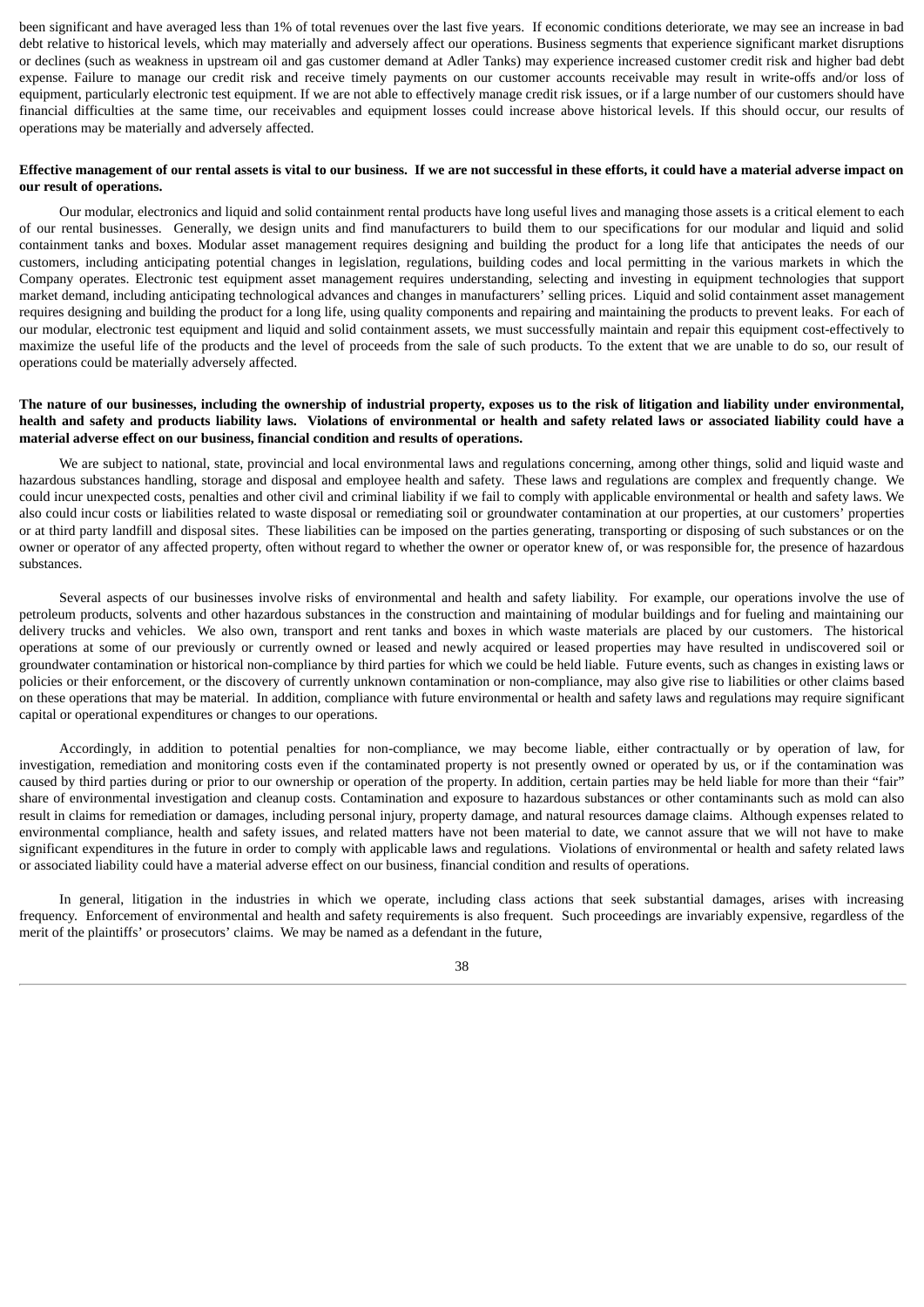and there can be no assurance, irrespective of the merit of such future actions, that we will not be required to make substantial settlement payments in the future. Further, a significant portion of our business is conducted in California which is one of the most highly regulated and litigious states in the country. Therefore, our potential exposure to losses and expenses due to new laws, regulations or litigation may be greater than companies with a less significant California presence.

The nature of our business also subjects us to property damage and product liability claims, especially in connection with our modular buildings and tank and box rental businesses. Although we maintain liability coverage that we believe is commercially reasonable, an unusually large property damage or product liability claim or a series of claims could exceed our insurance coverage or result in damage to our reputation.

# Our routine business activities expose us to risk of litigation from employees, vendors and other third parties, which could have a material adverse **effect on our results of operations.**

We may be subject to claims arising from disputes with employees, vendors and other third parties in the normal course of our business; these risks may be difficult to assess or quantify and their existence and magnitude may remain unknown for substantial periods of time. If the plaintiffs in any suits against us were to successfully prosecute their claims, or if we were to settle any such suits by making significant payments to the plaintiffs, our operating results and financial condition would be harmed. Even if the outcome of a claim proves favorable to us, litigation can be time consuming and costly and may divert management resources. In addition, our organizational documents require us to indemnify our senior executives to the maximum extent permitted by California law. We maintain directors' and officers' liability insurance that we believe is commercially reasonable in connection with such obligations, but if our senior executives were named in any lawsuit, our indemnification obligations could magnify the costs of these suits and/or exceed the coverage of such policies.

# If we suffer loss to our facilities, equipment or distribution system due to catastrophe, our insurance policies could be inadequate or depleted, our **operations could be seriously harmed, which could negatively affect our operating results.**

Our facilities, rental equipment and distribution systems may be subject to catastrophic loss due to fire, flood, hurricane, earthquake, terrorism or other natural or man-made disasters. In particular, our headquarters, three operating facilities, and certain of our rental equipment are located in areas of California, with above average seismic activity and could be subject to catastrophic loss caused by an earthquake. Our rental equipment and facilities in Texas, Florida, North Carolina and Georgia are located in areas subject to hurricanes and other tropical storms. In addition to customers' insurance on rented equipment, we carry property insurance on our rental equipment in inventory and operating facilities as well as business interruption insurance. We believe our insurance policies have adequate limits and deductibles to mitigate the potential loss exposure of our business. We do not maintain financial reserves for policy deductibles and our insurance policies contain exclusions that are customary for our industry, including exclusions for earthquakes, flood and terrorism. If any of our facilities or a significant amount of our rental equipment were to experience a catastrophic loss, it could disrupt our operations, delay orders, shipments and revenue recognition and result in expenses to repair or replace the damaged rental equipment and facility not covered by insurance, which could have a material adverse effect on our results of operations.

# Our debt instruments contain covenants that restrict or prohibit our ability to enter into a variety of transactions and may limit our ability to finance future operations or capital needs. If we have an event of default under these instruments, our indebtedness could be accelerated and we may **not be able to refinance such indebtedness or make the required accelerated payments.**

The agreements governing our Series A, Series B and Series C Senior Notes (as defined and more fully described under the heading "Item 7. Management's Discussion and Analysis of Financial Condition and Results of Operations - Liquidity and Capital Resources") and our Credit Facility contain various covenants that limit our discretion in operating our business. In particular, we are limited in our ability to merge, consolidate, reorganize or transfer substantially all of our assets, make investments, pay dividends or distributions, redeem or repurchase stock, change the nature of our business, enter into transactions with affiliates, incur indebtedness and create liens on our assets to secure debt. In addition, we are required to meet certain financial covenants under these instruments. These restrictions could limit our ability to obtain future financing, make strategic acquisitions or needed capital expenditures, withstand economic downturns in our business or the economy in general, conduct operations or otherwise take advantage of business opportunities that may arise.

A failure to comply with the restrictions contained in these agreements could lead to an event of default, which could result in an acceleration of our indebtedness. In the event of an acceleration, we may not have or be able to obtain sufficient funds to refinance our indebtedness or make any required accelerated payments. If we default on our indebtedness, our business financial condition and results of operations could be materially and adversely affected.

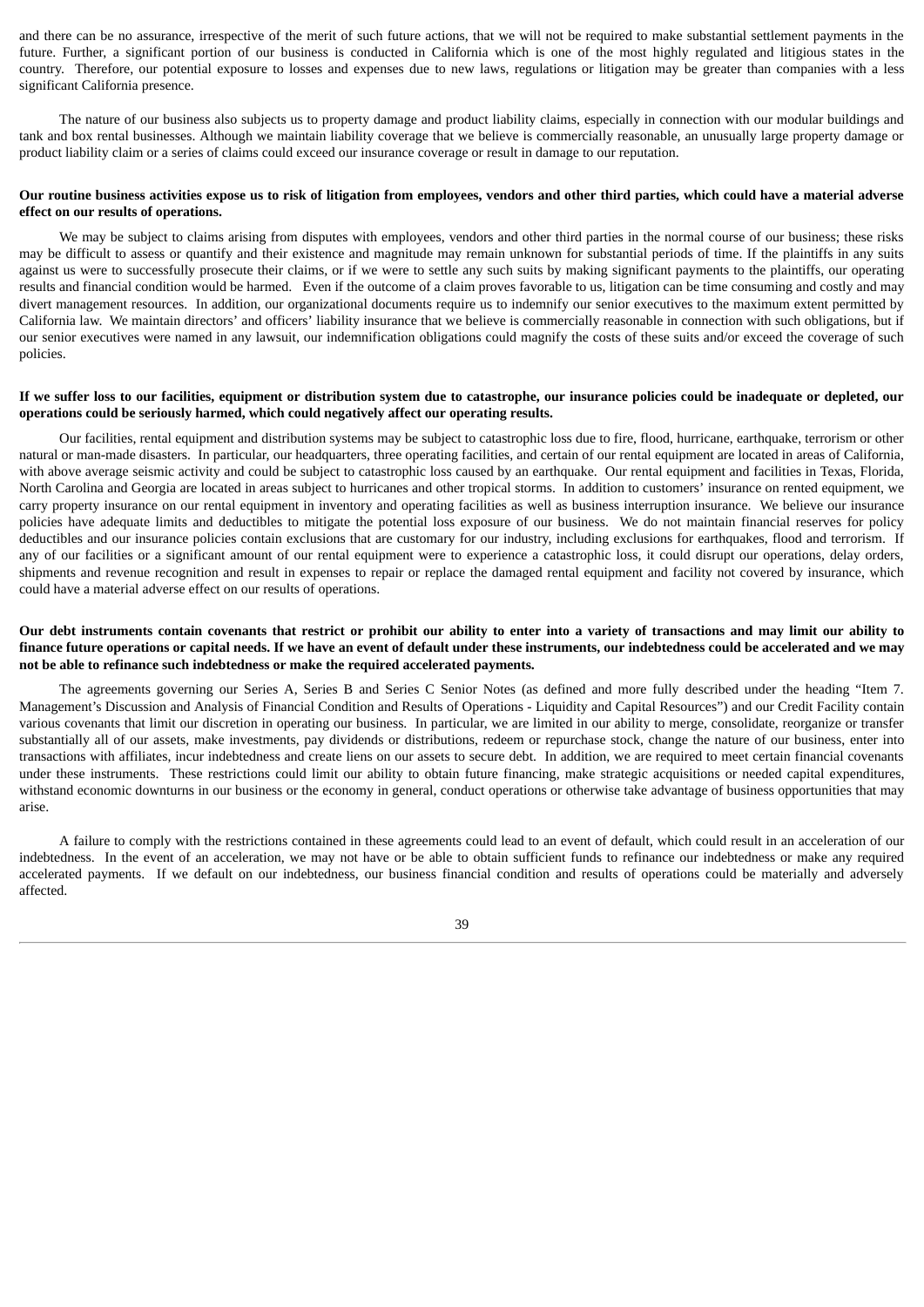# The majority of our indebtedness is subject to variable interest rates, which makes us vulnerable to increases in interest rates, which could **negatively affect our net income.**

Our indebtedness exposes us to interest rate increases because the majority of our indebtedness is subject to variable rates. At present, we do not have any derivative financial instruments such as interest rate swaps or hedges to mitigate interest rate variability. The interest rates under our credit facilities are reset at varying periods. These interest rate adjustments could cause periodic fluctuations in our operating results and cash flows. Our annual debt service obligations increase by approximately \$2.1 million per year for each 1% increase in the average interest rate we pay based on the \$205.4 million balance of variable rate debt outstanding at September 30, 2016. If interest rates rise in the future, and, particularly if they rise significantly, interest expense will increase and our net income will be negatively affected.

#### Our effective tax rate may change and become less predictable as our business expands, making our future earnings less predictable.

We continue to consider expansion opportunities domestically and internationally for our rental businesses, such as the organic expansion of our modular business in North Carolina, Georgia, Maryland, Virginia and Washington, D.C., expansion into the portable storage business and our expansion in 2008 into the liquid and solid containment business. Since the Company's effective tax rate depends on business levels, personnel and assets located in various jurisdictions, further expansion into new markets or acquisitions may change the effective tax rate in the future and may make it, and consequently our earnings, less predictable going forward. In addition, the enactment of future tax law changes by federal and state taxing authorities may impact the Company's current period tax provision and its deferred tax liabilities.

#### Changes in financial accounting standards may cause lower than expected operating results and affect our reported results of operations.

Changes in accounting standards and their application may have a significant effect on our reported results on a going-forward basis and may also affect the recording and disclosure of previously reported transactions. New accounting pronouncements and varying interpretations of accounting pronouncements have occurred in the past and may occur in the future. Changes to existing rules or the questioning of current practices may adversely affect our reported financial results or the way we conduct our business.

# Failure to comply with internal control attestation requirements could lead to loss of public confidence in our financial statements and negatively **impact our stock price.**

As a public reporting company, we are required to comply with the Sarbanes-Oxley Act of 2002, including Section 404, and the related rules and regulations of the SEC, including expanded disclosures and accelerated reporting requirements. Compliance with Section 404 and other related requirements has increased our costs and will continue to require additional management resources. We may need to continue to implement additional finance and accounting systems, procedures and controls to satisfy new reporting requirements. While our management concluded that our internal control over financial reporting as of December 31, 2015 was effective, there is no assurance that future assessments of the adequacy of our internal controls over financial reporting will be favorable. If we are unable to obtain future unqualified reports as to the effectiveness of our internal control over financial reporting, investors could lose confidence in the reliability of our internal control over financial reporting, which could adversely affect our stock price.

#### **SPECIFIC RISKS RELATED TO OUR RELOCATABLE MODULAR BUILDINGS BUSINESS SEGMENT:**

# Significant reductions of, or delays in, funding to public schools have caused the demand and pricing for our modular classroom units to decline, which has in the past caused, and may cause in the future, a reduction in our revenues and profitability.

Rentals and sales of modular buildings to public school districts for use as classrooms, restroom buildings, and administrative offices for K-12 represent a significant portion of Mobile Modular's rental and sales revenues. Funding for public school facilities is derived from a variety of sources including the passage of both statewide and local facility bond measures, developer fees and various taxes levied to support school operating budgets. Many of these funding sources are subject to financial and political considerations, which vary from district to district and are not tied to demand. Historically, we have benefited from the passage of statewide and local facility bond measures and believe these are essential to our business.

The state of California is our largest market for classroom rentals. The strength of this market depends heavily on public funding from voter passage of both state and local facility bond measures, and the ability of the state to sell such bonds in the public market. A lack of passage of state and local facility bond measures, or the inability to sell bonds in the public markets in the future could reduce our revenues and operating income, and consequently have a material adverse effect on the Company's financial

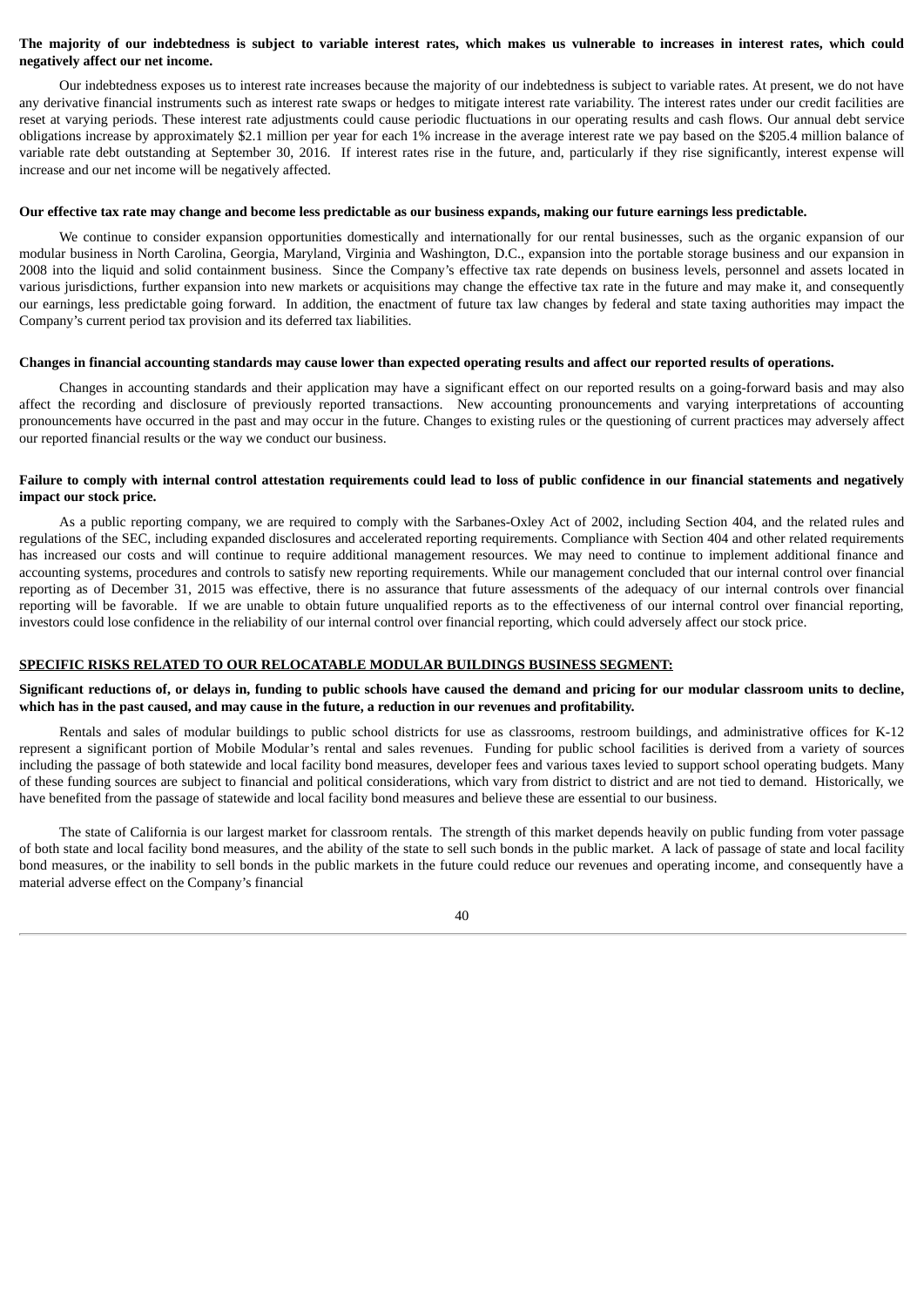condition. Furthermore, even if voters have approved facility bond measures and the state has raised bond funds, there is no guarantee that individual school projects will be funded in a timely manner.

As a consequence of economic recession, many states and local governments have experienced large budget deficits resulting in severe budgetary constraints among public school districts. To the extent public school districts' funding is reduced for the rental and purchase of modular buildings, our business could be harmed and our results of operations negatively impacted. We believe that interruptions or delays in the passage of facility bond measures or completion of state budgets, an insufficient amount of state funding, a significant reduction of funding to public schools, or changes negatively impacting enrollment may reduce the rental and sale demand for our educational products. Any reductions in funding available to the school districts from the states in which we do business may cause school districts to experience budget shortfalls and to reduce their demand for our products despite growing student populations, class size reduction initiatives and modernization and reconstruction project needs, which could reduce our revenues and operating income and consequently have a material adverse effect on the Company's financial condition.

# Public policies that create demand for our products and services may change, resulting in decreased demand for or the pricing of our products and **services, which could negatively affect our revenues and operating income.**

In California a law was enacted in 1996 to provide funding for school districts for the reduction of class sizes for kindergarten through third grade. In Florida, a state constitutional amendment was passed in 2002 to limit the number of students that may be grouped in a single classroom for pre-kindergarten through grade twelve. School districts with class sizes in excess of state limits have been and continue to be a significant source of our demand for modular classrooms. Further, in California, efforts to address aging infrastructure and deferred maintenance have resulted in modernization and reconstruction projects by public school districts including seismic retrofitting, asbestos abatement and various building repairs and upgrades, which has been another source of demand for our modular classrooms. The recent economic recession has caused state and local budget shortfalls, which have reduced school districts' funding and their ability to comply with state class size reduction requirements in California and Florida. If educational priorities and policies shift away from class-size reduction or modernization and reconstruction projects, demand and pricing for our products and services may decline, not grow as quickly as, or not reach the levels that we anticipate. Significant equipment returns may result in lower utilization until equipment can be redeployed or sold, which may cause rental rates to decline and negatively affect our revenues and operating income.

#### Failure to comply with applicable regulations could harm our business and financial condition, resulting in lower operating results and cash flows.

Similar to conventionally constructed buildings, the modular building industry, including the manufacturers and lessors of portable classrooms, are subject to regulations by multiple governmental agencies at the federal, state and local level relating to environmental, zoning, health, safety, labor and transportation matters, among other matters. Failure to comply with these laws or regulations could impact our business or harm our reputation and result in higher capital or operating expenditures or the imposition of penalties or restrictions on our operations.

As with conventional construction, typically new codes and regulations are not retroactively applied. Nonetheless, new governmental regulations in these or other areas may increase our acquisition cost of new rental equipment, limit the use of or make obsolete some of our existing equipment, or increase our costs of rental operations.

Building codes are generally reviewed every three years. All aspects of a given code are subject to change including, but not limited to, such items as structural specifications for earthquake safety, energy efficiency and environmental standards, fire and life safety, transportation, lighting and noise limits. On occasion, state agencies have undertaken studies of indoor air quality and noise levels with a focus on permanent and modular classrooms. These results could impact our existing modular equipment and affect the future construction of our modular product.

Compliance with building codes and regulations entails a certain amount of risk as state and local government authorities do not necessarily interpret building codes and regulations in a consistent manner, particularly where applicable regulations may be unclear and subject to interpretation. These regulations often provide broad discretion to governmental authorities that oversee these matters, which can result in unanticipated delays or increases in the cost of compliance in particular markets. The construction and modular industries have developed many "best practices" which are constantly evolving. Some of our peers and competitors may adopt practices that are more or less stringent than the Company's. When, and if, regulatory standards are clarified, the effect of the clarification may be to impose rules on our business and practices retroactively, at which time, we may not be in compliance with such regulations and we may be required to incur costly remediation. If we are unable to pass these increased costs on to our customers, our profitability, operating cash flows and financial condition could be negatively impacted.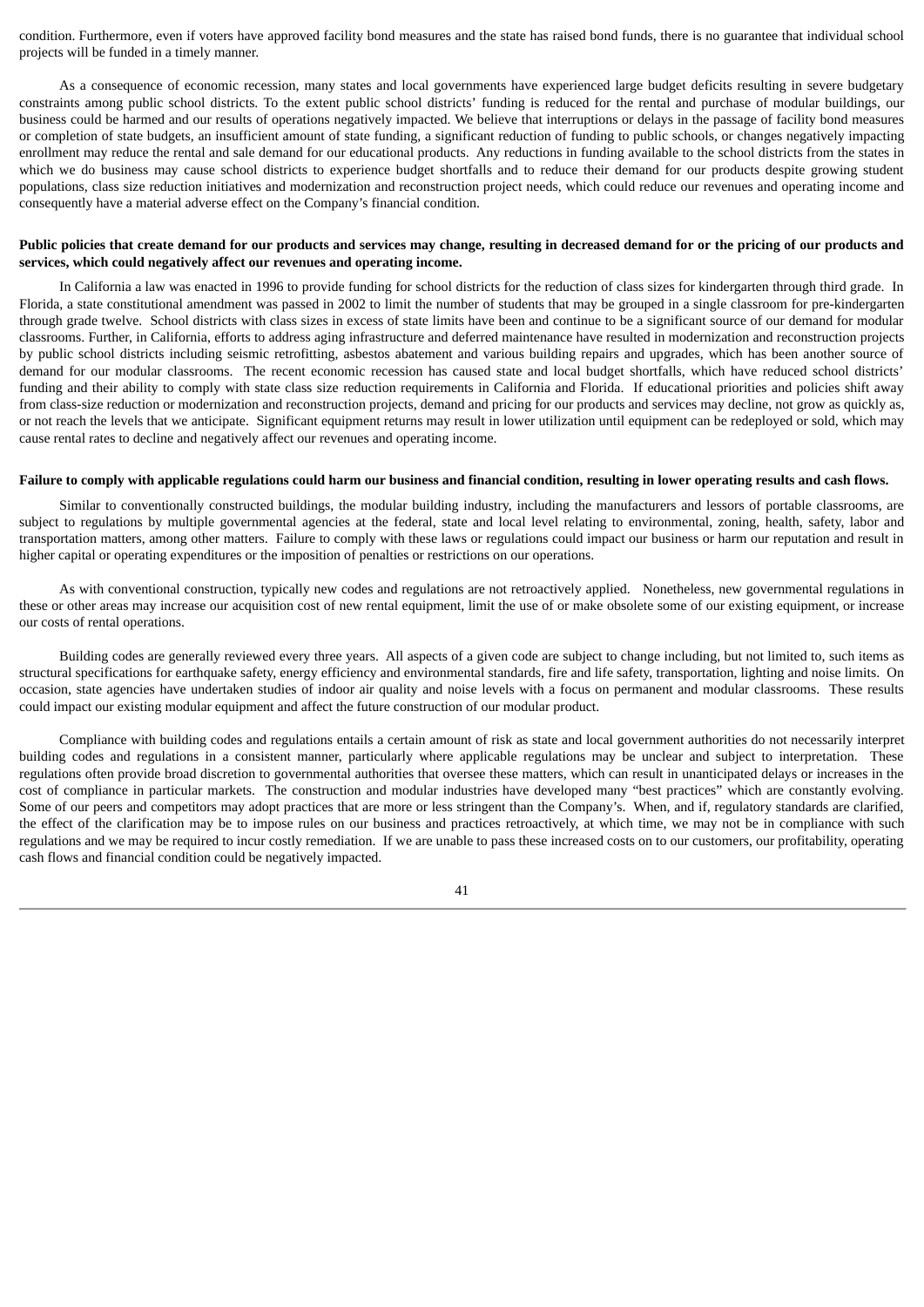#### **Expansions of our modular operations into new markets may negatively affect our operating results.**

Over the past several years, we have expanded our modular operations in Texas, North Carolina, Georgia, Maryland, Virginia and Washington, D.C. There are risks inherent in the undertaking of such expansion, including the risk of revenue from the business in any new markets not meeting our expectations, higher than expected costs in entering these new markets, risk associated with compliance with applicable state and local laws and regulations, response by competitors and unanticipated consequences of expansion. In addition, expansion into new markets may be affected by local economic and market conditions. Expansion of our operations into new markets will require a significant amount of attention from our management, a commitment of financial resources and will require us to add qualified management in these markets, which may negatively impact our operating results.

# We are subject to laws and regulations governing government contracts. These laws and regulations make these government contracts more favorable to government entities than other third parties and any changes in these laws and regulations, or our failure to comply with these laws and **regulations could harm our business.**

We have agreements relating to the sale of our products to government entities and, as a result, we are subject to various statutes and regulations that apply to companies doing business with the government. The laws governing government contracts differ from the laws governing private contracts. For example, many government contracts contain pricing terms and conditions that are not applicable to private contracts such as clauses that allow government entities not to perform on contractual obligations in the case of a lack of fiscal funding. Also, in the educational markets we serve, we are able to utilize "piggyback" contracts in marketing our products and services and ultimately to book business. The term "piggyback" contract refers to contracts for portable classrooms or other products entered into by public school districts following a formal bid process that allows for the use of the same contract terms and conditions with the successful vendor by other public school districts. As a result, "piggyback" contracts allow us to more readily book orders from our government customers, primarily public school districts, and to reduce the administrative expense associated with booking these orders. The governmental statutes and regulations that allow for use of "piggyback" contracts are subject to change or elimination in their entirety. A change in the manner of use or the elimination of "piggyback" contracts would likely negatively impact our ability to book new business from these government customers and could cause our administrative expenses related to processing these orders to increase significantly. In addition, any failure to comply with these laws and regulations might result in administrative penalties or even in the suspension of these contracts and as a result, the loss of the related revenues which would harm our business and results from operations.

#### **Seasonality of our educational business may have adverse consequences for our business.**

A significant portion of the modular sale and rental revenues is derived from the educational market. Typically, during each calendar year, our highest numbers of classrooms are shipped for rental and sale orders during the second and third quarters for delivery and installation prior to the start of the upcoming school year. The majority of classrooms shipped in the second and third quarters have rental start dates during the third quarter, thereby making the fourth quarter the first full quarter of rental revenues recognized for these transactions. Although this is the historical seasonality of our business, it is subject to change or may not meet our expectations, which may have adverse consequences for our business.

#### We face strong competition in our modular building markets and we may not be able to effectively compete.

The modular building leasing industry is highly competitive in our states of operation and we expect it to remain so. The competitive market in which we operate may prevent us from raising rental fees or sales prices to pass any increased costs on to our customers. We compete on the basis of a number of factors, including equipment availability, quality, price, service, reliability, appearance, functionality and delivery terms. We may experience pricing pressures in our areas of operation in the future as some of our competitors seek to obtain market share by reducing prices.

Some of our larger national competitors in the modular building leasing industry, notably Williams Scotsman International, Inc. and Modspace, have a greater range of products and services, greater financial and marketing resources, larger customer bases, and greater name recognition than we have. These larger competitors may be better able to respond to changes in the relocatable modular building market, to finance acquisitions, to fund internal growth and to compete for market share, any of which could harm our business.

# We may not be able to quickly redeploy modular units returning from leases, which could negatively affect our financial performance and our **ability to expand, or utilize, our rental fleet.**

As of September 30, 2016, 52% of our modular portfolio had equipment on rent for periods exceeding the original committed term. Generally, when a customer continues to rent the modular units beyond the contractual term, the equipment rents on a month-to-month basis. If a significant number of our rented modular units were returned during a short period of time, particularly those units that are rented on a month-to-month basis, a large supply of units would need to be remarketed. Our failure to effectively remarket a

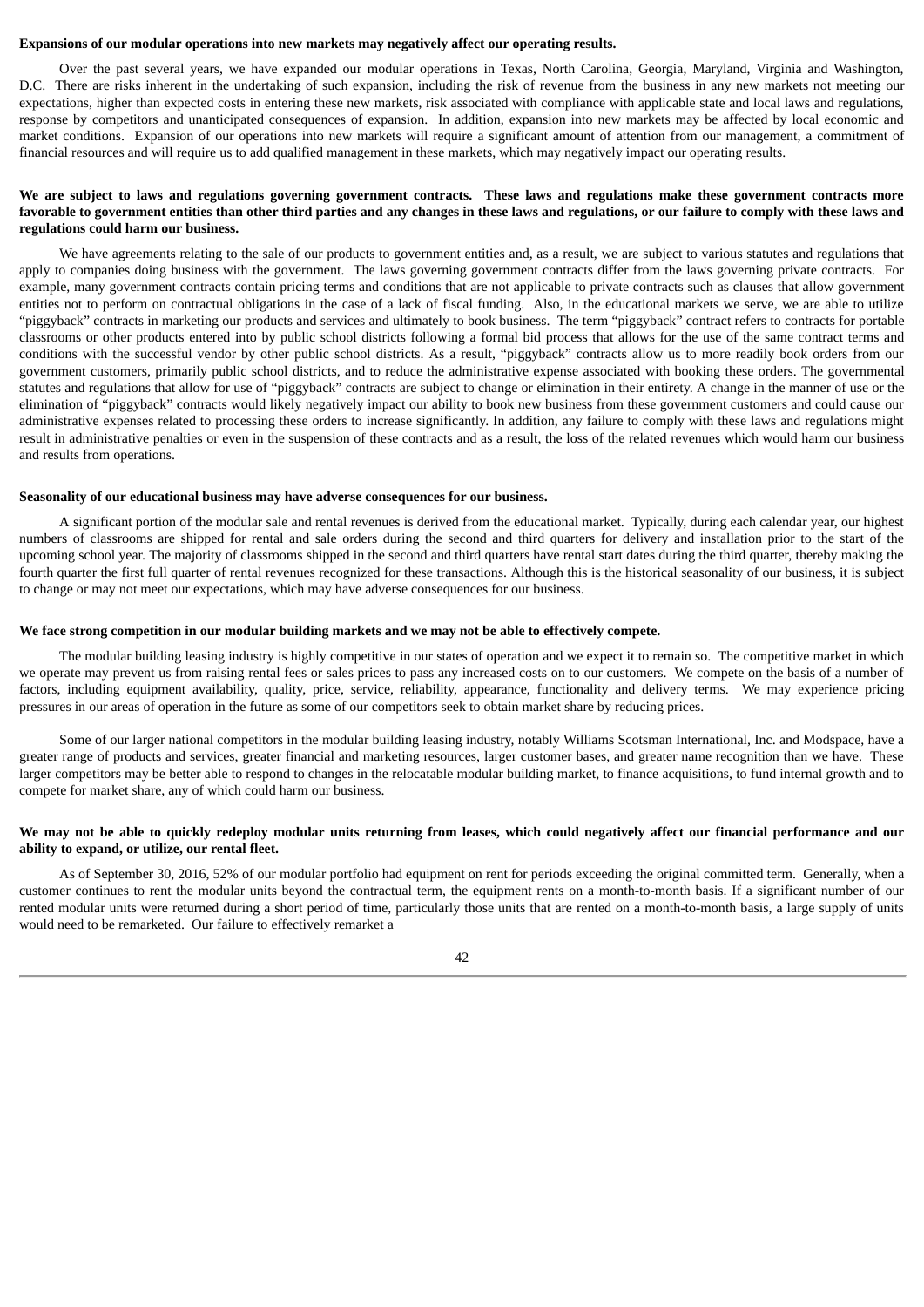large influx of units returning from leases could negatively affect our financial performance and our ability to continue expanding our rental fleet. In addition, if returned units stay off rent for an extended period of time, we may incur additional costs to securely store and maintain them.

#### Significant increases in raw material and labor costs could increase our acquisition cost of new modular rental units and repair and maintenance **costs of our fleet, which would increase our operating costs and harm our profitability.**

We incur labor costs and purchase raw materials, including lumber, siding and roofing and other products to perform periodic repairs, modifications and refurbishments to maintain physical conditions of our modular units. The volume, timing and mix of maintenance and repair work on our rental equipment may vary quarter-to-quarter and year-to-year. Generally, increases in labor and raw material costs will also increase the acquisition cost of new modular units and increase the repair and maintenance costs of our fleet. We also maintain a fleet of service trucks and use subcontractor companies for the delivery, set-up, return delivery and dismantle of modulars for our customers. We rely on our subcontractor service companies to meet customer demands for timely shipment and return, and the loss or inadequate number of subcontractor service companies may cause prices to increase, while negatively impacting our reputation and operating performance. During periods of rising prices for labor, raw materials or fuel, and in particular, when the prices increase rapidly or to levels significantly higher than normal, we may incur significant increases in our acquisition costs for new modular units and incur higher operating costs that we may not be able to recoup from our customers, which would reduce our profitability.

#### Failure by third parties to manufacture our products timely or properly may harm our reputation and financial condition.

We are dependent on third parties to manufacture our products even though we are able to purchase products from a variety of third-party suppliers. Mobile Modular purchases new modulars from various manufacturers who build to Mobile Modular's design specifications. With the exception of Enviroplex, none of the principal suppliers are affiliated with the Company. During 2015, Mobile Modular purchased 43% of its modular product from one manufacturer. The Company believes that the loss of any of its primary manufacturers of modulars could have an adverse effect on its operations since Mobile Modular could experience higher prices and longer delivery lead times for modular product until other manufacturers were able to increase their production capacity.

#### Failure to properly design, manufacture, repair and maintain the modular product may result in impairment charges, potential litigation and **reduction of our operating results and cash flows.**

We estimate the useful life of the modular product to be 18 years with a residual value of 50%. However, proper design, manufacture, repairs and maintenance of the modular product during our ownership is required for the product to reach the estimated useful life of 18 years with a residual value of 50%. If we do not appropriately manage the design, manufacture, repair and maintenance of our modular product, or otherwise delay or defer such repair or maintenance, we may be required to incur impairment charges for equipment that is beyond economic repair costs or incur significant capital expenditures to acquire new modular product to serve demand. In addition, such failures may result in personal injury or property damage claims, including claims based on presence of mold, and termination of leases or contracts by customers. Costs of contract performance, potential litigation, and profits lost from termination could accordingly reduce our future operating results and cash flows.

#### Our warranty costs may increase and warranty claims could damage our reputation and negatively impact our revenues and operating income.

Sales of new relocatable modular buildings not manufactured by us are typically covered by warranties provided by the manufacturer of the products sold. We provide ninety-day warranties on certain modular sales of used rental units and one-year warranties on equipment manufactured by our Enviroplex subsidiary. Historically, our warranty costs have not been significant, and we monitor the quality of our products closely. If a defect were to arise in the installation of our equipment at the customer's facilities or in the equipment acquired from our suppliers or by our Enviroplex subsidiary, we may experience increased warranty claims. Such claims could disrupt our sales operations, damage our reputation and require costly repairs or other remedies, negatively impacting revenues and operating income.

#### **SPECIFIC RISKS RELATED TO OUR ELECTRONIC TEST EQUIPMENT BUSINESS SEGMENT:**

#### Market risk and cyclical downturns in the industries using test equipment may result in periods of low demand for our product resulting in excess **inventory, impairment charges and reduction of our operating results and cash flows.**

TRS-RenTelco's revenues are derived from the rental and sale of general purpose and communications test equipment to a broad range of companies, from Fortune 500 to middle and smaller market companies, in the aerospace, defense, communications, manufacturing and semiconductor industries. Electronic test equipment rental and sales revenues are primarily affected by the business activity within these industries related to research and development, manufacturing, and communication infrastructure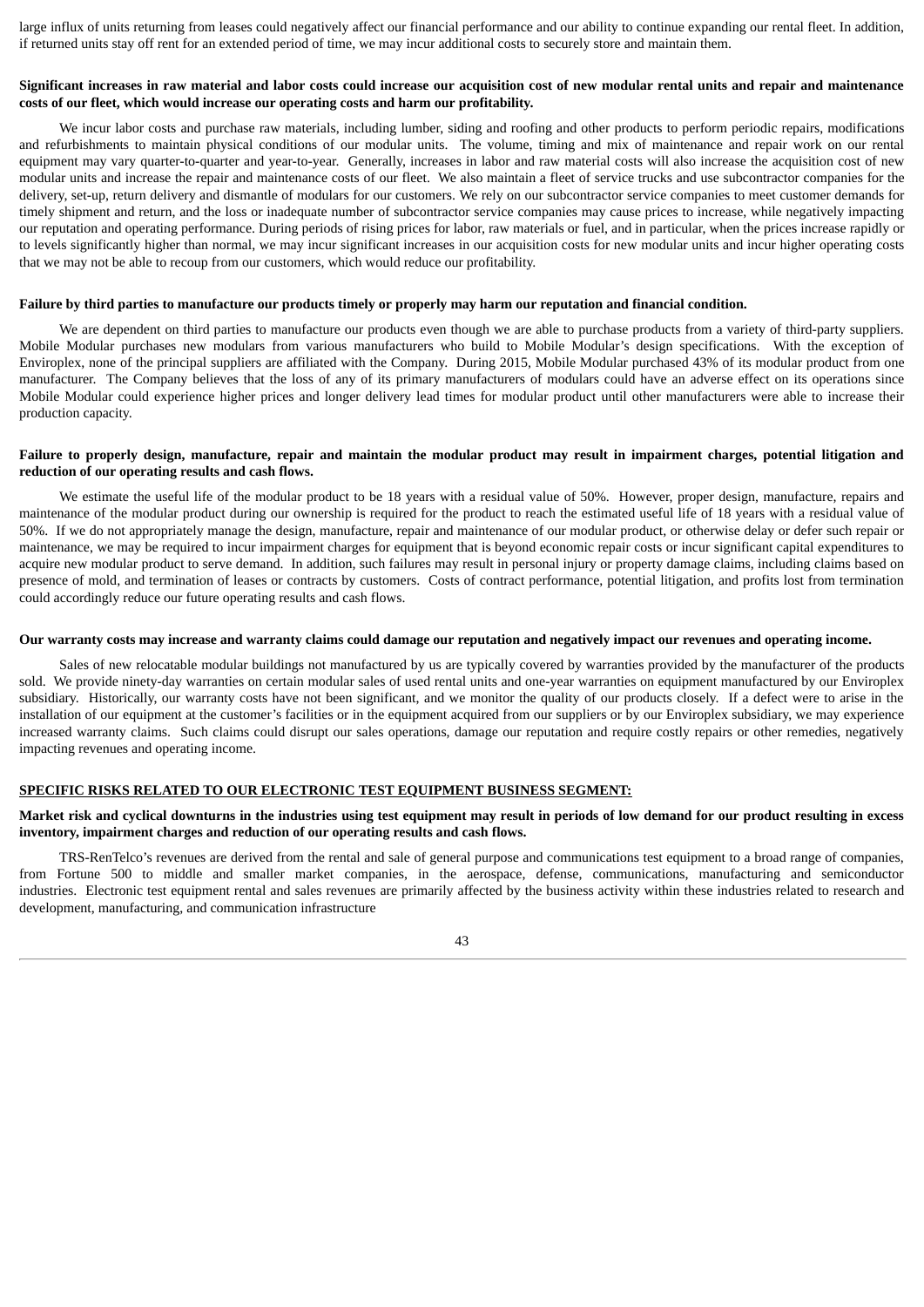installation and maintenance. Historically, these industries have been cyclical and have experienced periodic downturns, which can have a material adverse impact on the industry's demand for equipment, including our rental electronic test equipment. In addition, the severity and length of any downturn in an industry may also affect overall access to capital, which could adversely affect our customers and result in excess inventory and impairment charges. During periods of reduced and declining demand for test equipment, we are exposed to additional receivable risk from non-payment and may need to rapidly align our cost structure with prevailing market conditions, which may negatively impact our operating results and cash flows.

#### **Seasonality of our electronic test equipment business may impact quarterly results.**

Generally, rental activity declines in the fourth quarter month of December and the first quarter months of January and February. These months may have lower rental activity due to holiday closures, particularly by larger companies, inclement weather and its impact on various field related communications equipment rentals, and companies' operational recovery from holiday closures which may impact the start-up of new projects coming online in the first quarter. These seasonal factors historically have impacted quarterly results in each year's first and fourth quarter, but we are unable to predict how such factors may impact future periods.

#### Our rental test equipment may become obsolete or may no longer be supported by a manufacturer, which could result in an impairment charge.

Electronic test equipment is characterized by changing technology and evolving industry standards that may render our existing equipment obsolete through new product introductions, or enhancements, before the end of its anticipated useful life, causing us to incur impairment charges. We must anticipate and keep pace with the introduction of new hardware, software and networking technologies and acquire equipment that will be marketable to our current and prospective customers.

Additionally, some manufacturers of our equipment may be acquired or cease to exist, resulting in a future lack of support for equipment purchased from those manufacturers. This could result in the remaining useful life becoming shorter, causing us to incur an impairment charge. We monitor our manufacturers' capacity to support their products and the introduction of new technologies, and we acquire equipment that will be marketable to our current and prospective customers. However, any prolonged economic downturn could result in unexpected bankruptcies or reduced support from our manufacturers. Failure to properly select, manage and respond to the technological needs of our customers and changes to our products through their technology life cycle may cause certain electronic test equipment to become obsolete, resulting in impairment charges, which may negatively impact operating results and cash flows.

#### If we do not effectively compete in the rental equipment market, our operating results will be materially and adversely affected.

The electronic test equipment rental business is characterized by intense competition from several competitors, including Electro Rent Corporation, Microlease, Continental Resources and TestEquity, some of which may have access to greater financial and other resources than we do. Although no single competitor holds a dominant market share, we face competition from these established entities and new entrants in the market. We believe that we anticipate and keep pace with the introduction of new products and acquire equipment that will be marketable to our current and prospective customers. We compete on the basis of a number of factors, including product availability, price, service and reliability. Some of our competitors may offer similar equipment for lease, rental or sale at lower prices and may offer more extensive servicing, or financing options. Failure to adequately forecast the adoption of, and demand for, new or existing products may cause us not to meet our customers' equipment requirements and may materially and adversely affect our operating results.

#### If we are not able to obtain equipment at favorable rates, there could be a material adverse effect on our operating results and reputation.

The majority of our rental equipment portfolio is comprised of general purpose test and measurement instruments purchased from leading manufacturers such as Keysight Technologies (formerly Agilent Technologies) and Tektronix, a division of Fortive Corporation. We depend on purchasing equipment from these manufacturers and suppliers for use as our rental equipment. If, in the future, we are not able to purchase necessary equipment from one or more of these suppliers on favorable terms, we may not be able to meet our customers' demands in a timely manner or for a rental rate that generates a profit. If this should occur, we may not be able to secure necessary equipment from an alternative source on acceptable terms and our business and reputation may be materially and adversely affected.

# If we are not able to anticipate and mitigate the risks associated with operating internationally, there could be a material adverse effect on our **operating results.**

Currently, total foreign country customers and operations account for less than 10% of the Company's revenues. In recent years some of our customers have expanded their international operations faster than domestic operations, and this trend may continue.

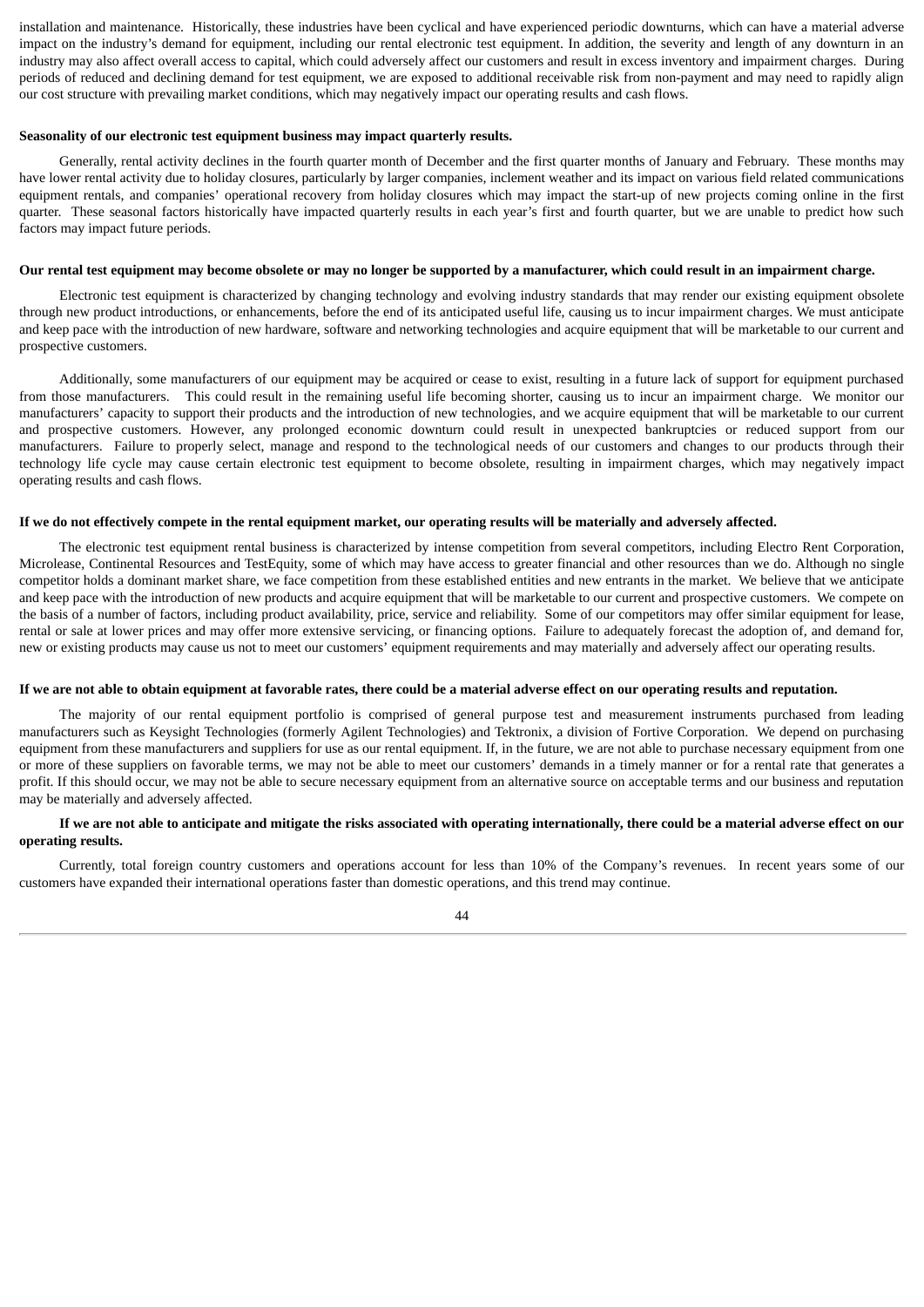Additionally, in 2013 TRS-RenTelco established an in-country operation in India. Over time, we anticipate the amount of our international business may increase if our focus on international market opportunities continues. Operating in foreign countries subjects the Company to additional risks, any of which may adversely impact our future operating results, including:

- international political, economic and legal conditions including tariffs and trade barriers;
- our ability to comply with customs, anti-corruption, import/export and other trade compliance regulations, together with any unexpected changes in such regulations;
- greater difficulty in our ability to recover rental equipment and obtain payment of the related trade receivables;
- additional costs to establish and maintain international subsidiaries and related operations;
- difficulties in attracting and retaining staff and business partners to operate internationally;
- language and cultural barriers;
- seasonal reductions in business activities in the countries where our international customers are located;
- difficulty with the integration of foreign operations;
- longer payment cycles;
- currency fluctuations; and
- potential adverse tax consequences.

#### **Unfavorable currency exchange rates may negatively impact our financial results in U.S. dollar terms.**

We receive revenues in Canadian dollars from our business activities in Canada and Indian Rupees from our business activities in India. Conducting business in currencies other than U.S. dollars subjects us to fluctuations in currency exchange rates. If the currency exchange rates change unfavorably, the value of net receivables we receive in foreign currencies and later convert to U.S. dollars after the unfavorable change would be diminished. This could have a negative impact on our reported operating results. We currently do not engage in hedging strategies to mitigate this risk.

#### **SPECIFIC RISKS RELATED TO OUR LIQUID AND SOLID CONTAINMENT TANKS AND BOXES BUSINESS SEGMENT:**

We may be brought into tort or environmental litigation or held responsible for cleanup of spills if the customer fails to perform, or an accident occurs in the use of our rental products, which could materially adversely affect our business, future operating results or financial position.

Our rental tanks and boxes are used by our customers to store non-hazardous and certain hazardous liquids and solids on the customer's site. Our customers are generally responsible for proper operation of our tank and box rental equipment while on rent and returning a cleaned and undamaged container upon completion of use, but exceptions may be granted and we cannot always assure that these responsibilities are fully met in all cases. Although we require the customer to carry commercial general liability insurance in a minimum amount of \$5,000,000, such policies often contain pollution exclusions and other exceptions. Furthermore, we cannot be certain our liability insurance will always be sufficient. In addition, if an accident were to occur involving our rental equipment or a spill of substances were to occur when the tank or box was in transport or on rent with our customer, a claim could be made against us as owner of the rental equipment.

In the event of a spill or accident, we may be brought into a lawsuit or enforcement action by either our customer or a third party on numerous potential grounds, including an allegation that an inherent flaw in a tank or box contributed to an accident or that the tank had suffered some undiscovered harm from a previous customer's prior use. In the event of a spill caused by our customers, we may be held responsible for cleanup under environmental laws and regulations concerning obligations of suppliers of rental products to effect remediation. In addition, applicable environmental laws and regulations may impose liability on us for the conduct of third parties, or for actions that complied with applicable regulations when taken, regardless of negligence or fault. Substantial damage awards have also been made in certain jurisdictions against lessors of industrial equipment based upon claims of personal injury, property damage, and resource damage caused by the use of various products. While we take what we believe are reasonable precautions that our rental equipment is in good and safe condition prior to rental and carry insurance to protect against certain risks of loss or accidents, such liability could adversely impact our profitability.

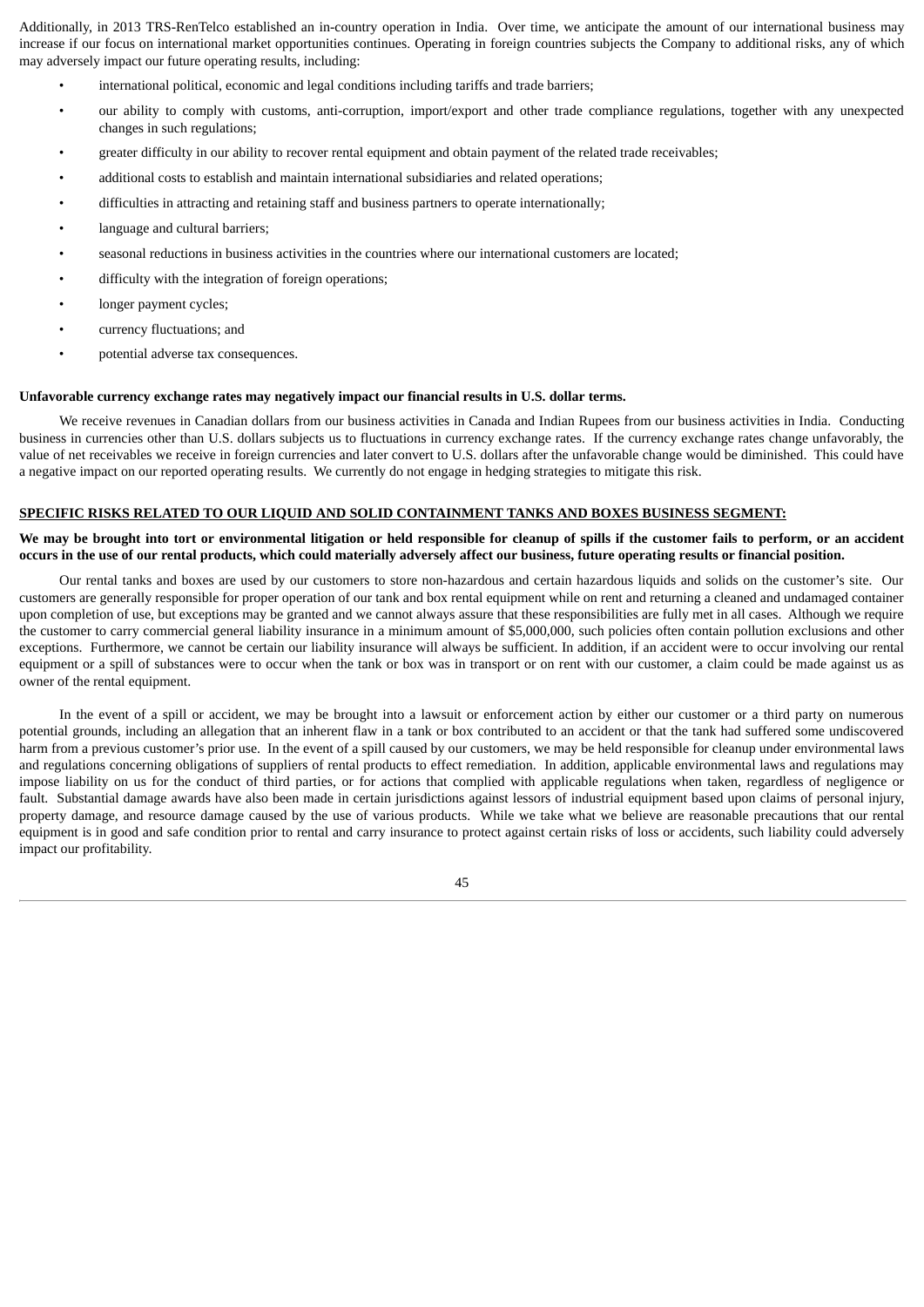# The liquid and solid containment rental industry is highly competitive, and competitive pressures could lead to a decrease in our market share or in rental rates and our ability to rent, or sell, equipment at favorable prices, which could adversely affect our operating results.

The liquid and solid containment rental industry is highly competitive. We compete against national, regional and local companies, including BakerCorp and Rain For Rent, both of which are significantly larger than we are and both of which may have greater financial and marketing resources than we have. Some of our competitors also have longer operating histories, lower cost basis of rental equipment, lower cost structures and more established relationships with equipment manufacturers than we have. In addition, certain of our competitors are more geographically diverse than we are and have greater name recognition among customers than we do. As a result, our competitors that have these advantages may be better able to attract customers and provide their products and services at lower rental rates. Some competitors offer different approaches to liquid storage, such as large-volume modular tanks that may have better economics and compete with conventional frac tanks in certain oil and gas field applications. We may in the future encounter increased competition in the markets that we serve from existing competitors or from new market entrants.

We believe that equipment quality, service levels, rental rates and fleet size are key competitive factors in the liquid and solid containment rental industry. From time to time, we or our competitors may attempt to compete aggressively by lowering rental rates or prices. Competitive pressures could adversely affect our revenues and operating results by decreasing our market share or depressing rental rates. To the extent we lower rental rates or increase our fleet in order to retain or increase market share, our operating margins would be adversely impacted. In addition, we may not be able to match a larger competitor's price reductions or fleet investment because of its greater financial resources, all of which could adversely impact our operating results through a combination of a decrease in our market share, revenues and operating income.

# Market risk, commodity price volatility, regulatory changes or interruptions and cyclical downturns in the industries using tanks and boxes may result in periods of low demand for our products resulting in excess inventory, impairment charges and reduction of our operating results and cash **flows.**

Adler Tanks' revenues are derived from the rental of tanks and boxes to companies involved in oil and gas exploration, extraction and refinement, environmental remediation and wastewater/groundwater treatment, infrastructure and building construction and various industrial services, among others. In the quarter and nine months ended September 30, 2016, oil and gas exploration and production accounted for approximately 9% and 10%, respectively of Adler Tanks' rental revenues, and approximately 1% and 2%, respectively of the Company's total revenues. We expect tank and box rental revenues will primarily be affected by the business activity within these industries. Historically, these industries have been cyclical and have experienced periodic downturns, which have a material adverse impact on the industry's demand for equipment, including the tanks and boxes rented by us. Lower oil or gas prices may have an adverse effect on our liquid and solid containment tanks and boxes business. The recent steep decline in both domestic and international oil prices driven by materially higher supply levels and weak demand could have a significant negative impact on the industry's demand for equipment, especially if such market conditions continue for an extended period of time. If the price reduction causes customers to limit or stop exploration, extraction or refinement activities, resulting in lower demand and pricing for renting Adler Tank's products, our financial results could be adversely impacted. Also, a weak U.S. economy may negatively impact infrastructure construction and industrial activity. Any of these factors may result in excess inventory or impairment charges and reduce our operating results and cash flows.

#### Changes in regulatory, or governmental, oversight of hydraulic fracturing could materially adversely affect the demand for our rental products and **reduce our operating results and cash flows.**

We believe that demand related to hydraulic fracturing has increased the total rental revenues and market size in recent years. In 2015, hydraulic fracturing projects accounted for approximately 10% of Adler Tanks' total revenues and approximately 2% of the Company's total revenues. Oil and gas exploration and extraction (including use of tanks for hydraulic fracturing to obtain shale oil and shale gas) are subject to numerous local, state and federal regulations. The hydraulic fracturing method of extraction has come under scrutiny in several states and by the Federal government due to the potential adverse effects that hydraulic fracturing, and the liquids and chemicals used, may have on water quality and public health. In addition, the disposal of wastewater from the hydraulic fracturing process into injection wells may increase the rate of seismic activity near drill sites and could result in regulatory changes, delays or interruption of future activity. Changes in these regulations could limit, interrupt, or stop exploration and extraction activities, which would negatively impact the demand for our rental products. Finally, it is possible that changes in the technology utilized in hydraulic fracturing could make it less dependent on liquids and therefore lower the related requirements for the use of our rental products, which would reduce our operating results and cash flows.

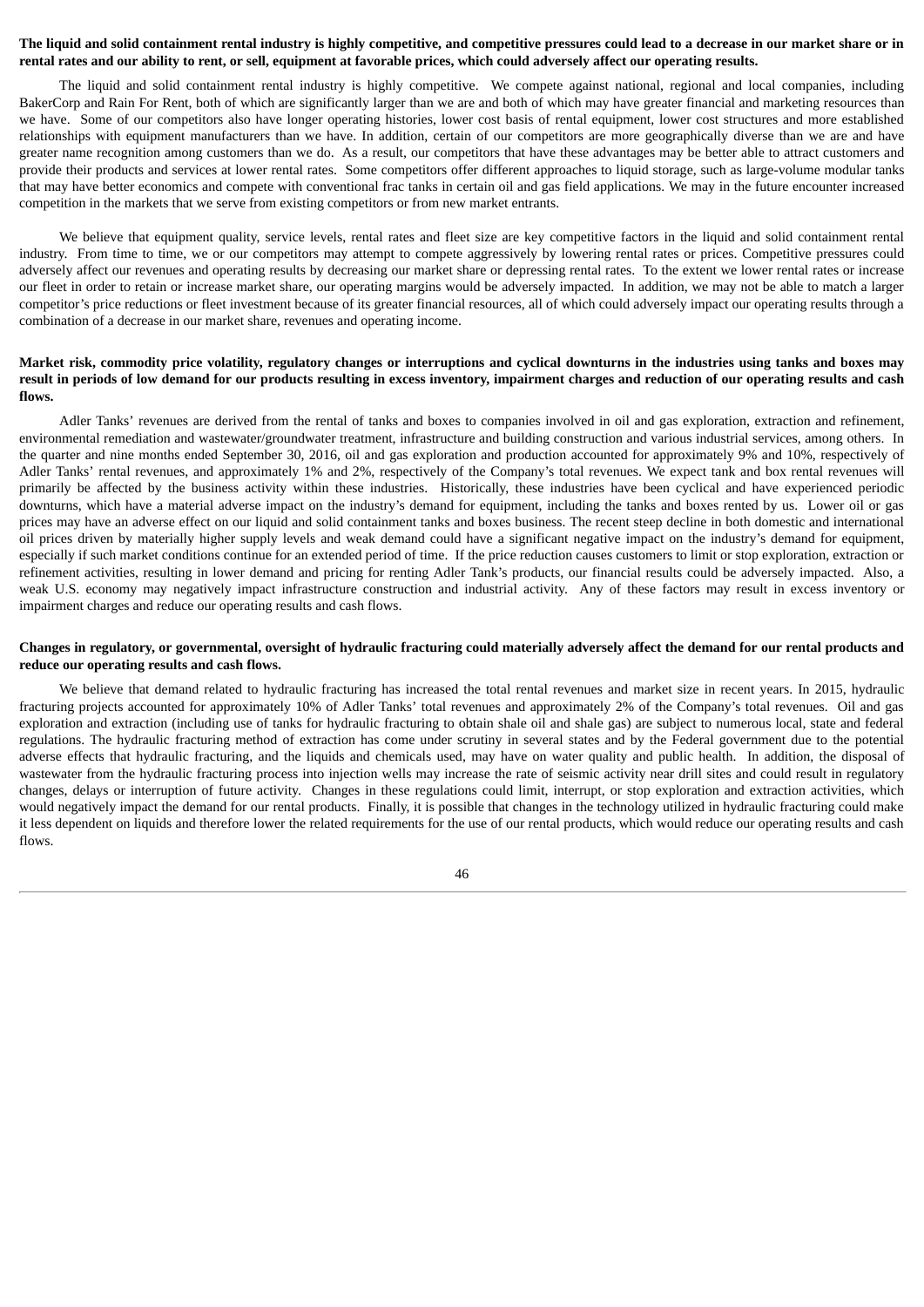#### **Seasonality of the liquid and solid containment rental industry may impact quarterly results.**

Rental activity may decline in the fourth quarter month of December and the first quarter months of January and February. These months may have lower rental activity in parts of the country where inclement weather may delay, or suspend, a company's project. The impact of these delays may be to decrease the number of tanks, or boxes, on rent until companies are able to resume their projects when weather improves. These seasonal factors historically have impacted quarterly results in each year's first and fourth quarter, but we are unable to predict how such factors may impact future periods.

# Significant increases in raw material, fuel and labor costs could increase our acquisition and operating costs of rental equipment, which would **increase operating costs and decrease profitability.**

Increases in raw material costs such as steel and labor to manufacture liquid and solid containment tanks and boxes would increase the cost of acquiring new equipment. These price increases could materially and adversely impact our financial condition and results of operations if we are not able to recoup these increases through higher rental revenues. In addition, a significant amount of revenues are generated from the transport of rental equipment to and from customers. We own delivery trucks, employ drivers and utilize subcontractors to provide these services. The price of fuel can be unpredictable and beyond our control. During periods of rising fuel and labor costs, and in particular when prices increase rapidly, we may not be able recoup these costs from our customers, which would reduce our profitability.

# Failure by third parties to manufacture our products timely or properly may harm our ability to meet customer demand and harm our financial **condition.**

We are dependent on a variety of third party companies to manufacture equipment to be used in our rental fleet. In some cases, we may not be able to procure equipment on a timely basis to the extent that manufacturers for the quantities of equipment we need are not able to produce sufficient inventory on schedules that meet our delivery requirements. If demand for new equipment increases significantly, especially during a seasonal manufacturing slowdown, manufacturers may not be able to meet customer orders on a timely basis. As a result, we at times may experience long lead-times for certain types of new equipment and we cannot assure that we will be able to acquire the types or sufficient numbers of the equipment we need to grow our rental fleet as quickly as we would like and this could harm our ability to meet customer demand and harm our financial condition.

### We derive a meaningful amount of our revenue in our liquid and solid containment tank and boxes business from a limited number of customers, the **loss of one or more of which could have an adverse effect on our business.**

Periodically, a meaningful portion of our revenue in our liquid and solid containment tank and boxes business may be generated from a few major customers. Although we have some long-term relationships with our major customers, we cannot be assured that our customers will continue to use our products or services or that they will continue to do so at historical levels. The loss of any meaningful customer, the failure to collect a material receivable from a meaningful customer, any material reduction in orders by a meaningful customer or the cancellation of a meaningful customer order could significantly reduce our revenues and consequently harm our financial condition and our ability to fund our operations.

#### **We may not be able to quickly redeploy equipment returning from leases at equivalent prices.**

Many of our rental transactions are short-term in nature with pricing established on a daily basis. The length of time that a customer needs equipment can often be difficult to determine and can be impacted by a number of factors such as weather, customer funding and project delays. In addition, our equipment is primarily used in the oil and gas, industrial plant services, environmental remediation and infrastructure and building construction industries. Changes in the economic conditions facing any of those industries could result in a significant number of units returning off rent, both for us and our competitors.

If the supply of rental equipment available on the market significantly increases due to units coming off rent, demand for and pricing of our rental products could be adversely impacted. We may experience delays in remarketing our off-rent units to new customers and incur cost to move the units to other regions where demand is stronger. Actions in these circumstances by our competitors may also depress the market price for rental units. These delays and price pressures would adversely affect equipment utilization levels and total revenues, which would reduce our profitability.

#### **Item 2. Unregistered Sales of Equity Securities and Use of Proceeds**

None.

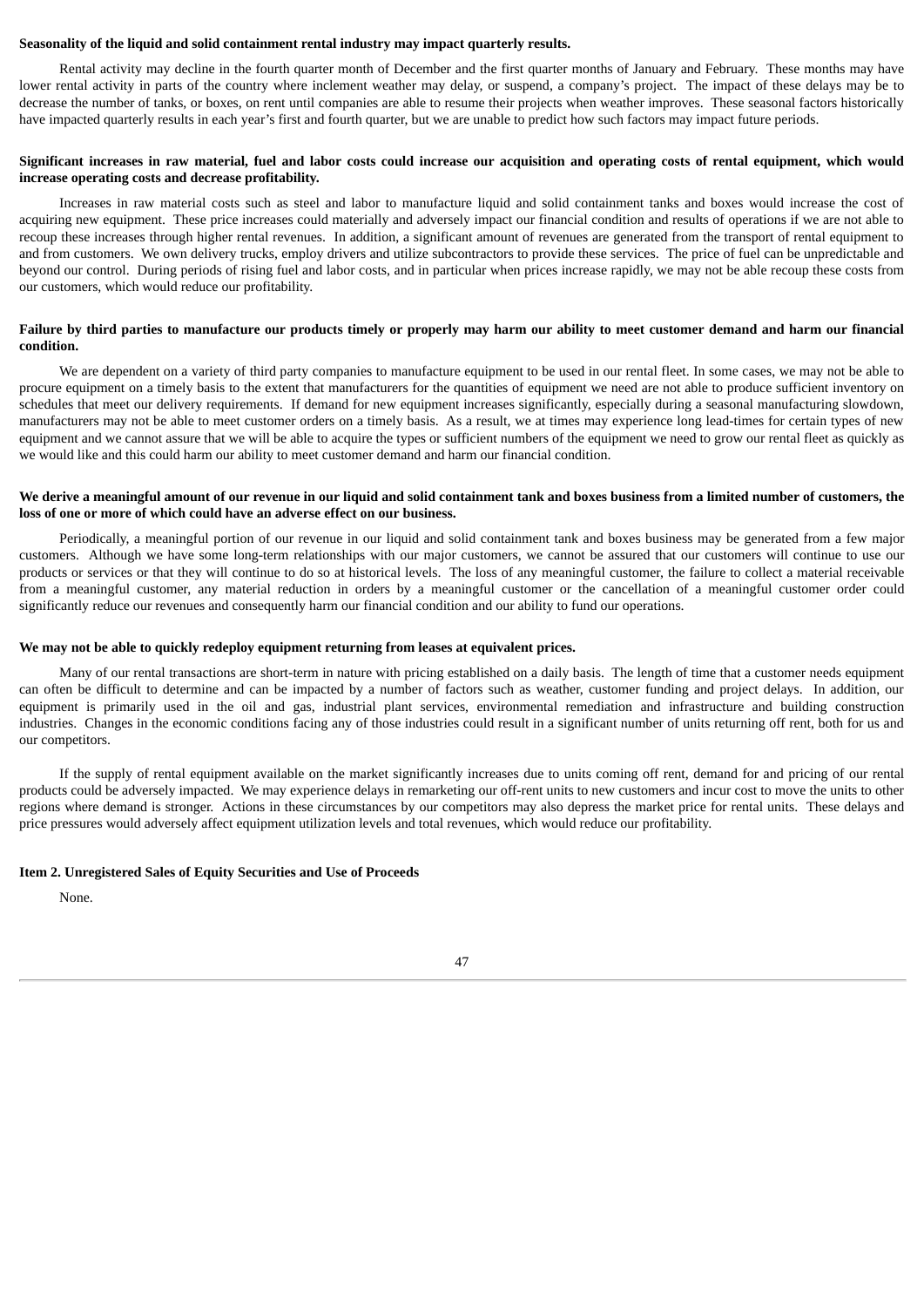# **Item 3. Defaults Upon Senior Securities**

None.

# **Item 4. MINE SAFETY DISCLOSURES**

None.

# **Item 5. Other Information**

None.

# **Item 6. Exhibits**

- 15.1 Awareness Letter From Grant Thornton LLP.
- 31.1 Certification of Chief Executive Officer required by Rule 13a-14(a) or Rule 15d-14(a) of the Securities Exchange Act of 1934, as adopted pursuant to Section 302 of the Sarbanes-Oxley Act of 2002.
- 31.2 Certification of Chief Financial Officer required by Rule 13a-14(a) or Rule 15d-14(a) of the Securities Exchange Act of 1934, as adopted pursuant to Section 302 of the Sarbanes-Oxley Act of 2002.
- 32.1 Certification of Chief Executive Officer pursuant to Title 18 U.S.C. Section 1350, as adopted pursuant to Section 906 of the Sarbanes-Oxley Act of 2002.
- 32.2 Certification of Chief Financial Officer pursuant to Title 18 U.S.C. Section 1350, as adopted pursuant to Section 906 of the Sarbanes-Oxley Act of 2002.
- 101 The following materials from McGrath RentCorp's Quarterly report on Form 10-Q for the quarter ended September 30, 2016, formatted in XBRL (eXtensible Business Reporting Language): (i) the Condensed Consolidated Statement of Income, (ii) the Condensed Consolidated Balance Sheet, (iii) the Condensed Consolidated Statement of Cash Flows, and (iv) Notes to Condensed Consolidated Financial Statements.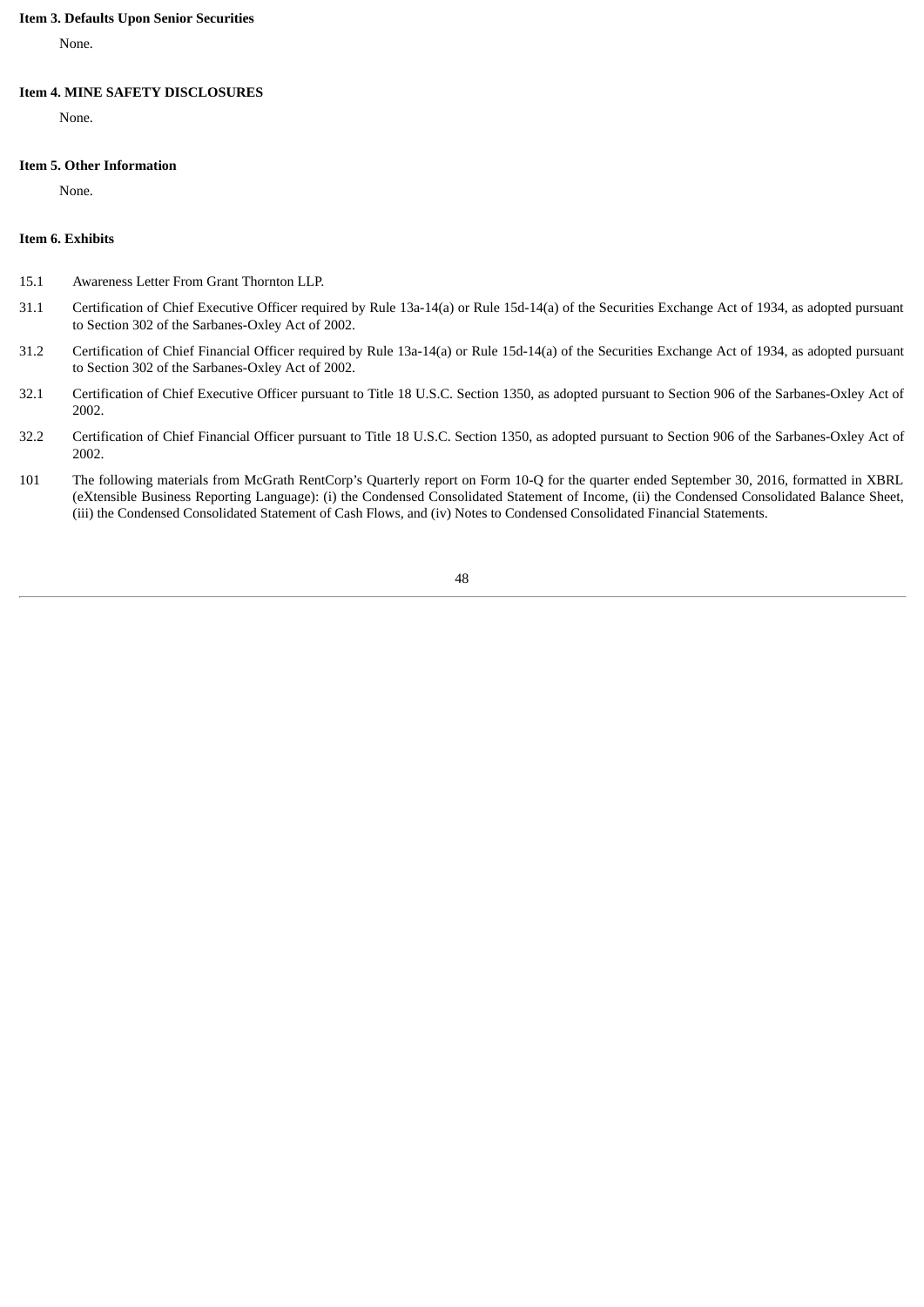# **Signatures**

Pursuant to the requirements of the Securities Exchange Act of 1934, the Registrant has duly caused this report to be signed on its behalf by **the undersigned, thereunto duly authorized.**

Date: November 1, 2016 **McGrath RentCorp** 

By: /s/ Keith E. Pratt

Keith E. Pratt Senior Vice President and Chief Financial Officer

By: /s/ David M. Whitney David M. Whitney Vice President, Controller and Principal Accounting Officer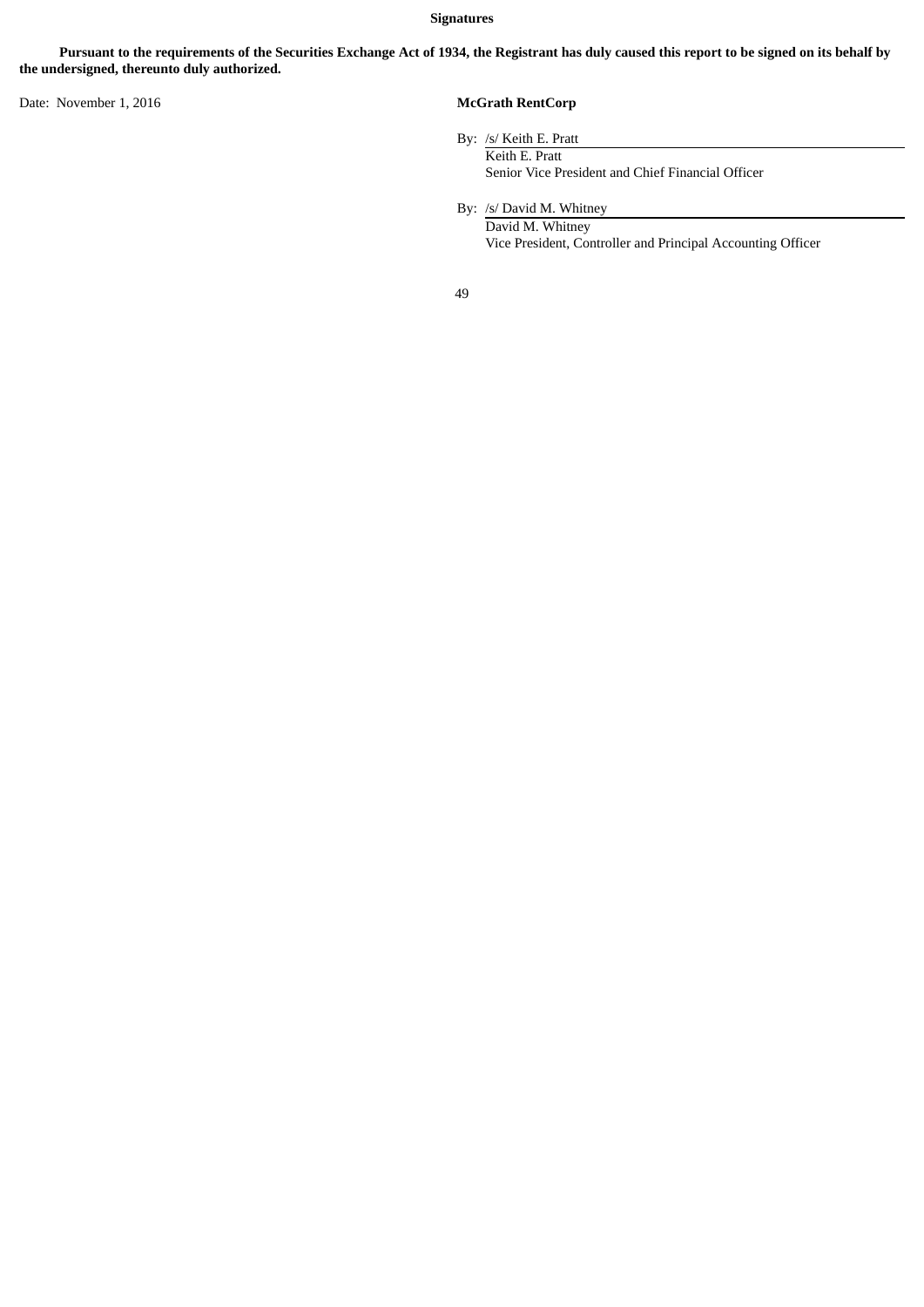#### **AWARENESS LETTER FROM GRANT THORNTON LLP**

McGrath RentCorp 5700 Las Positas Road Livermore, California 94551

We have reviewed, in accordance with the standards of the Public Company Accounting Oversight Board (United States), the unaudited condensed consolidated interim financial information of McGrath RentCorp for the three- and nine-month periods ended September 30, 2016, and 2015, as indicated in our report dated November 1, 2016; because we did not perform an audit, we expressed no opinion on that information.

We are aware that our report referred to above, which was included in your Quarterly Report on Form 10-Q for the quarter ended June 30, 2016 is incorporated by reference in Registration Statements on Forms S-8 (File No. 333-74089, effective March 9, 1999, File No. 333-151815, effective June 20, 2008, File No. 333-161128, effective August 6, 2009 and File No. 333-183231, effective August 10, 2012).

We also are aware that the aforementioned report, pursuant to Rule 436(c) under the Securities Act of 1933, is not considered a part of the Registration Statement prepared or certified by an accountant within the meaning of Sections 7 and 11 of that Act.

# /s/ GRANT THORNTON LLP

San Jose, California November 1, 2016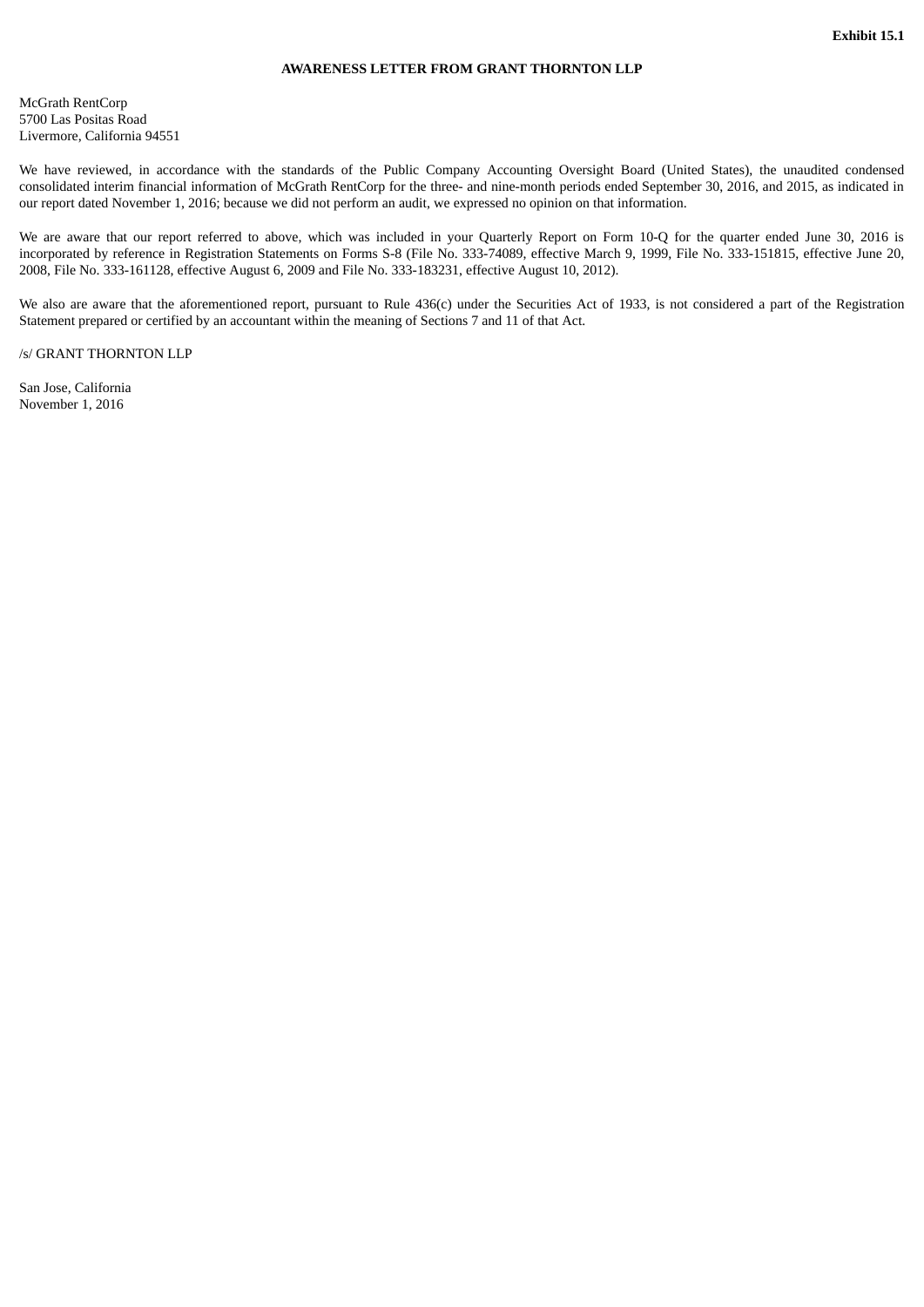# **McGRATH RENTCORP SECTION 302 CERTIFICATION**

I, Joseph F. Hanna, Member of the Interim Office of the Chief Executive Officer, certify that:

- 1. I have reviewed this quarterly report on Form 10-Q of McGrath RentCorp;
- 2. Based on my knowledge, this report does not contain any untrue statement of a material fact or omit to state a material fact necessary to make the statements made, in light of the circumstances under which such statements were made, not misleading with respect to the period covered by this report;
- 3. Based on my knowledge, the financial statements, and other financial information included in this report, fairly present in all material respects the financial condition, results of operations and cash flows of the registrant as of, and for, the periods presented in this report;
- 4. The registrant's other certifying officer and I are responsible for establishing and maintaining disclosure controls and procedures (as defined in Exchange Act Rules 13a-15(e) and 15d-15(e)) and internal control over financial reporting (as defined in Exchange Act Rules 13a-15(f) and 15d-15(f)) for the registrant and have:
	- a) Designed such disclosure controls and procedures, or caused such disclosure controls and procedures to be designed under our supervision, to ensure that material information relating to the registrant, including its consolidated subsidiaries, is made known to us by others within those entities, particularly during the period in which this report is being prepared;
	- b) Designed such internal control over financial reporting, or caused such internal control over financial reporting to be designed under our supervision, to provide reasonable assurance regarding the reliability of financial reporting and the preparation of financial statements for external purposes in accordance with generally accepted accounting principles;
	- c) Evaluated the effectiveness of the registrant's disclosure controls and procedures and presented in this report our conclusions about the effectiveness of the disclosure controls and procedures, as of the end of the period covered by this report based on such evaluation; and
	- d) Disclosed in this report any change in the registrant's internal control over financial reporting that occurred during the registrant's most recent fiscal quarter (the registrant's fourth fiscal quarter in the case of an annual report) that has materially affected, or is reasonably likely to materially affect, the registrant's internal control over financial reporting; and
- 5. The registrant's other certifying officer and I have disclosed, based on our most recent evaluation of internal control over financial reporting, to the registrant's auditors and the audit committee of the registrant's board of directors (or persons performing the equivalent functions):
	- a) All significant deficiencies and material weaknesses in the design or operation of internal control over financial reporting which are reasonably likely to adversely affect the registrant's ability to record, process, summarize and report financial information; and
	- b) Any fraud, whether or not material, that involves management or other employees who have a significant role in the registrant's internal control over financial reporting.

Date: November 1, 2016

By: /s/ Joseph F. Hanna

Joseph F. Hanna Interim Office of the Chief Executive Officer, Principal Executive Officer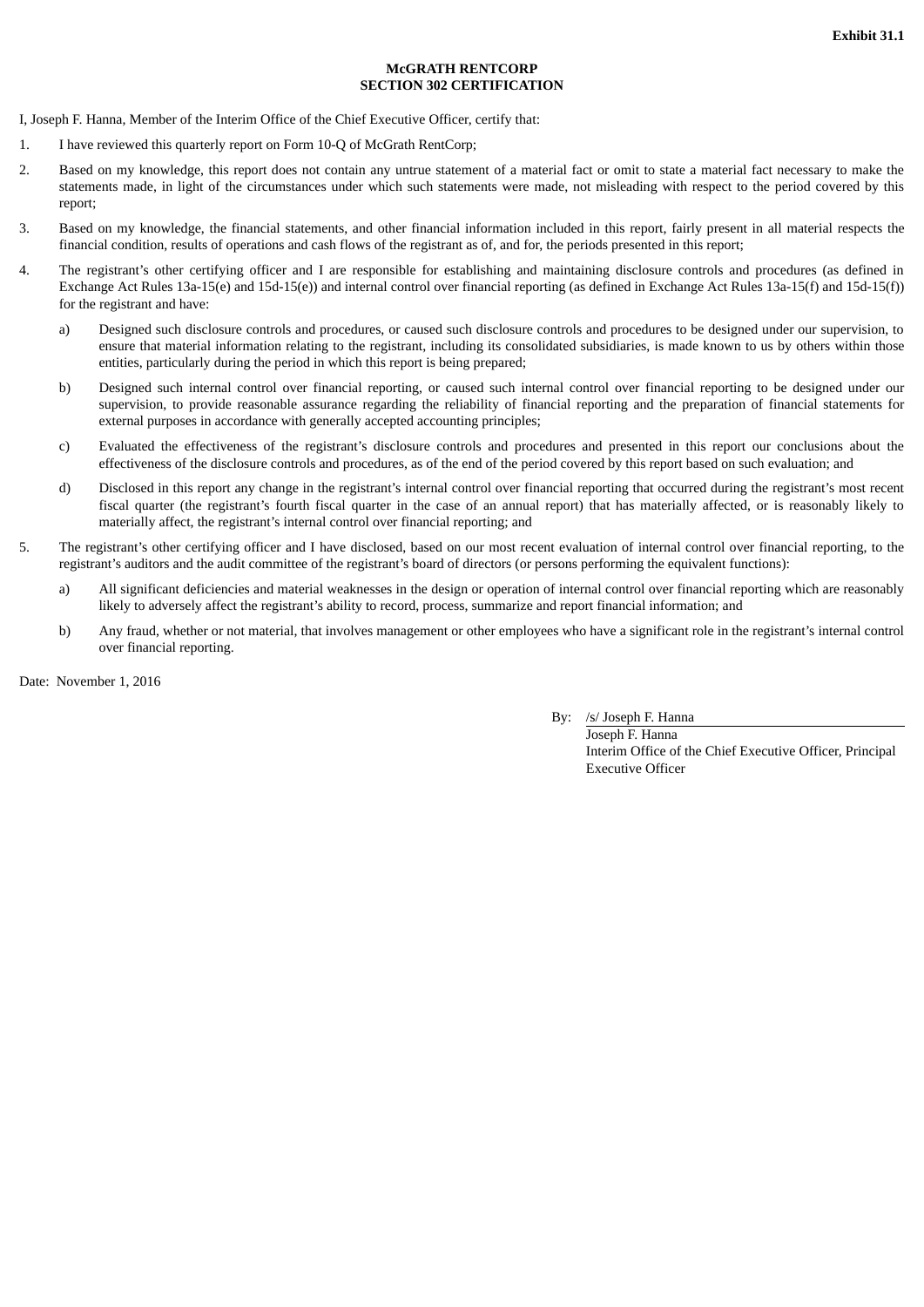# **McGRATH RENTCORP SECTION 302 CERTIFICATION**

I, Keith E. Pratt, certify that:

- 1. I have reviewed this quarterly report on Form 10-Q of McGrath RentCorp;
- 2. Based on my knowledge, this report does not contain any untrue statement of a material fact or omit to state a material fact necessary to make the statements made, in light of the circumstances under which such statements were made, not misleading with respect to the period covered by this report;
- 3. Based on my knowledge, the financial statements, and other financial information included in this report, fairly present in all material respects the financial condition, results of operations and cash flows of the registrant as of, and for, the periods presented in this report;
- 4. The registrant's other certifying officer and I are responsible for establishing and maintaining disclosure controls and procedures (as defined in Exchange Act Rules 13a-15(e) and 15d-15(e)) and internal control over financial reporting (as defined in Exchange Act Rules 13a-15(f) and 15d-15(f)) for the registrant and have:
	- a) Designed such disclosure controls and procedures, or caused such disclosure controls and procedures to be designed under our supervision, to ensure that material information relating to the registrant, including its consolidated subsidiaries, is made known to us by others within those entities, particularly during the period in which this report is being prepared;
	- b) Designed such internal control over financial reporting, or caused such internal control over financial reporting to be designed under our supervision, to provide reasonable assurance regarding the reliability of financial reporting and the preparation of financial statements for external purposes in accordance with generally accepted accounting principles;
	- c) Evaluated the effectiveness of the registrant's disclosure controls and procedures and presented in this report our conclusions about the effectiveness of the disclosure controls and procedures, as of the end of the period covered by this report based on such evaluation; and
	- d) Disclosed in this report any change in the registrant's internal control over financial reporting that occurred during the registrant's most recent fiscal quarter (the registrant's fourth fiscal quarter in the case of an annual report) that has materially affected, or is reasonably likely to materially affect, the registrant's internal control over financial reporting; and
- 5. The registrant's other certifying officer and I have disclosed, based on our most recent evaluation of internal control over financial reporting, to the registrant's auditors and the audit committee of the registrant's board of directors (or persons performing the equivalent functions):
	- a) All significant deficiencies and material weaknesses in the design or operation of internal control over financial reporting which are reasonably likely to adversely affect the registrant's ability to record, process, summarize and report financial information; and
	- b) Any fraud, whether or not material, that involves management or other employees who have a significant role in the registrant's internal control over financial reporting.

Date: November 1, 2016

By: /s/ Keith E. Pratt

Keith E. Pratt Chief Financial Officer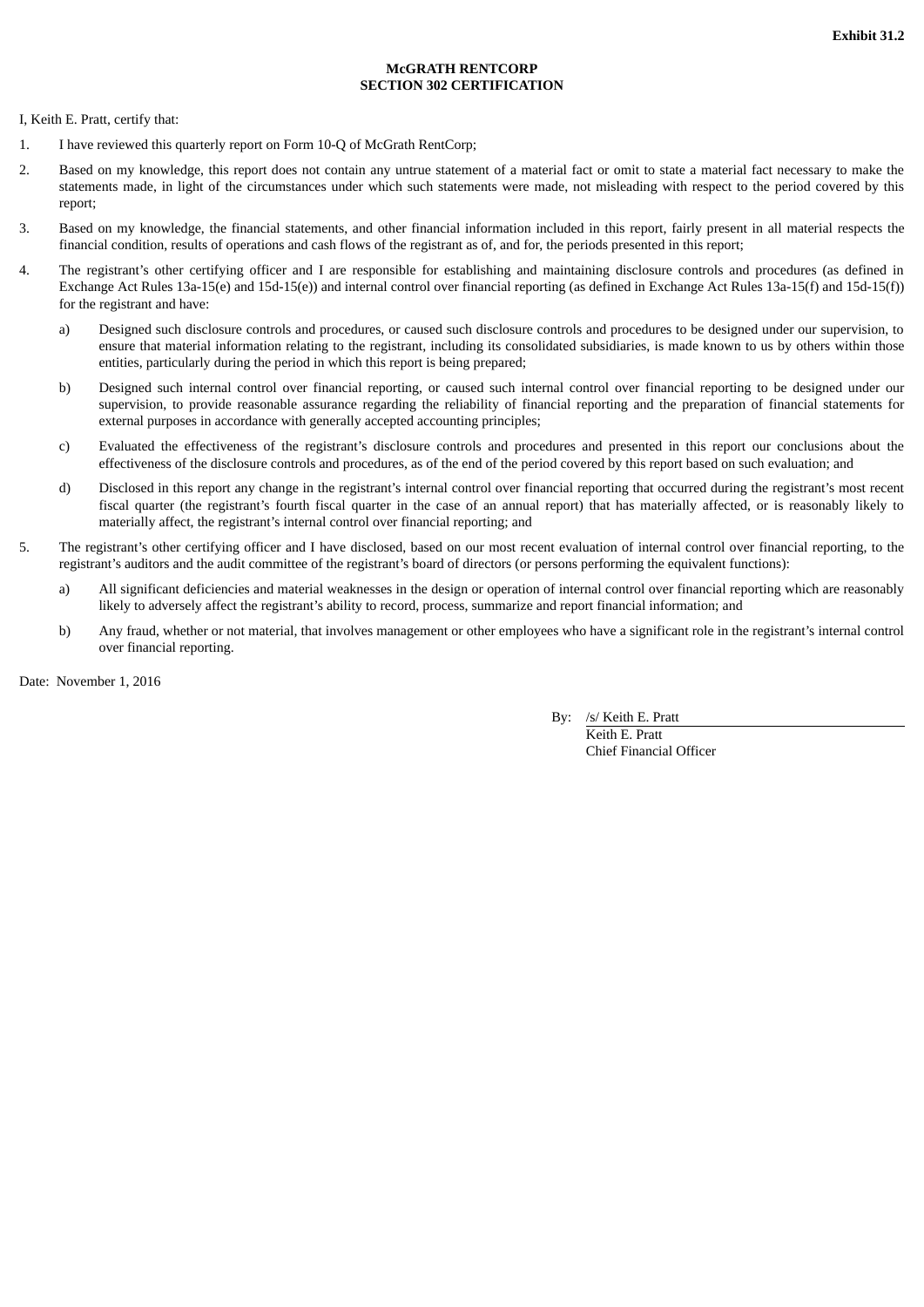# **McGRATH RENTCORP SECTION 906 CERTIFICATION**

In connection with the periodic report of McGrath RentCorp (the "Company") on Form 10-Q for the period ended September 30, 2016, as filed with the Securities and Exchange Commission (the "Report"), I, Joseph F. Hanna, Member of the Interim Office of the Chief Executive Officer of the Company, hereby certify as of the date hereof, solely for purposes of Title 18, Chapter 63, Section 1350 of the United States Code, that to the best of my knowledge:

(1) the Report fully complies with the requirements of Section 13(a) or 15(d), as applicable, of the Securities Exchange Act of 1934, and

(2) the information contained in the Report fairly presents, in all material respects, the financial condition and results of operations of the Company at the dates and for the periods indicated.

This Certification has not been, and shall not be deemed, "filed" with the Securities and Exchange Commission for purposes of Section 18 of the Securities and Exchange Act of 1934, as amended (the "Exchange Act"), or otherwise subject to liability of that section. This certification will not be deemed to be incorporated by reference into any filing under the Securities Act of 1933, as amended, or the Exchange Act, except to the extent that the Company specifically incorporates it by reference.

Date: November 1, 2016

By: /s/ Joseph F. Hanna

Joseph F. Hanna Interim Office of the Chief Executive Officer, Principal Executive Officer